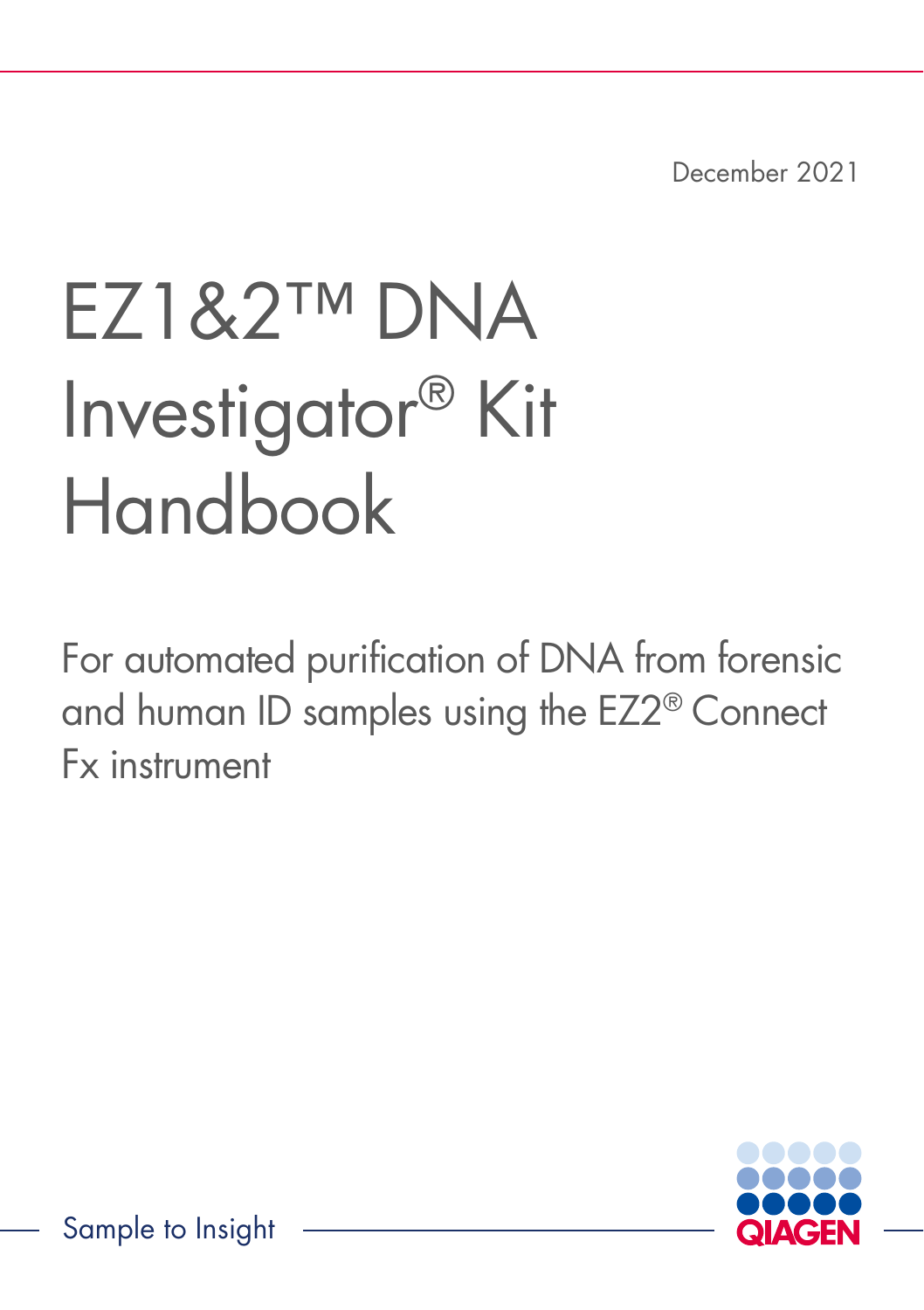### **Contents**

| Protocol: Pretreatment for Various Casework and Reference Samples20    |  |
|------------------------------------------------------------------------|--|
| Protocol: Pretreatment for Epithelial Cells Mixed with Sperm Cells  22 |  |
|                                                                        |  |
|                                                                        |  |
|                                                                        |  |
|                                                                        |  |
|                                                                        |  |
|                                                                        |  |
|                                                                        |  |
|                                                                        |  |
|                                                                        |  |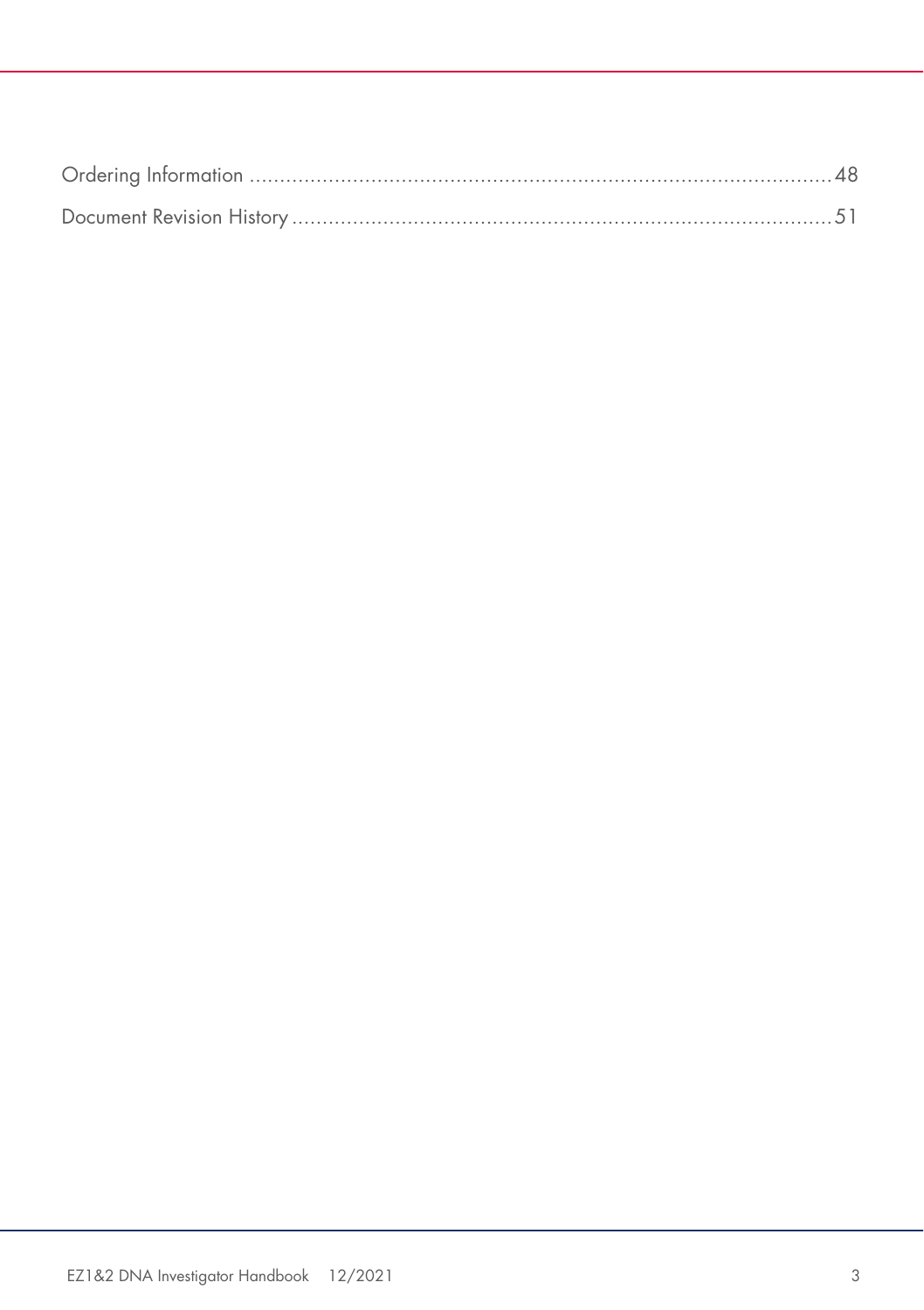### <span id="page-3-0"></span>Kit Contents

| EZ1&2 DNA Investigator Kit           | (48)              |
|--------------------------------------|-------------------|
| Catalog no.                          | 952034            |
| No. of preps                         | 48                |
| Reagent Cartridge, DNA Investigator* | 48                |
| Disposable Tip Holders               | 50                |
| Disposable Filter-Tips               | 50                |
| Sample Tubes (2 ml)                  | 50                |
| Elution Tubes (1.5 ml)               | 50                |
| Buffer G <sub>2</sub>                | $2 \times 11$ ml  |
| Proteinase K                         | $1 \times 1.2$ ml |
| Carrier RNA                          | $1 \times 310$ µg |
| Q-Card <sup>#</sup>                  |                   |
| Quick-Start Protocol                 | $\overline{2}$    |

Contains a guanidine salt. Not compatible with disinfectants containing bleach. See page [5](#page-4-2) for Safety Information.

‡ The information encoded in the bar code on the Q-Card is needed for reagent data tracking on the EZ2 Connect Fx instrument.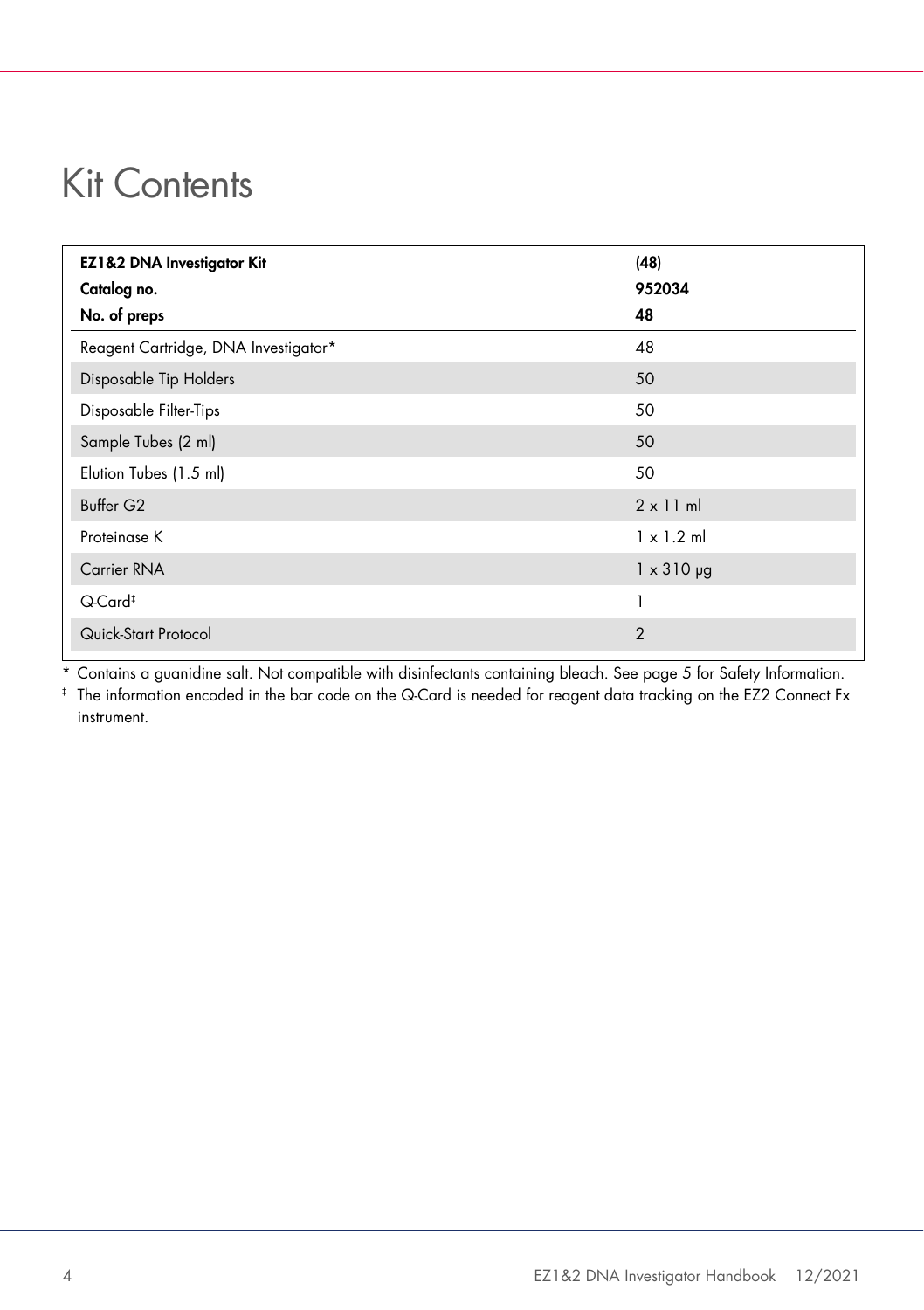### <span id="page-4-0"></span>Shipping and Storage

The EZ1&2 DNA Investigator Kit is shipped at ambient temperature. All buffers and reagents can be stored at room temperature (15–25°C). Do not freeze the reagent cartridges. When stored properly, the reagent cartridges are stable until the expiration date on the Q-Card. Lyophilized carrier RNA is stable until the expiration date on the Q-Card when stored at room temperature.

### <span id="page-4-1"></span>Intended Use

The EZ1&2 DNA Investigator Kit is intended for molecular biology applications in forensic, human identity, and paternity testing. The EZ1&2 DNA Investigator Kit is intended to be used with EZ2® Connect Fx, EZ1® Advanced XL, EZ1 Advanced, and BioRobot® EZ1, instruments. This product is neither intended for the diagnosis, prevention, or treatment of a disease, nor has it been validated for such use either alone or in combination with other products. All due care and attention should be exercised in the handling of the products. We recommend all users of QIAGEN® products to adhere to the NIH guidelines that have been developed for recombinant DNA experiments, or to other applicable guidelines.

### <span id="page-4-2"></span>Safety Information

When working with chemicals, always wear a suitable lab coat, disposable gloves, and protective goggles. For more information, please consult the appropriate safety data sheets (SDSs). These are available online in convenient and compact PDF format at www.qiagen.com/safety, where you can find, view, and print the SDS for each QIAGEN kit and kit component.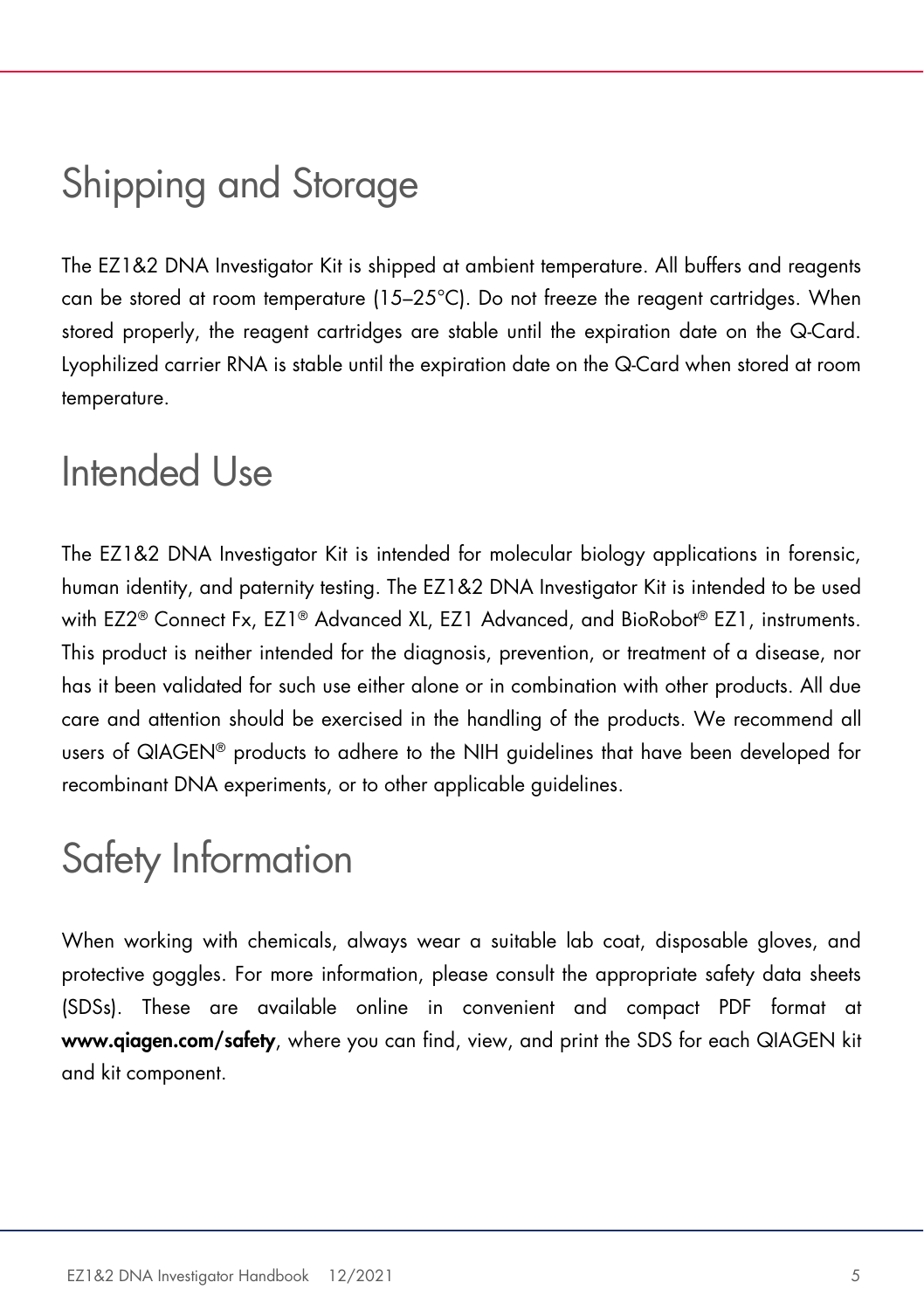

**CAUTION**  $\Box$  DO NOT add bleach or acidic solutions directly to the samplepreparation waste.

Buffers in the reagent cartridges contain guanidine hydrochloride/guanidine thiocyanate, which can form highly reactive compounds when combined with bleach.

If liquid containing these buffers is spilt, clean with suitable laboratory detergent and water. If the spilt liquid contains potentially infectious agents, clean the affected area first with laboratory detergent and water, and then with  $1\%$  (v/v) sodium hypochlorite. If liquid containing potentially infectious agents is spilt on the EZ2 Connect instrument, clean the affected area first with laboratory detergent and water, and then with  $1\%$  (v/v) sodium hypochlorite, followed by water.

# <span id="page-5-0"></span>Quality Control

In accordance with QIAGEN's ISO-certified Quality Management System, each lot of EZ1&2 DNA Investigator Kit is tested against predetermined specifications to ensure consistent product quality. Functional QC testing ensures that the EZ1&2 DNA Investigator Kit meets the high standards required by forensic scientists. The EZ1&2 DNA Investigator Kit meets ISO 18385 requirements.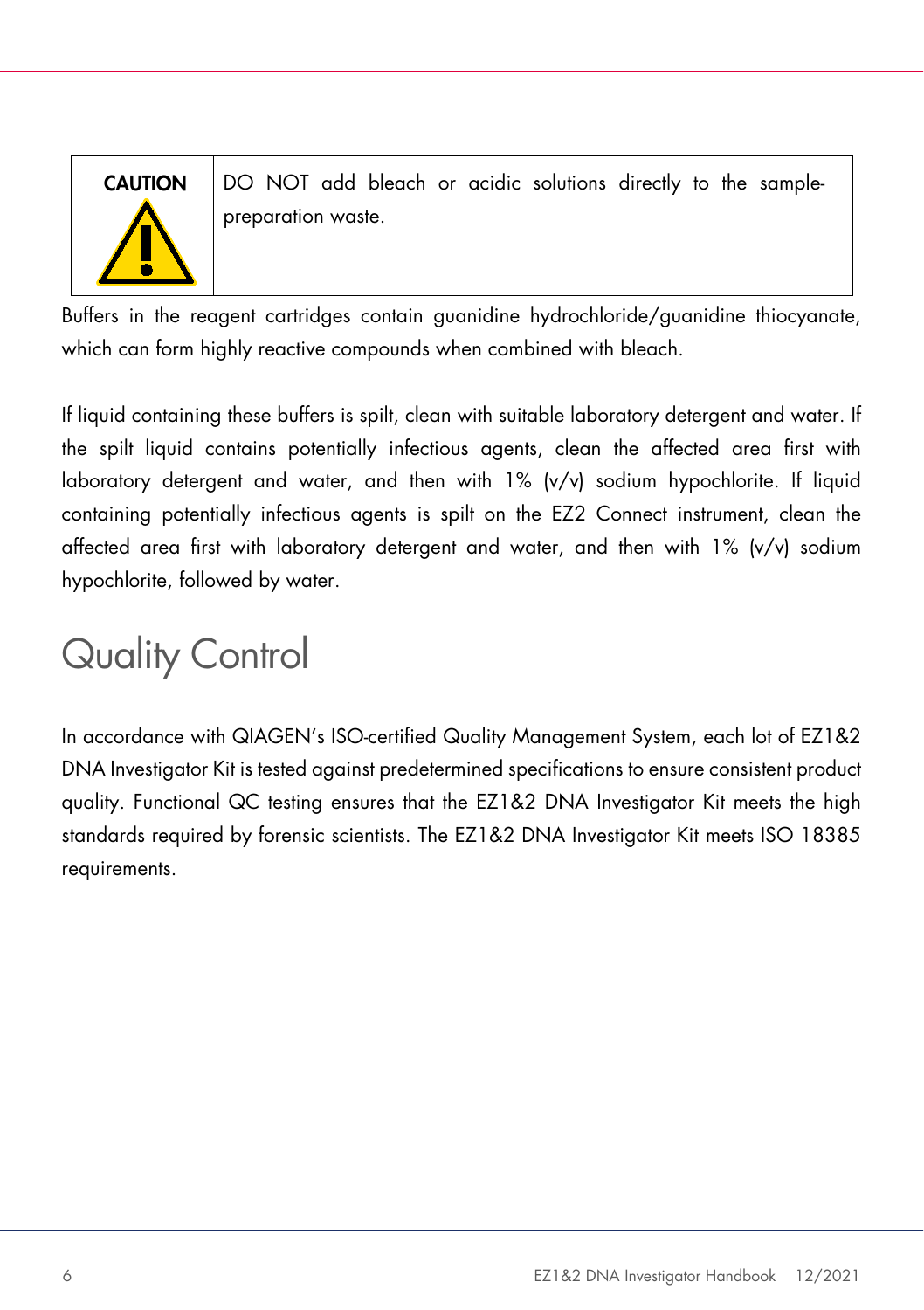### <span id="page-6-0"></span>Introduction

The EZ2 Connect Fx instrument and the EZ1&2 DNA Investigator Kit reproducibly automate purification of genomic DNA from samples encountered in forensic, human identity, and biosecurity applications. Magnetic-particle technology provides high-quality DNA that is suitable for direct use in downstream applications, such as quantitative real time PCR, STR analysis, or NGS applications. The EZ2 Connect Fx instrument performs all steps of the sample preparation procedure, and the user can choose sample input volumes of 200 µl or 500 µl. allowing purification from varying amounts of starting material. Up to 24 samples can be processed in a single run.

### <span id="page-6-1"></span>Principle and procedure

Magnetic-particle technology combines the speed and efficiency of silica-based DNA purification with the convenient handling of magnetic particles (see the flowchart below). DNA is isolated from lysates in one step through its binding to the silica surface of the particles in the presence of a chaotropic salt. The particles are separated from the lysates using a magnet. The DNA is then efficiently washed and eluted in the user's choice of either water or TE buffer. The user can choose elution volumes between 20 µl and 200 µl.

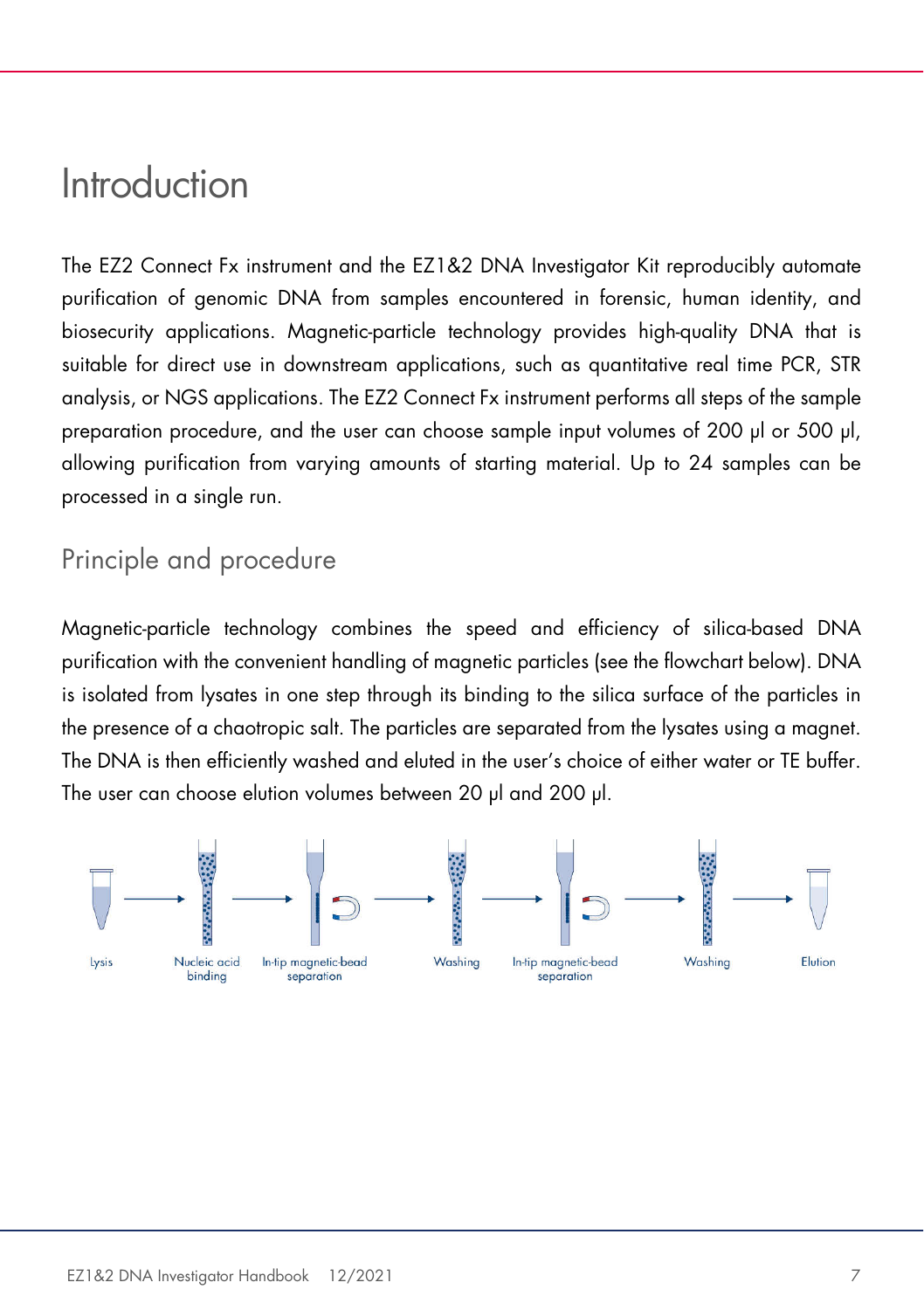### <span id="page-7-0"></span>Description of protocols

This handbook contains 2 types of protocols [\(Table 1\)](#page-9-0).

- Pretreatment protocols detail the preliminary steps, such as Proteinase K digestion, prior to processing on the EZ2 Connect Fx instrument.
- DNA purification protocols describe setting up the EZ2 Connect Fx instrument and starting a fully automated run.

#### Pretreatment protocols

Since the type of samples that can be processed using the EZ1&2 DNA Investigator Kit can vary greatly, there is also a variety of different pretreatments, optimized for specific sample types.

#### DNA purification protocols

There are 7 DNA purification protocols, which can be used in conjunction with the pretreatment protocols. Within each protocol, the user can specify elution in water or TE buffer, with elution volumes of 20-200 ul.

Protocol: DNA Purification (Trace Protocol), pag[e 26.](#page-25-0) This protocol can be used with all various types of samples that can efficiently be lysed in a volume of 200 µl.

Protocol: DNA Purification ("Tip Dance" Protocol), pag[e 28.](#page-27-0) In this protocol, the filter-tip moves back-and-forth relative to the worktable platform while pipetting. This enables processing of solid materials, such as swabs, fabrics, blood discs, or cigarette butts, directly in the sample tube. There is generally no need for prior centrifugation to remove solid materials that could clog the tip. However, when processing fluffy sample material such as cotton wool, we recommend removing solid material if you cannot process a replicate sample or if the sample material is precious. The protocol can be used for samples that are expected to give sufficient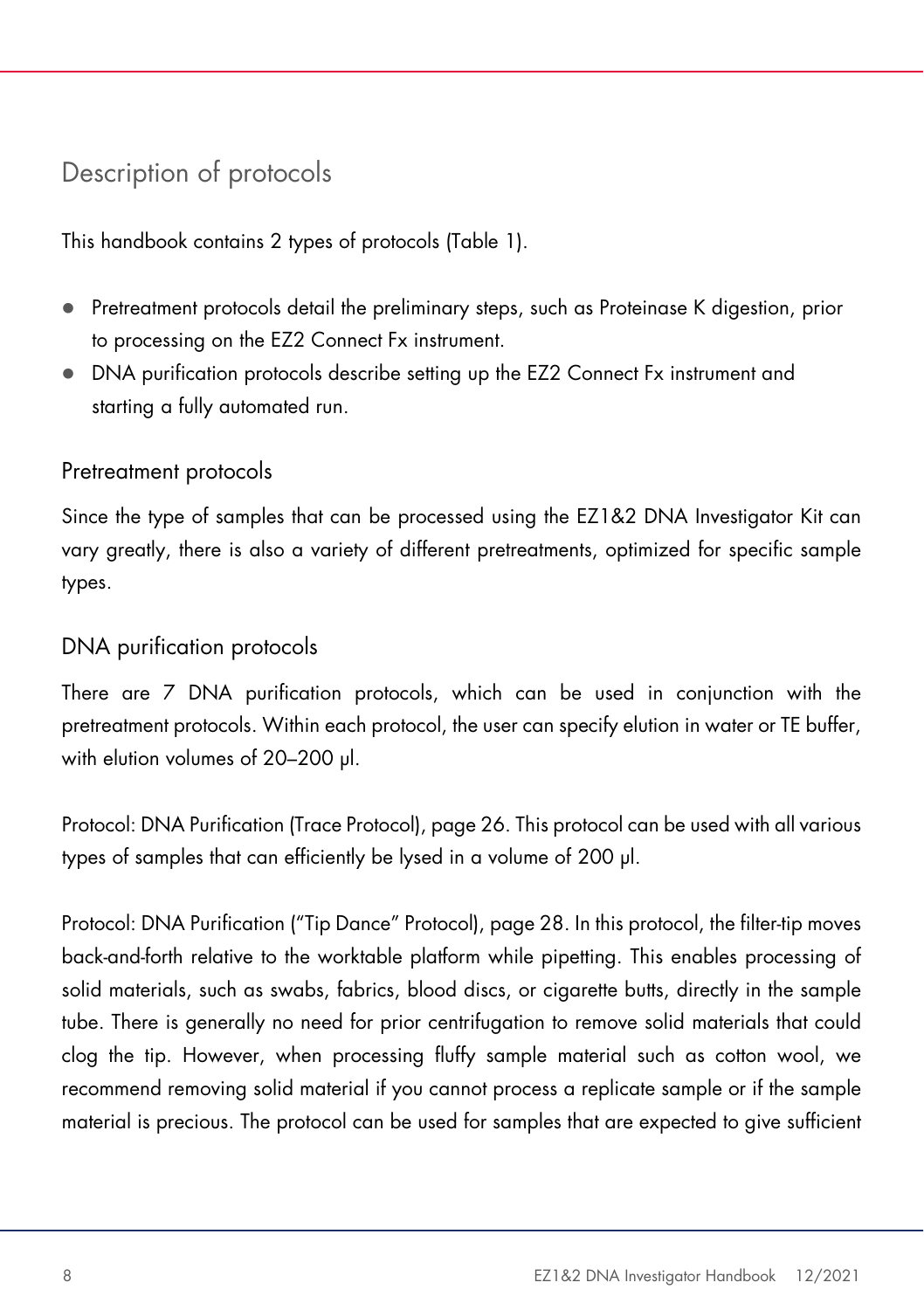yield. To maximize yields of critical samples, we recommend the Investigator Lyse&Spin Basket Kit and the Large-Volume Protocols to recover DNA from the entire lysate.

The Large-Volume Protocols enable fully automated processing of starting volumes up to 500 µl. This allows efficient DNA purification from dilute samples with low concentrations of DNA, such as diffuse stains, as well as purification from samples that require larger volumes for thorough lysis. The ability to process larger sample volumes, with the same elution volume as the standard Trace Protocol, enables higher yields of more concentrated DNA for greater sensitivity in downstream applications. The Large-Volume Protocols are used for samples processed with the Investigator Lyse&Spin Basket Kit.

The EZ2 Connect Fx instrument allows the user to choose between three versions of the Large-Volume Protocol.

Protocol: DNA Purification (DNA Investigator Large-Volume Protocol), page [31.](#page-30-0) This protocol is equivalent to the Large-Volume Protocol on EZ1 instruments. It requires the manual addition of 400 µl buffer MTL to the sample lysate. It does not make use of the buffer filled in well 10 of the reagent cartridge. The protocol can be used for equivalence testing purposes between EZ1 and EZ2 instruments.

Protocol: DNA Purification (DNA Investigator Large-Volume Protocol RT), page [34.](#page-33-0) This is a modified version of the DNA Investigator Large-Volume Protocol. For the DNA Investigator Large-Volume Protocol RT, the user does not need to manually add additional MTL buffer to the sample tube. The EZ2 Connect Fx instrument will add room temperature MTL buffer, from well 10 of the reagent cartridge, directly to the sample tube.

Protocol: DNA Purification (DNA Investigator Large-Volume Protocol Heated), page [37.](#page-36-0) This is a modified version of the DNA Investigator Large-Volume Protocol. For the DNA Investigator Large-Volume Protocol Heated, the user does not need to manually add additional MTL buffer to the sample tube. The EZ2 Connect Fx instrument will heat MTL buffer, from wells 1 and 10 of the reagent cartridge, and add this directly to the sample tube.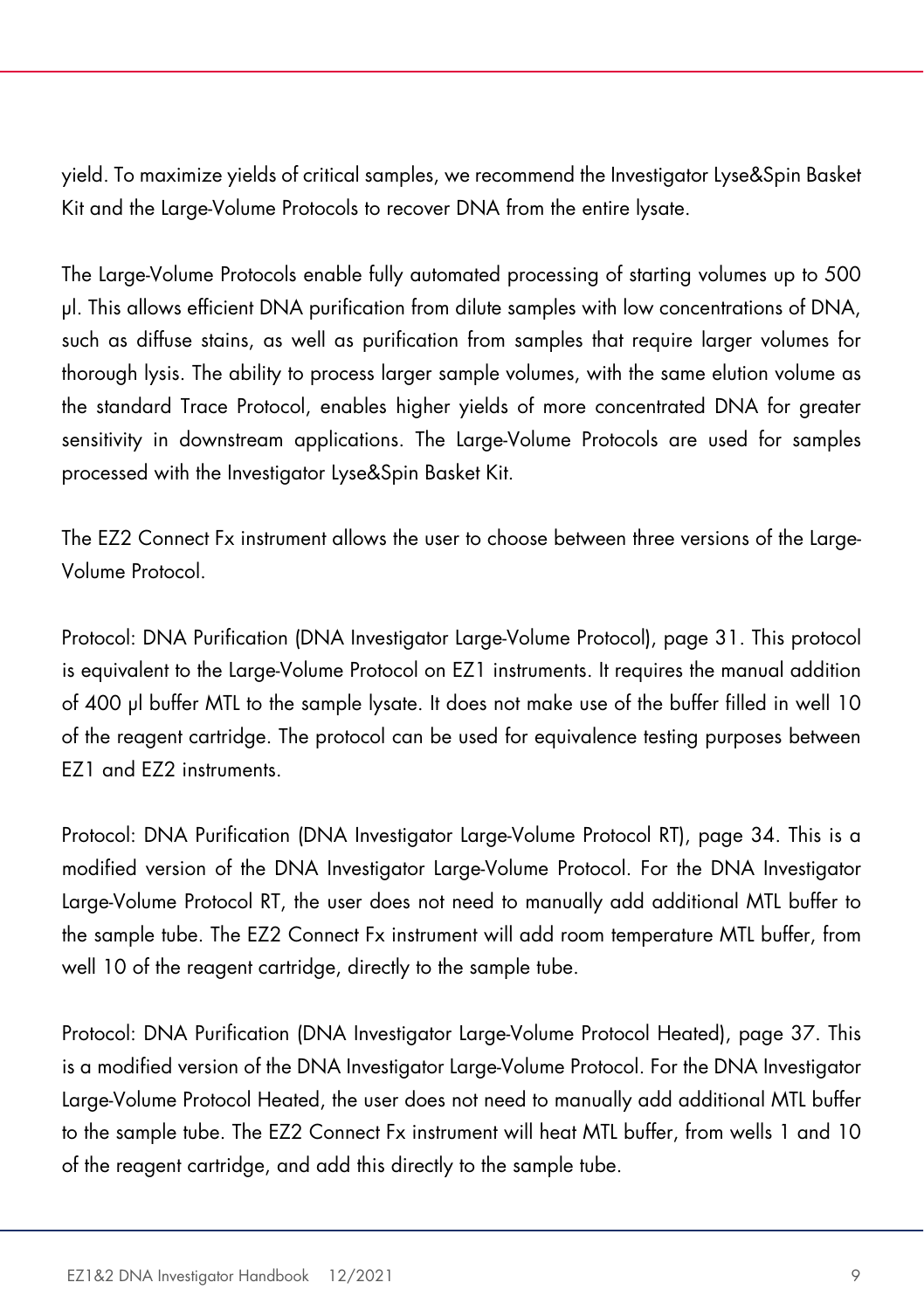Protocol: DNA Purification (Normalization Protocol), page [40.](#page-39-0) This protocol is designed for isolation of defined quantity of DNA by limiting the maximum binding capacity. The protocol can be used to obtain uniform yields from samples containing excess of DNA, e.g., buccal swabs taken as a reference sample.

Protocol: DNA Purification (Normalization "Tip Dance" Protocol), page [43.](#page-42-0) This protocol combines the Normalization Protocol and the "Tip Dance" Protocol to allow processing of solid sample substrates.

| Sample type                | Pre-treatment<br>protocols | Purification<br>protocols | Sample amount               | <b>Buffer G2</b>        | <b>Proteinase K</b> | <b>DTT</b><br>1 M |
|----------------------------|----------------------------|---------------------------|-----------------------------|-------------------------|---------------------|-------------------|
| Blood/saliva               | Page 20                    | Trace                     | Up to $50$ $\mu$            | l <sub>40</sub> -190 µl | 10 <sub>µ</sub>     | no                |
| FTA <sup>®</sup> cards     | Page 20                    | Trace or Tip<br>Dance     | $4 \times 3$ mm<br>punches  | 290 µl                  | 10 <sub>µ</sub>     | no                |
| Surface swabs              | Page 20                    | Trace or Tip<br>Dance     | 1 swab                      | 290 µl                  | 10 <sub>µ</sub>     | no                |
| Chewing gum                | Page 20                    | Trace or Tip<br>Dance     | Up to 40 mg                 | 190 µl                  | 10 <sub>µ</sub>     | no                |
| Cigarette butts            | Page 20                    | Trace or Tip<br>Dance     | $1 \text{ cm}^2$            | 190 µl                  | 10 <sub>µ</sub>     | no                |
| Paper/similar<br>materials | Page 20                    | Trace or Tip<br>Dance     | $0.5 - 2.5$ cm <sup>2</sup> | 190 µl                  | 10 <sub>µ</sub>     | no                |
| Nail scrapings             | Page 20                    | Trace                     | Up to 40 mg                 | 190 µl                  | 10 <sub>µ</sub>     | no                |
| Nail clippings             | Page 20                    | Trace                     | $\mathbf{1}$                | $160$ pl                | $20$ $\mu$          | $20 \mu$          |
| Hair                       | Page 20                    | Trace                     | $0.5 - 1$ cm                | $160$ pl                | $20$ $\mu$          | 20 <sub>µ</sub>   |
| Tissues                    | Page 20                    | Trace                     | Up to 10 mg                 | 190 µl                  | 10 <sub>µ</sub>     | no                |
| Blood or saliva<br>stains  | Page 20                    | Trace or Tip<br>Dance     | $0.5 \, \text{cm}^2$        | 290 µl                  | $10 \mu$            | no                |
| Semen stains               | Page 20                    | Trace or Tip<br>Dance     | $0.5 \text{ cm}^2$          | 270 µl                  | 10 <sub>µ</sub>     | 20 <sub>µ</sub>   |
| Large volume               | Page 20                    | Large-Volume              | Varies                      | 475 µl                  | $25$ $\mu$          | no                |
| Large volume<br>semen      | Page 20                    | Large-Volume              | Varies                      | 455 µl                  | $25$ $\mu$          | $20 \mu$          |

<span id="page-9-0"></span>Table 1. Protocol information for different sample types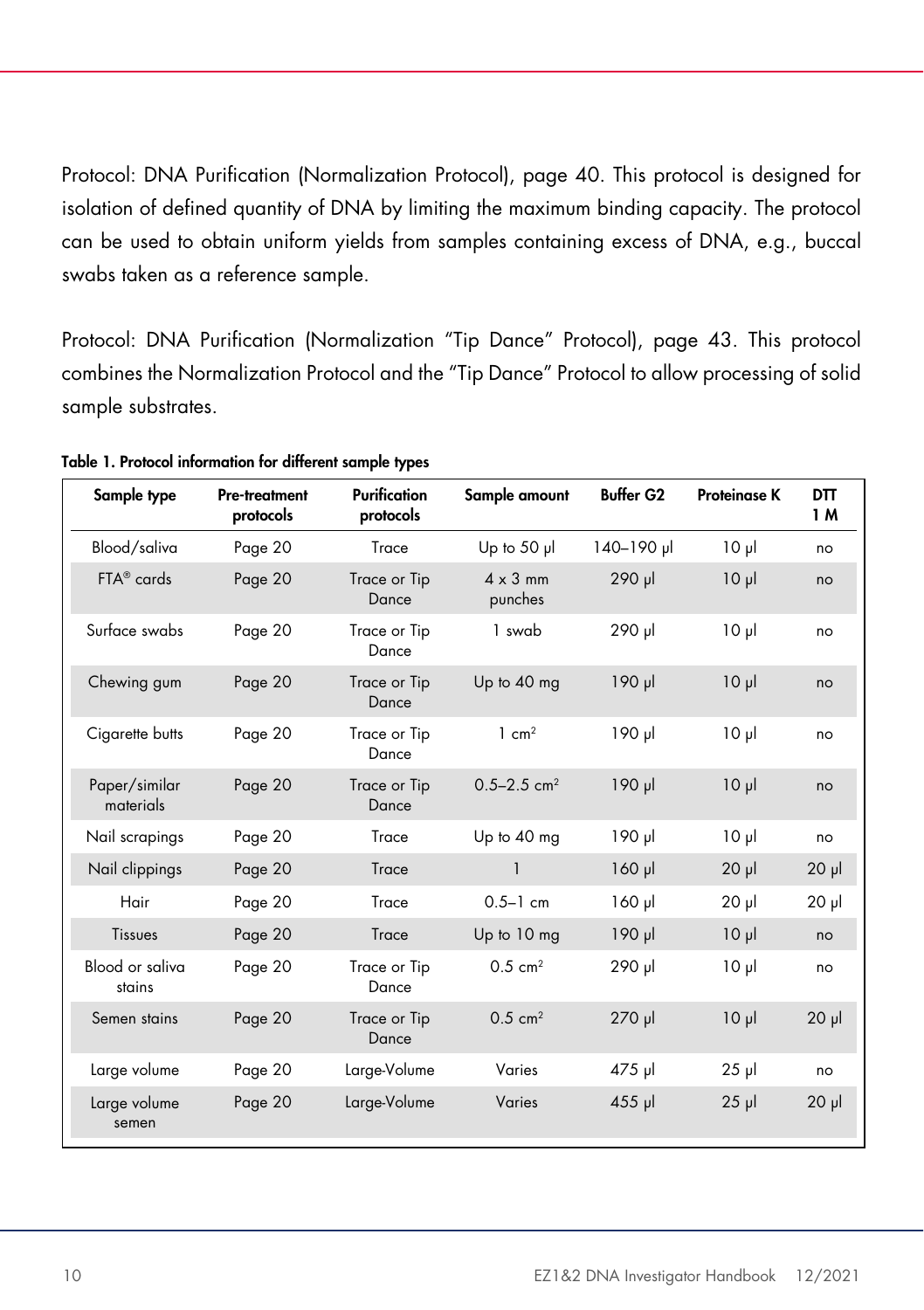| Sample type               | <b>Pre-treatment</b><br>protocols | Purification<br>protocols | Sample amount | <b>Buffer G2</b>     | <b>Proteinase K</b> | DTT<br>1 M |
|---------------------------|-----------------------------------|---------------------------|---------------|----------------------|---------------------|------------|
| Sexual assault<br>samples | Page 22                           | Trace                     | Varies        | Up to<br>$2.5$ m $*$ | 20 ul               | 40 µl      |
| Bones or teeth            | Page 24                           | Large-Volume              | 150–200 mg    | $225$ ul             | $25$ ul             | no         |

\* Depends on number of sperm pellet washes.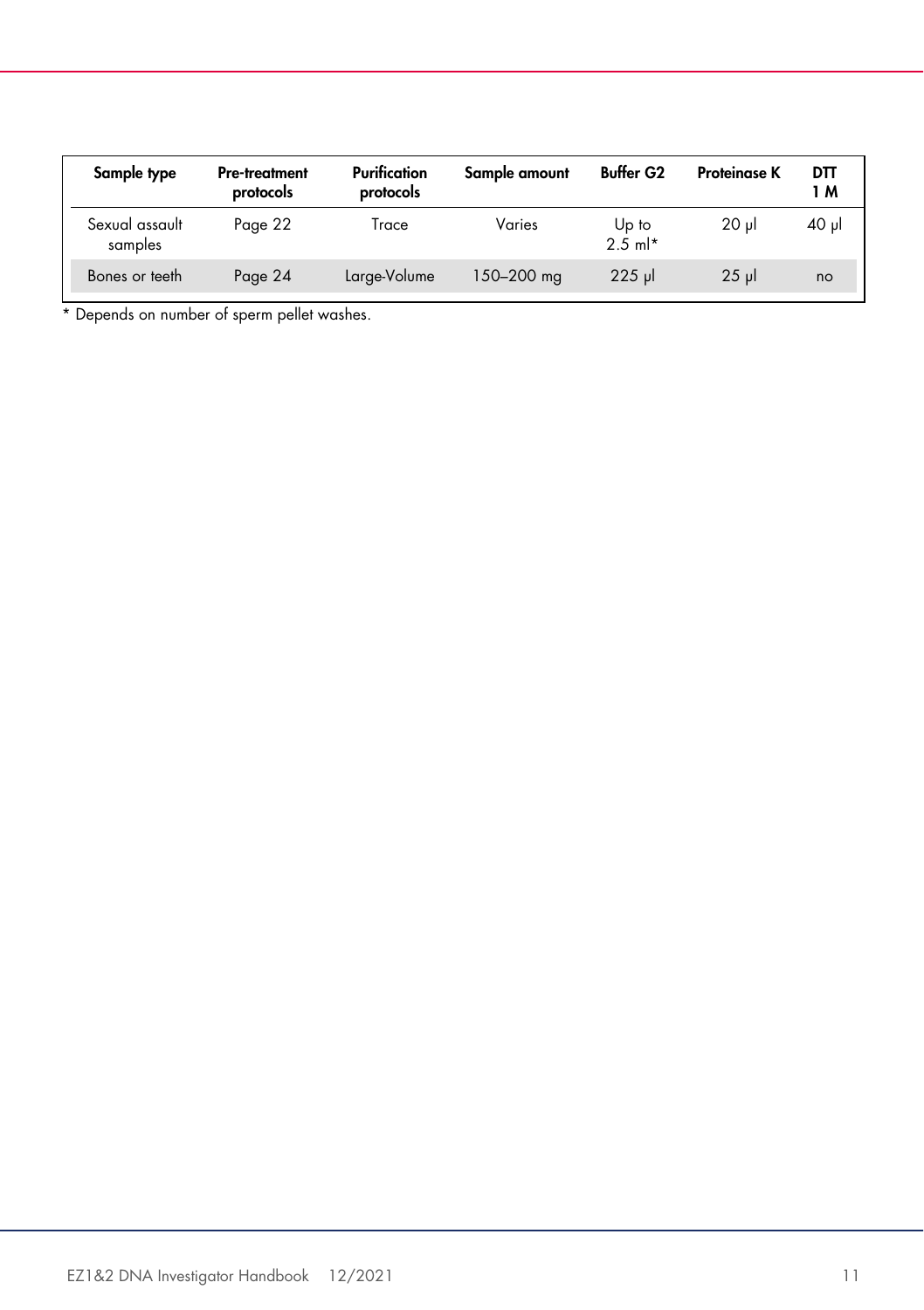### <span id="page-11-0"></span>Equipment and Reagents to Be Supplied by User

When working with chemicals, always wear a suitable lab coat, disposable gloves, and protective goggles. For more information, consult the appropriate safety data sheets (SDSs), available from the product supplier.

#### All protocols

- Thermomixer, heating block, or water bath
- Vortexer
- Pipets and pipet tips (to prevent cross-contamination, we strongly recommend the use of pipet tips with aerosol barriers)

For purification of DNA from epithelial cells mixed with sperm cells

- Buffer G2 (cat. no. 1014636)
- 1 M dithiothreitol (DTT), forensic grade quality (cat. no. 1117316)
- Microcentrifuge

For purification of DNA from hair

1 M dithiothreitol (DTT), forensic grade quality

For purification of DNA from bones or teeth

- 0.5 M EDTA, pH 8.3
- Liquid nitrogen
- 3 M sodium acetate (NaOAc), pH 5.0
- Centrifuge
- Thermal mixer or orbital incubator
- TissueLyser II (cat. no. 85300), with the Grinding Jar Set, S. Steel (cat. no. 69985), or an equivalent bead mill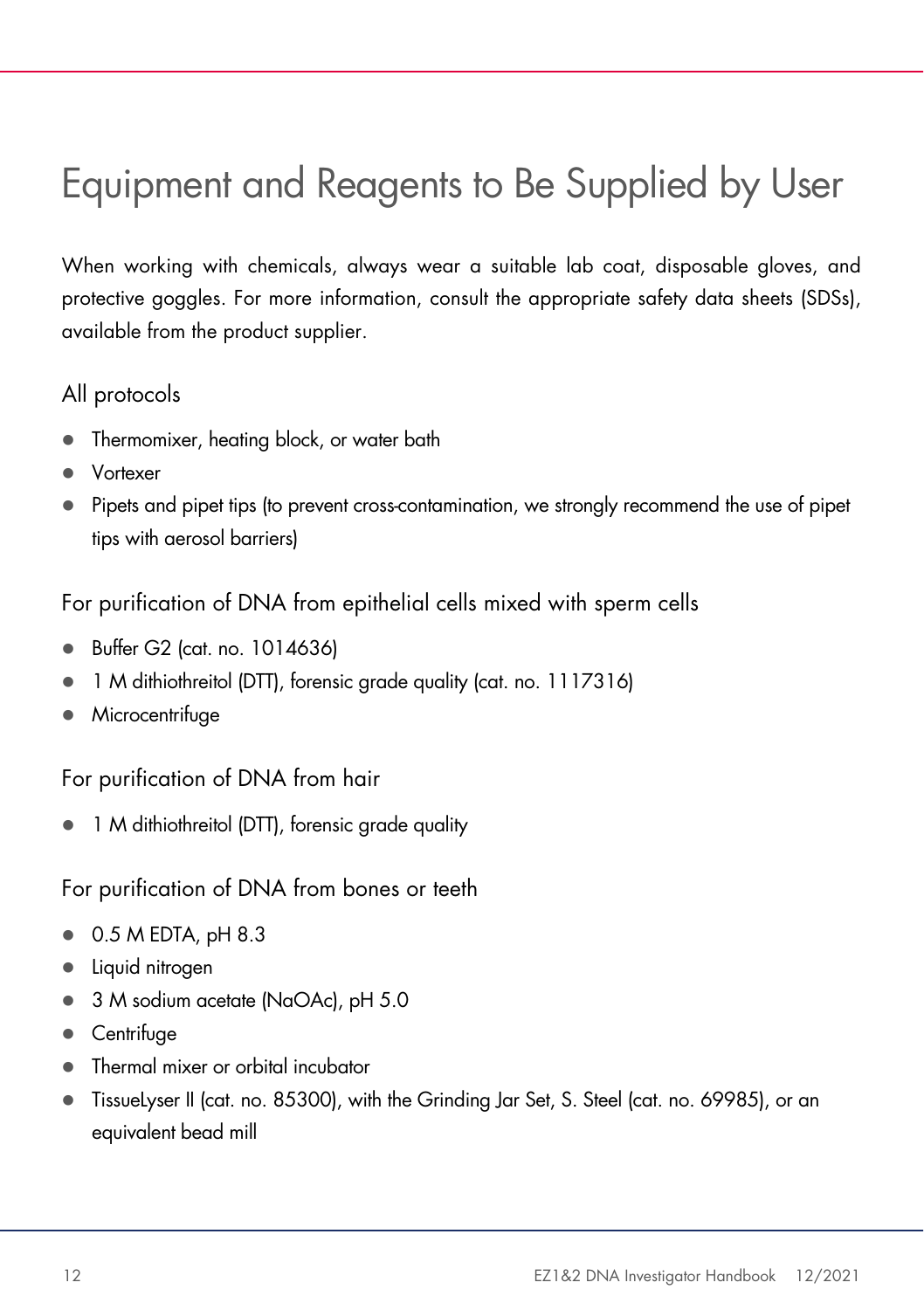For DNA purification, Large-Volume Protocol

Buffer MTL (54 ml) (cat. no.19112)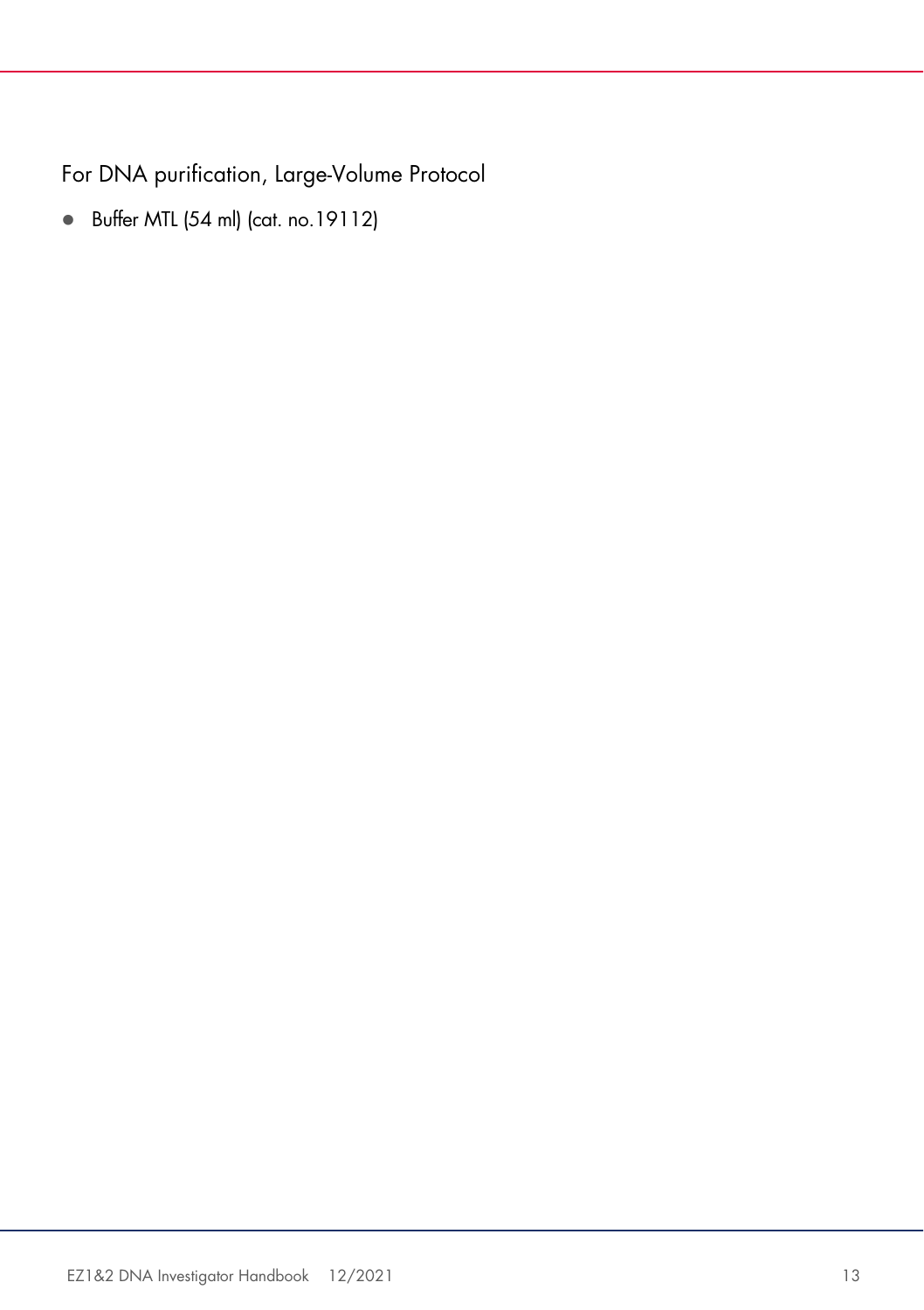### <span id="page-13-0"></span>Important Notes

### <span id="page-13-1"></span>Starting material

The amount of starting material for use in EZ1&2 DNA Investigator procedures can vary greatly, depending on the amount of DNA in the sample. Specific guidance for starting amounts is given in the individual protocols and [Table 1.](#page-9-0) The EZ2 Connect Fx instrument can process 200 µl of pretreated sample using the Trace Protocol (page [26\)](#page-25-0) or the "Tip Dance" Protocol (page [28\)](#page-27-0) for DNA purification. With the Large-Volume Protocol (page [31\)](#page-30-0), up to 500 µl of pretreated sample can be processed.

#### Purification of low amounts of DNA

For purification of DNA from very small amounts of sample, such as low volumes of blood (<10 µl) or forensic casework samples, we recommend adding carrier RNA. For samples containing larger amounts of DNA, addition of carrier RNA is optional. Add 310 µl TE buffer or water to the tube containing 310 µg lyophilized carrier RNA to obtain a solution of 1  $\mu q/\mu l$ . Dissolve the carrier RNA thoroughly, divide into conveniently sized aliquots, and store at –30 to –15°C. Do not freeze-thaw the aliquot of carrier RNA more than 3 times. Carrier RNA should be added to the sample after the lysis is completed to avoid degradation.

#### Precipitate in Reagent Cartridge

The buffer in well 1 (the well that is nearest to the front of the EZ2 Connect Fx instrument when the reagent cartridge is loaded) and well 10 of the reagent cartridge may form a precipitate upon storage. If necessary, redissolve by mild agitation at 37°C and then place at room temperature (15–25°C).

#### <span id="page-13-2"></span>Equilibrating Reagent Cartridges

If reagent cartridges have been stored at  $2-8^{\circ}$ C, they must be equilibrated to operating temperature before use. Place the reagent cartridge into a shaker–incubator and incubate at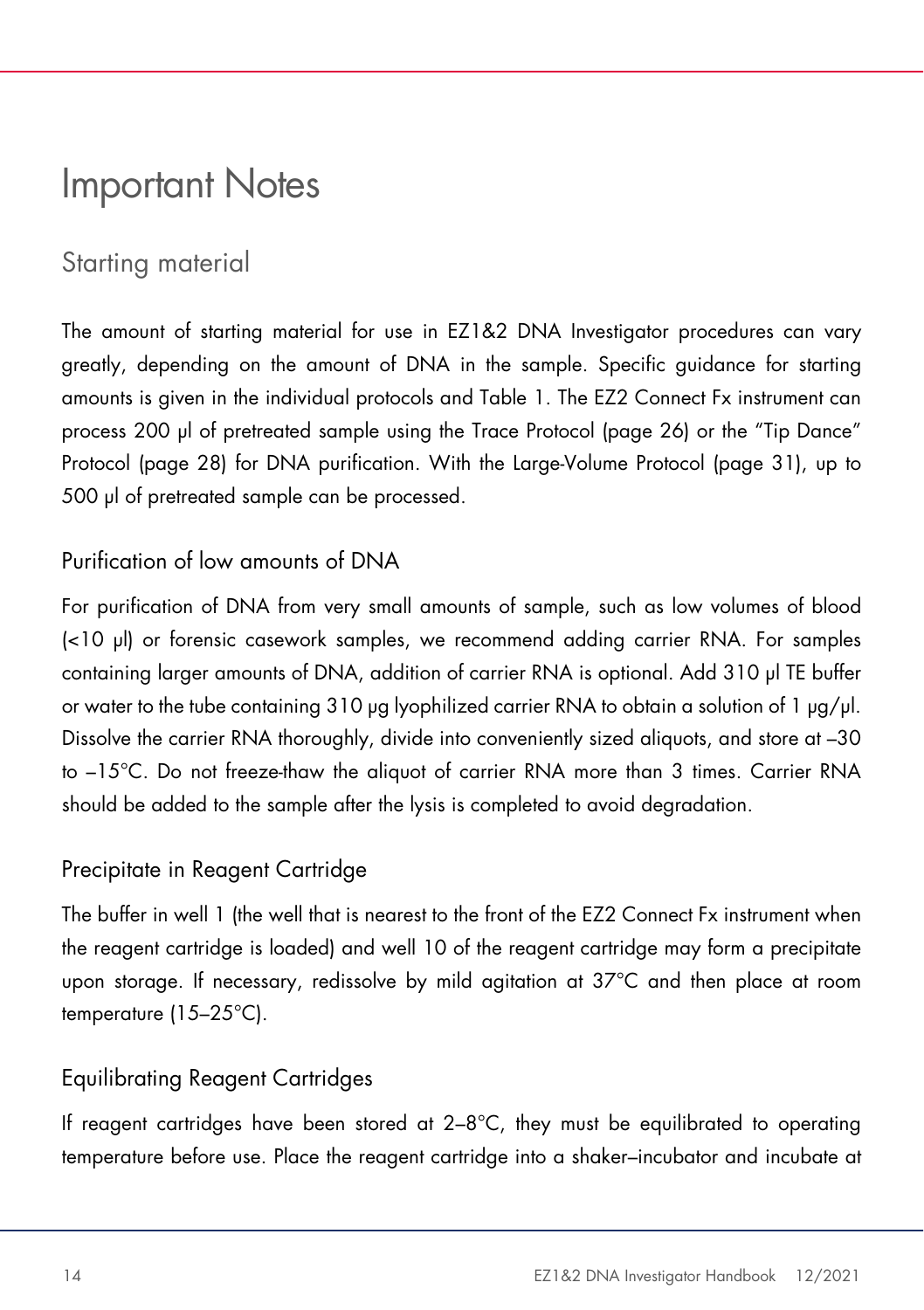30–40°C with mild agitation for at least 2 hours before use. If precipitates are visible at the bottom of the wells, redissolve by incubating at 30–40°C with mild agitation for a further 2 hours. Do not use the reagent cartridges if the precipitates do not redissolve.

#### Lysis with Proteinase K

The EZ1&2 DNA Investigator Kit contains Proteinase K, which is the enzyme of choice for lysis buffers used in DNA Investigator protocols. Proteinase K is a recombinant protein expressed in Pichia pastoris and is particularly suitable for short digestion times. It possesses a high specific activity and remains stable over a wide range of temperatures and pH values, with substantially increased activity at higher temperatures. The activity of the Proteinase K solution is 600 mAU/ml solution (or 40 mAU/mg protein). This activity provides optimal results in DNA Investigator protocols.

#### Quantification of DNA

Degraded, inhibited, or mixed DNA samples are common in forensic casework and other human identity testing applications. Such samples can create challenges in STR analysis. Prior quantification of the purified DNA using real-time PCR is recommended and reduces the need to repeat downstream analyses. This greatly reduces costs and time and improves the statistical relevance of results. Investigator Quantiplex® Pro Kits, use quantitative real-time PCR to quantify human total and human male DNA in a sample. These kits also detect if the sample contains inhibitors that may interfere with downstream applications, or if the DNA is degraded.

#### EZ2 Connect Fx Reagent Cartridges

Reagents for the purification of nucleic acids from a single sample are contained in a single reagent cartridge [\(Figure 1\)](#page-15-0). Each well of the cartridge contains a particular reagent, such as magnetic particles, lysis buffer, wash buffer, or elution buffer. Details on preparation of these positions are displayed during the run setup on the LED display of the EZ2 Connect Fx.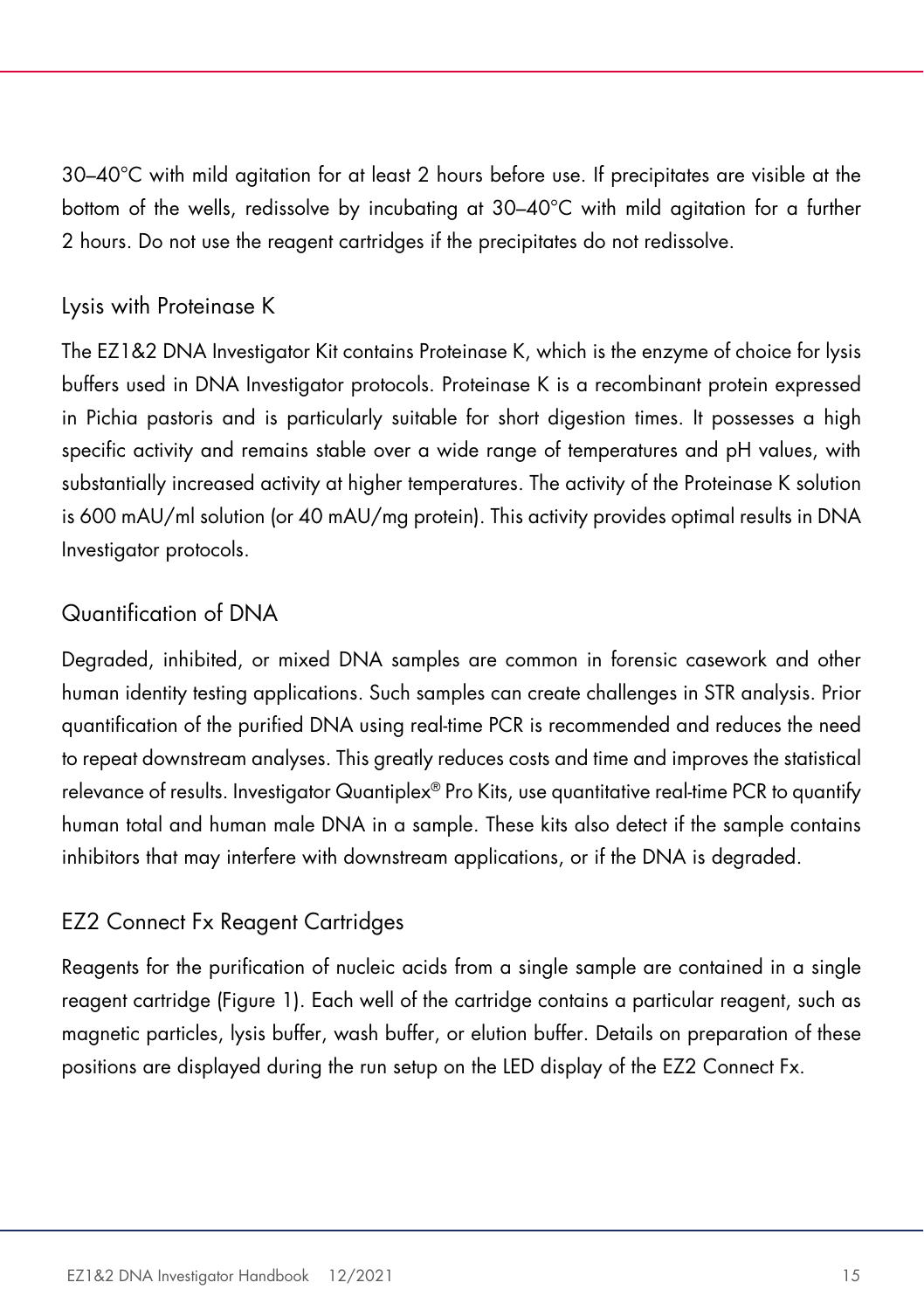

Figure 1. Ease of worktable setup using reagent cartridges. (A) A sealed, prefilled reagent cartridge. Fill levels vary, depending on the type of reagent cartridge. (B) Loading reagent cartridges into the cartridge rack. The cartridge rack itself is labeled with an arrow to indicate the direction in which reagent cartridges must be loaded.

#### <span id="page-15-0"></span>EZ2 Connect Fx Tip Racks

The EZ2 Connect Fx comes with two different types of Tip Racks. One is compatible with screw cap tubes, and one is compatible with flip-cap tubes. The EZ2 Connect Fx tip racks hold tips inserted into tip holders and tubes for samples or elution [\(Figure 2\)](#page-16-0). Details on how to equip the tip racks are displayed during the run setup on the LED display of the EZ2 Connect Fx.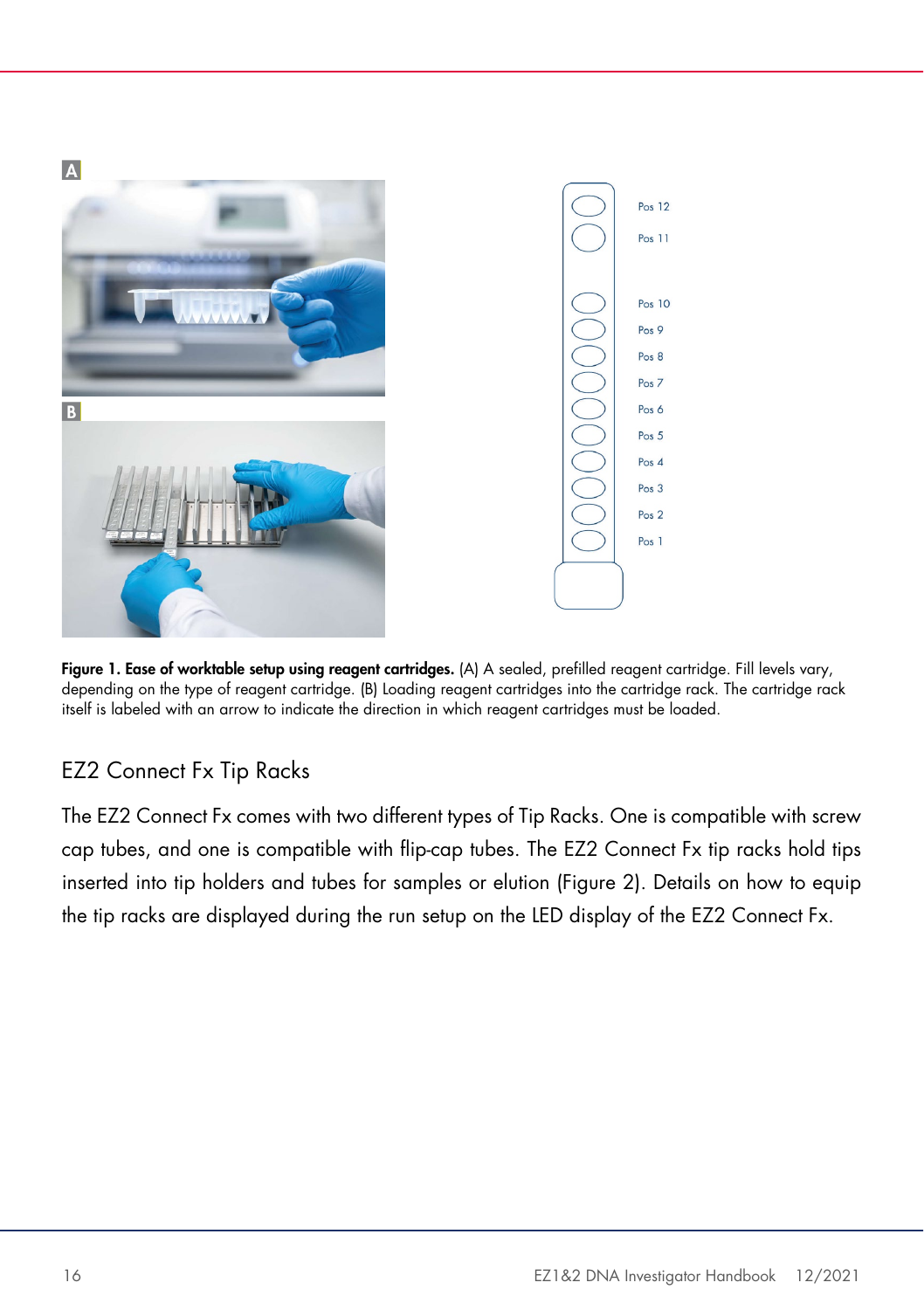



#### <span id="page-16-0"></span>Figure 2. EZ2 Connect Fx tip racks, tip holders, and filter-tips

#### Worktable

The worktable of EZ2 Connect Fx instruments is where the user loads cartridges and tip racks [\(Figure 3\)](#page-17-0).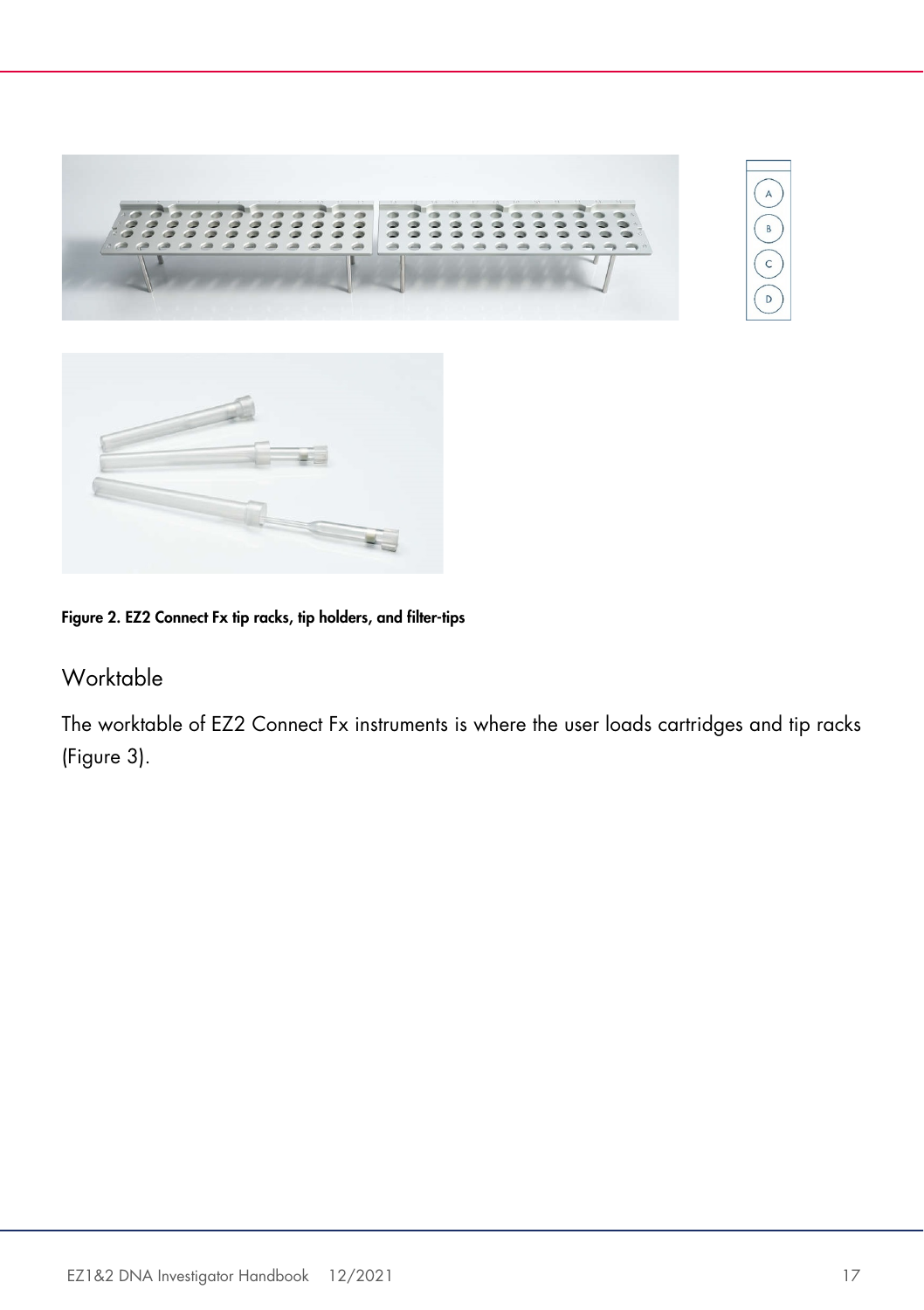

Figure 3. EZ2 Connect Fx Worktable.

- <span id="page-17-0"></span>
- 3. EZ2 Connect Tip Rack left 4. EZ2 Connect Tip Rack right
- 1. EZ2 Connect Cartridge Rack left 2. EZ2 Connect Cartridge Rack right
	-

#### Operation of the EZ2 Connect Fx

The EZ2 Connect Fx provides various features to support the sample preparation workflow. These include functions for remote access via QIAsphere®, data input via bar code reading, load check, data storage and transfer, report generation, and guided instrument maintenance.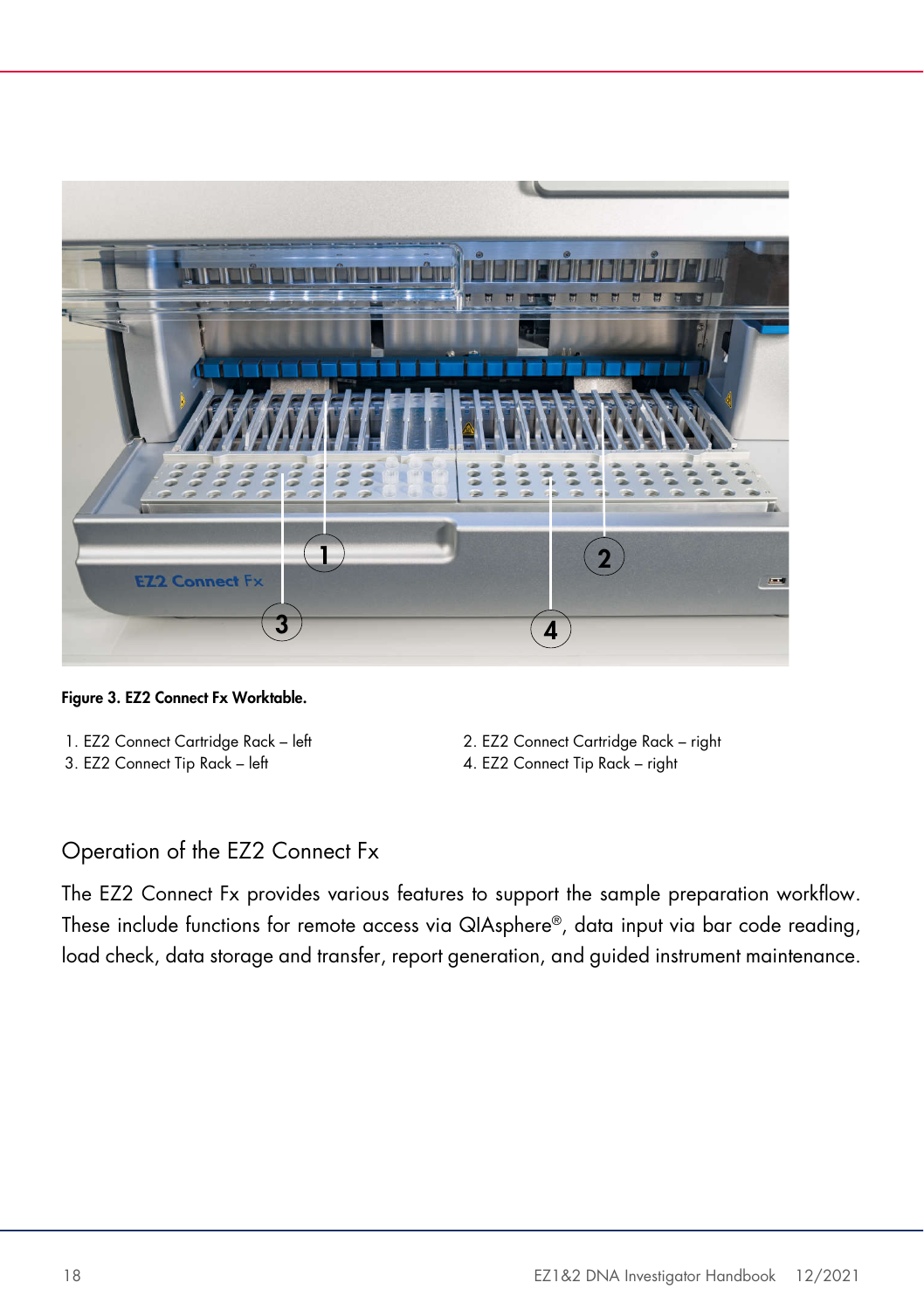The EZ2 Connect Fx has preinstalled protocols that are used with the EZ1&2 DNA Investigator Kit to purify nucleic acids. The instrument's touchscreen display allows the user to easily select protocols. The intuitive software/user interface guides the user through the run setup process, which includes selecting variable parameters. The display also shows protocol status during the automated purification procedure.

The aspiration and dispensation of samples and reagents and the separation of magnetic particles are performed by the 24-channel pipettor head. If required by the protocol, the temperature of the liquids is controlled by the heating system.

For more information about these features, please refer to the EZ2 Connect and EZ2 Connect Fx User Manual.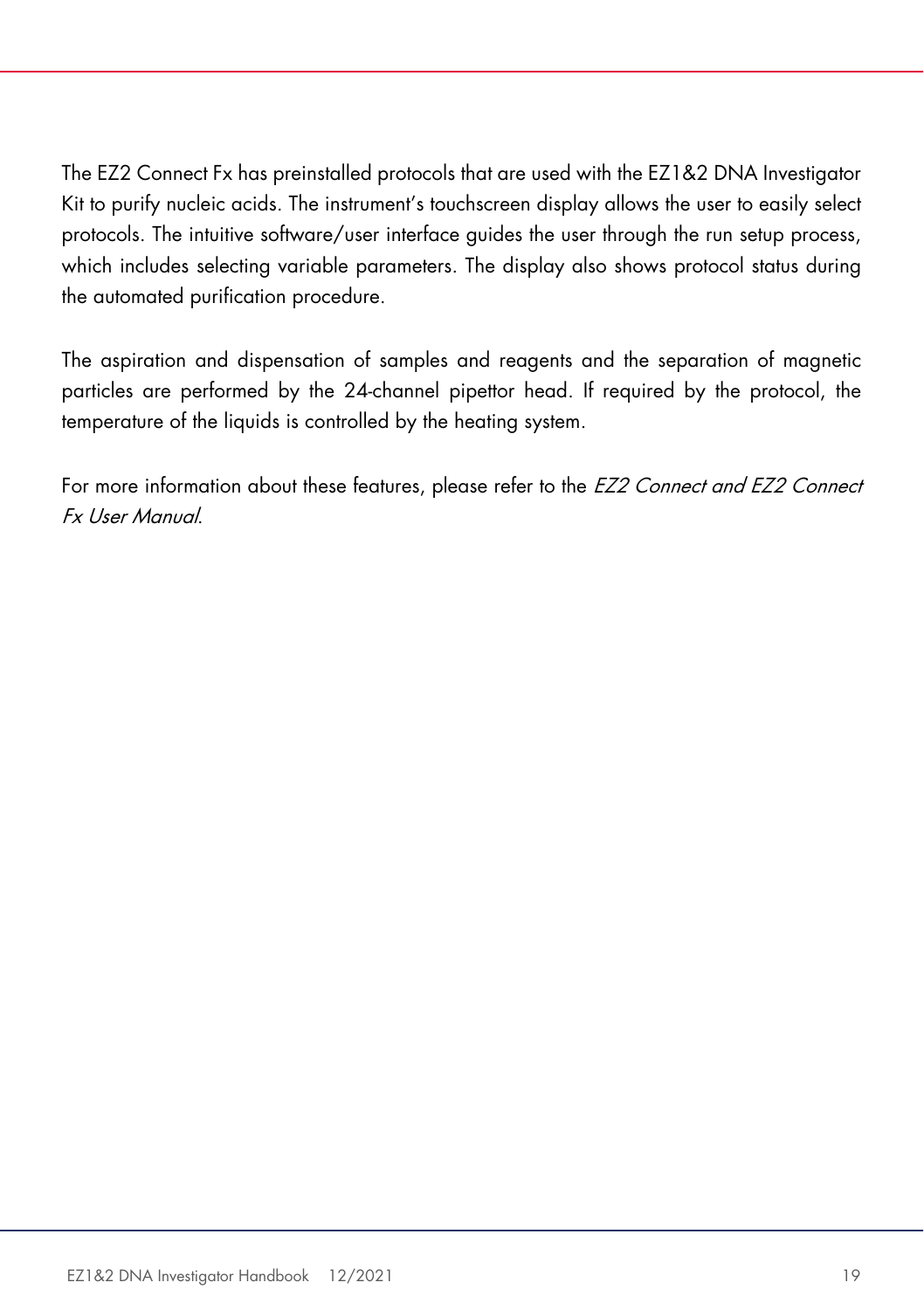### <span id="page-19-0"></span>Protocol: Pretreatment for Various Casework and Reference Samples

This protocol is designed for isolation of total DNA (genomic and mitochondrial) from various types of casework and reference samples. The protocol describes the preliminary lysis using Proteinase K.

Important points before starting

- Before beginning the procedure, read "Important Notes", page [14.](#page-13-0)
- We recommend using the Investigator Lyse&Spin Basket Kit (cat. no. 19597 or 19598) when solid sample materials have to be removed from the lysate. If using this kit, please follow the Pretreatment Protocol described in the corresponding handbook and the Large-Volume Protocols for DNA purification. The Lyse&Spin Basket Kit collection tubes can be used as sample tubes for the EZ2 Connect Fx, using the Flip-Cap Tube Rack.

Things to do before starting

Heat a thermomixer, heating block, or water bath to 56°C for the Proteinase K digest in step [3.](#page-19-1)

#### Procedure

- 1. Place the sample in a 2 ml sample tube.
- 2. Set up the Proteinase K digest according to information given in [Table 1,](#page-9-0) page [10.](#page-9-0) Mix sample thoroughly by vortexing for 10 s.
- <span id="page-19-1"></span>3. Incubate at 56°C for 15 min to overnight in a thermomixer shaking at 900 rpm.

15 min may be sufficient to recover adequate DNA for STR typing from samples containing abundant DNA. More than 1 h is recommended where a low amount of DNA is expected.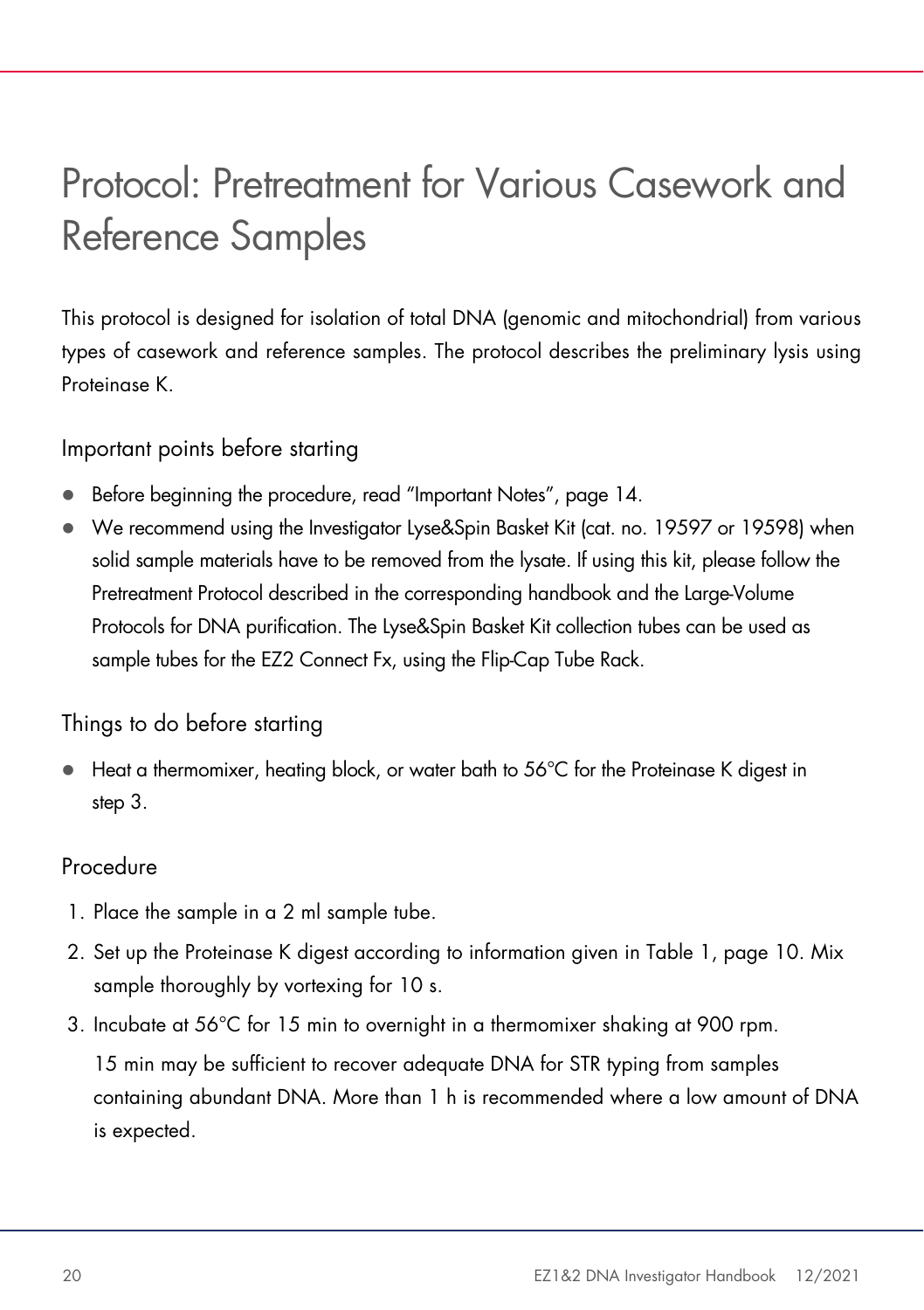- 4. If necessary, flick the tube to remove drops from inside the lid. Optional: Add 1 µg carrier RNA (see "Important Notes", page [14\)](#page-13-0)
- 5. Continue with "Protocol: DNA Purification", using one of the following options:
	- 5a. Trace Protocol, page [26.](#page-25-0) For samples that do not contain solid materials. The lysate volume should be approximately 200 µl.
	- 5b. "Tip Dance" Protocol, page [28.](#page-27-0)

When using the "Tip Dance" Protocol, there is generally no need to remove solid material from the tube. However, when processing fluffy sample material such as cotton wool, we recommend removing solid material if you cannot process a replicate sample or the sample material is precious. Note that the "Tip Dance" Protocol will not recover the lysate absorbed by the sample substrate (e.g., swab, piece of fabric), therefore, a slightly reduced sensitivity has to be expected compared to methods that fully recover the lysate. We recommend using the Investigator Lyse&Spin Basket Kit for maximum sensitivity.

5c. Large-Volume Protocols, page [31.](#page-30-0) The Large-Volume Protocols purify DNA from 500 µl lysate.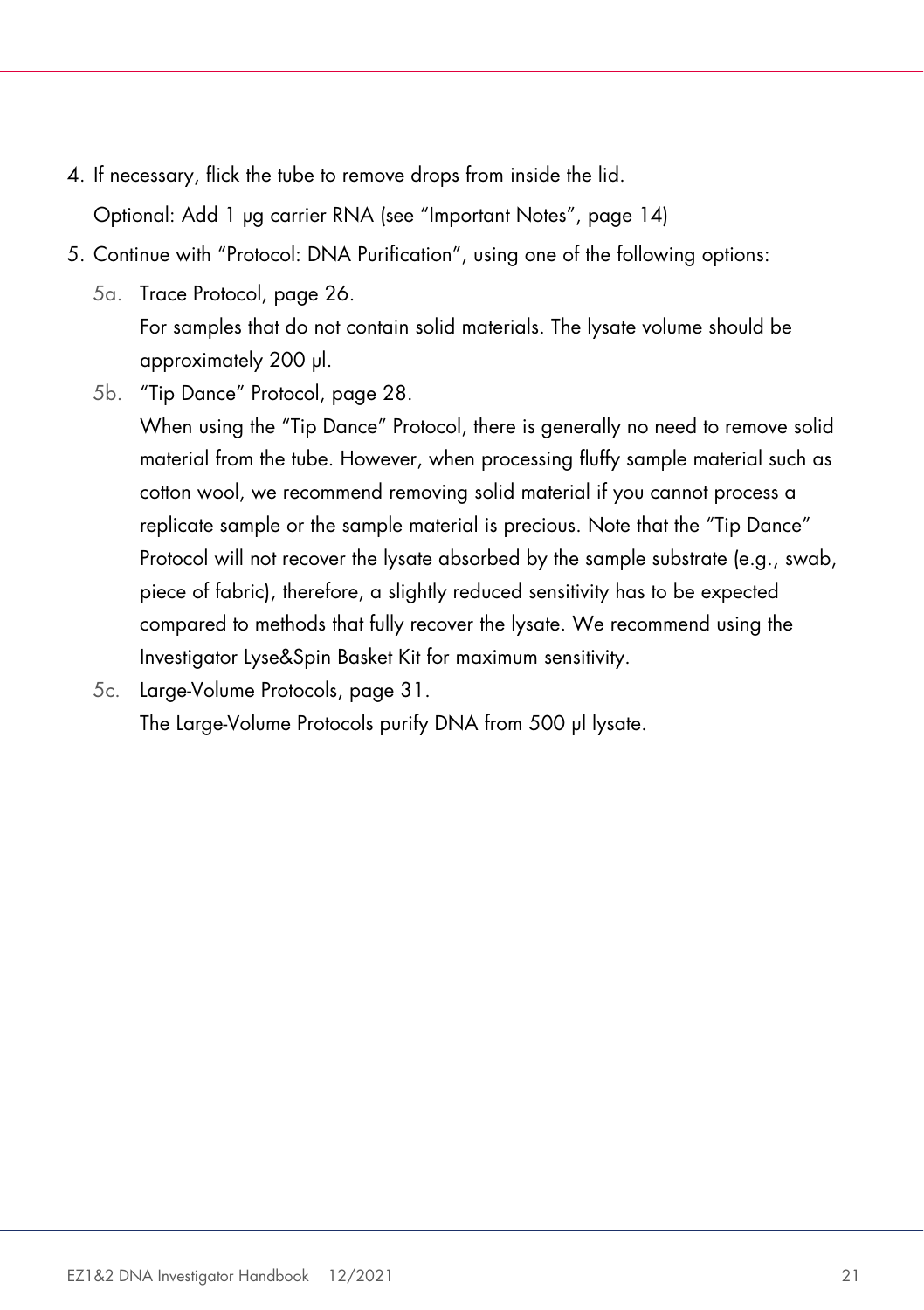### <span id="page-21-0"></span>Protocol: Pretreatment for Epithelial Cells Mixed with Sperm Cells

This protocol is designed for purification of total (genomic and mitochondrial) DNA from epithelial cells mixed with sperm cells. The protocol describes the preliminary lysis of samples using Proteinase K and dithiothreitol (DTT).

Important points before starting

- Before beginning the procedure, read "Important Notes", page [14.](#page-13-0)
- As some sample types (e.g., fabrics) tend to be very absorbent, it may be necessary to add a greater volume of digestion buffer to the sample in step [2.](#page-21-1)

#### Things to do before starting

 $\bullet$  Heat a thermomixer, heating block, or water bath for the Proteinase K digest to 56°C in steps 4 and 70°C in step [12.](#page-22-0)

#### Procedure

- 1. Place the forensic sample in a 1.5 ml or 2 ml sample tube.
- <span id="page-21-1"></span>2. Add 190 μl Buffer G2 to the sample.
- 3. Add 10 μl Proteinase K, and mix thoroughly by vortexing for 10 s.
- 4. Incubate at 56°C for 1–2 h. Do not exceed 2 h.

Vortex the tube once or twice during the incubation, or place in a thermomixer.

- 5. Centrifuge the tube briefly to remove drops from inside the lid.
- 6. Remove any solid material from the tube.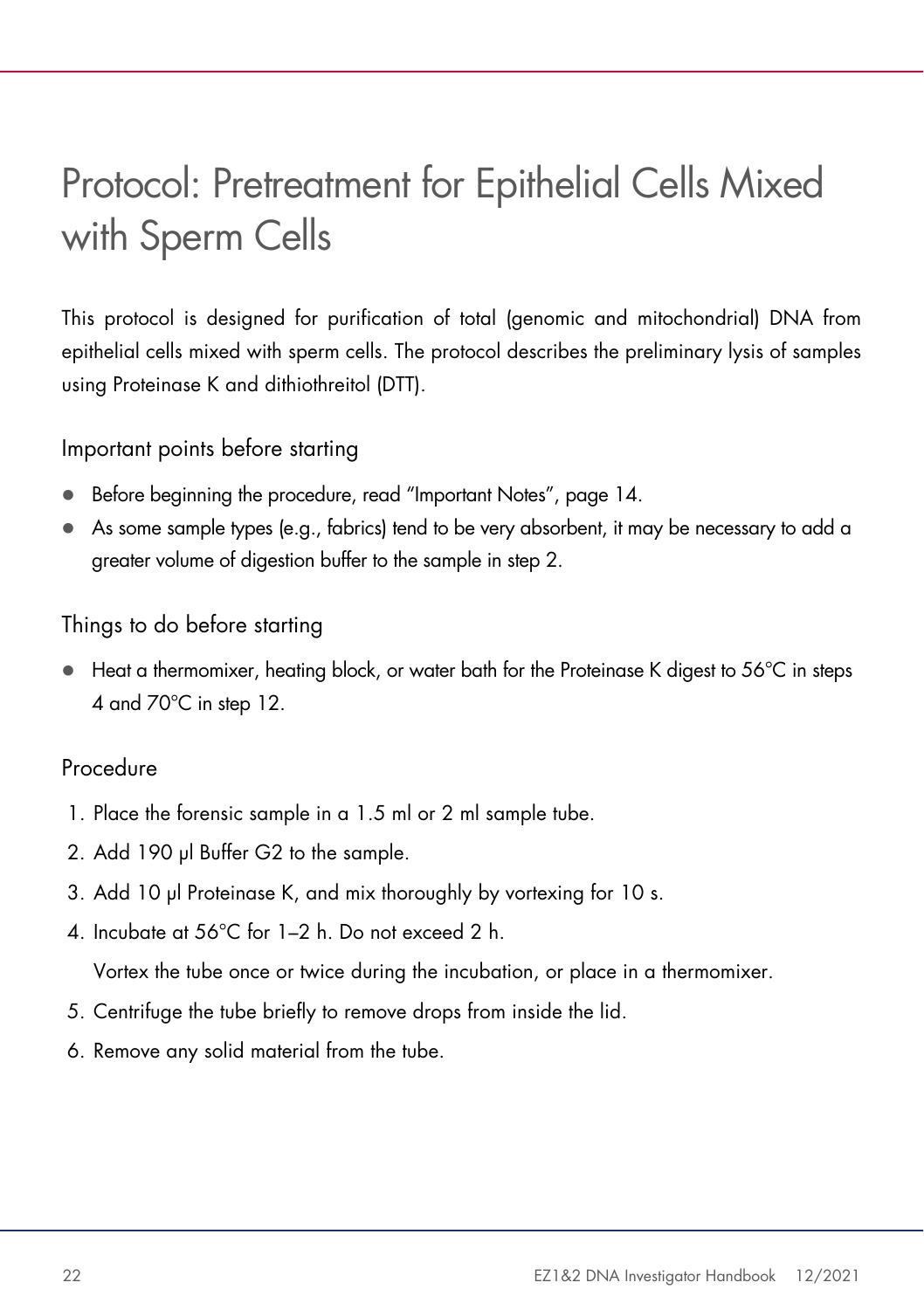7. Centrifuge the tube at 15,000 x  $q$  for 5 min. Carefully transfer the supernatant to a new tube without disturbing the sperm cell pellet.

DNA from epithelial cells can be purified from the tube containing the supernatant following Protocol: DNA Purification (Trace Protocol), page [26,](#page-25-0) or if the epithelial cell fraction is very dilute, Protocol: DNA Purification (Large-Volume Protocol), page [31.](#page-30-0)

Note: The cell pellet may not be visible

- <span id="page-22-1"></span>8. Wash the sperm cell pellet by resuspending the pellet in 500 μl Buffer G2. Centrifuge the tube at 15,000 x  $g$  for 5 min and discard the supernatant.
- 9. Repeat step [8](#page-22-1) two or three times.
- 10. Add 160 μl Buffer G2 to the pellet and resuspend the pellet.
- 11. Add 10 μl Proteinase K and 40 μl 1 M DTT, and mix thoroughly by vortexing for 10 s.
- <span id="page-22-0"></span>12. Incubate at 70°C for 10 min at 850 rpm in a shaker–incubator or thermomixer.

For maximum recovery, place samples in an Ultrasonicator for 10 min. Alternatively, vortex vigorously for 10 s.

- 13. Centrifuge the tube briefly to remove drops from inside the lid. DNA from sperm cells can now be purified from this tube.
- 14. Continue with Protocol: DNA Purification (Trace Protocol), page [26.](#page-25-0)

The two tubes in which the epithelial and sperm cells have been separated are now ready for DNA purification.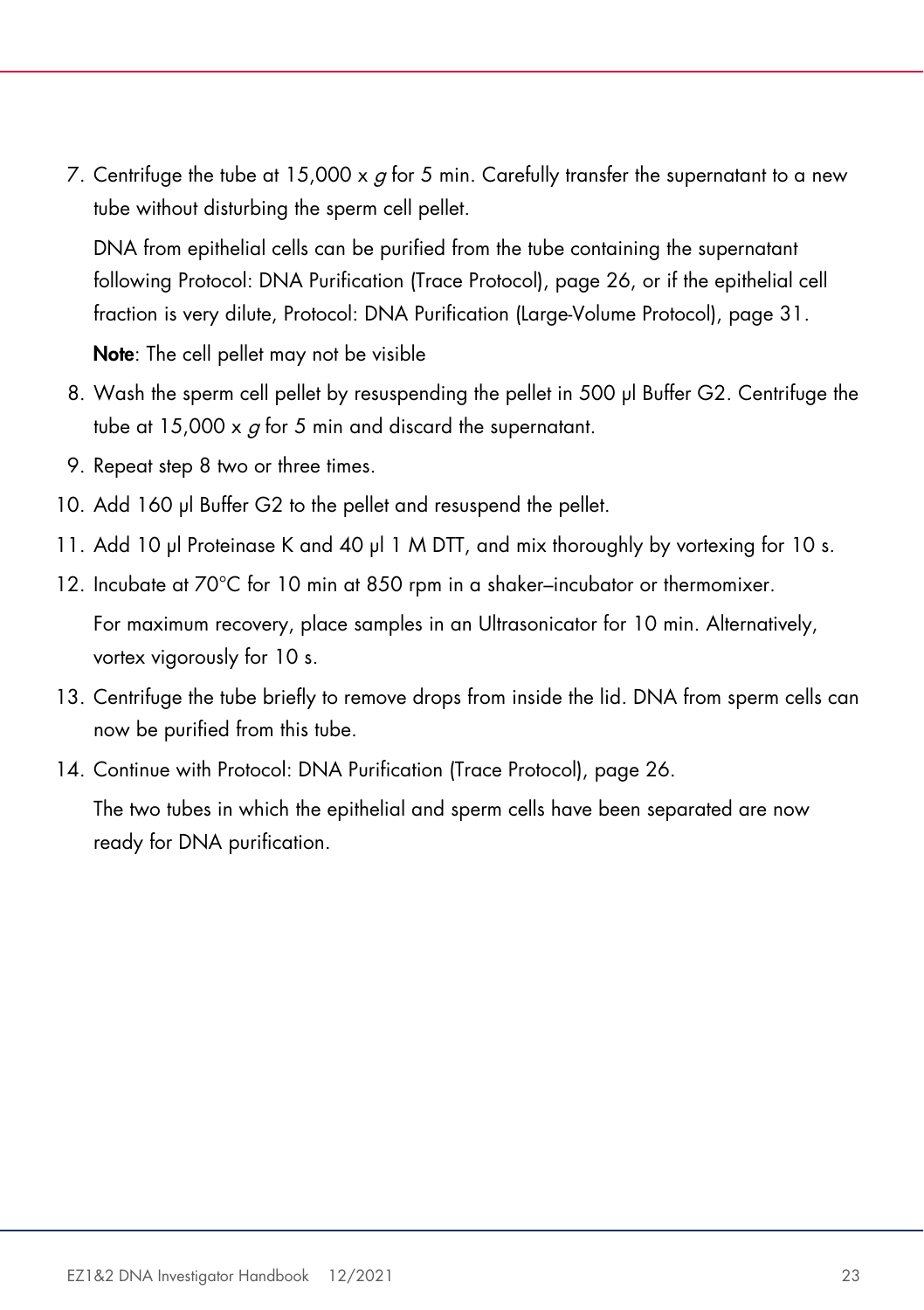### <span id="page-23-0"></span>Protocol: Pretreatment of Bone or Teeth

This protocol is designed to enable efficient recovery of inhibitor-free DNA from bone and teeth samples. The protocol describes the disruption and lysis of samples using Proteinase K and EDTA.

Important points before starting

- If using the EZ1&2 DNA Investigator Kit for the first time, read ["Important Notes"](#page-13-0) (page [14\)](#page-13-0).
- Sodium acetate (NaOAc) is required for this protocol but is not included in the EZ1&2 DNA Investigator Kit. NaOAc should be purchased separately.
- EDTA is required for this protocol, but is not included in the EZ1&2 DNA Investigator Kit. EDTA should be purchased separately.

Things to do before starting

Heat a thermal mixer or orbital incubator to 56°C for the Proteinase K digest in step [7.](#page-24-0)

#### Procedure

1. Remove and discard the bone or teeth surfaces. Grind the remaining bone or tooth root to a fine powder.

Note: Grind using a metal blender half-filled with liquid nitrogen. Alternatively, grind using the TissueLyser II and the Grinding Jar Set, S. Steel. The TissueLyser II instrument is not included in the EZ1&2 DNA Investigator Kit and should be purchased separately (cat. no. 85300).

Note: When using the TissueLyser II, transfer the bone or tooth sample and the ball into the grinding jar. Pour liquid nitrogen into the grinding jar over the ball and bone or tooth fragments. Allow the temperature to equilibrate (i.e., liquid nitrogen stops boiling). Decant the excess liquid nitrogen, close the grinding jar with the lid, and transfer it to the TissueLyser II. Grind the bone at 30 Hz for 1 min or until the bone is pulverized (grinding times depend on type, condition, and size of sample).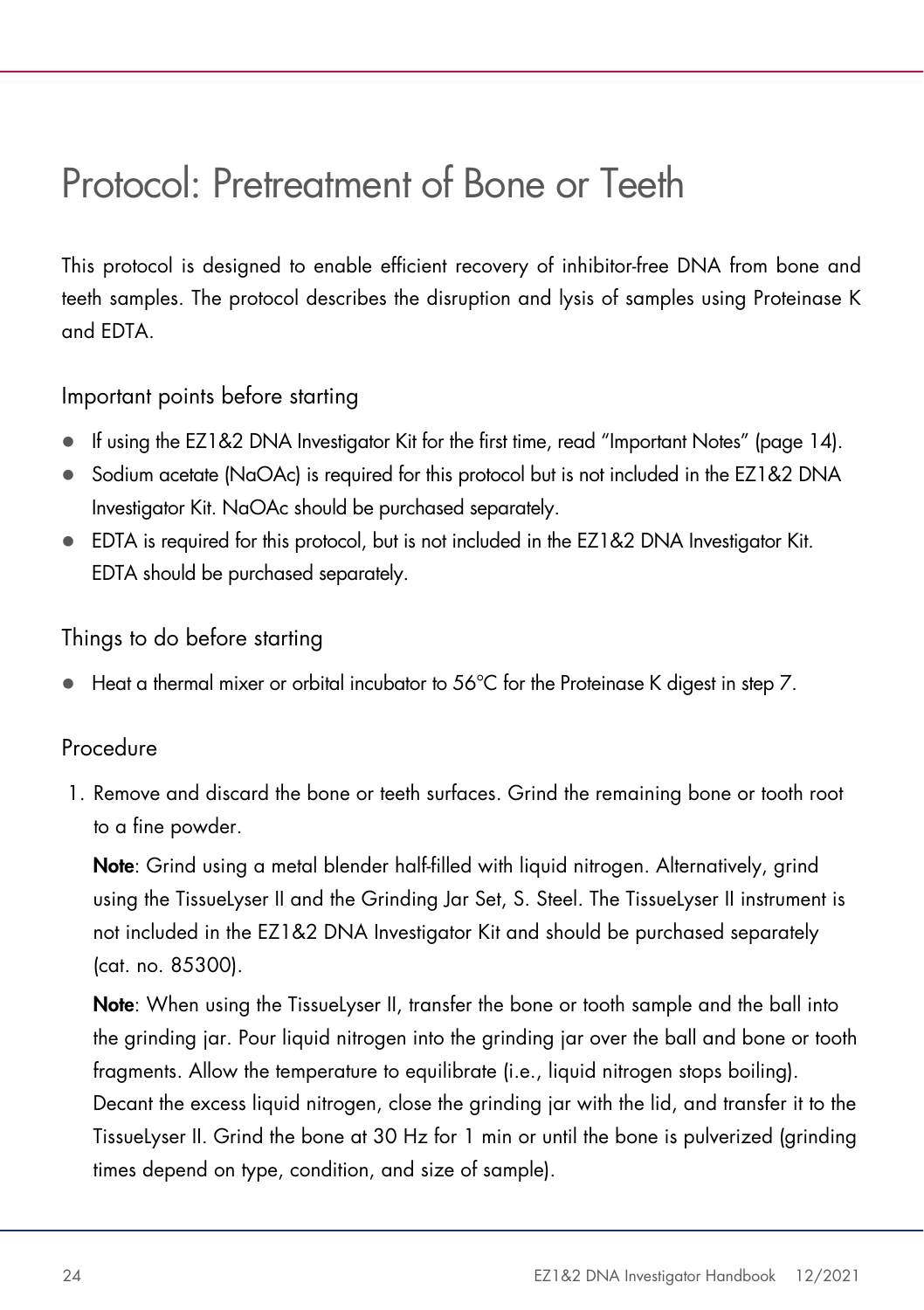- 2. Place up to 150 mg of powdered bone into a 2 ml sample tube. Do not exceed the amount of bone powder. If higher overall yields are required, we recommend processing additional extractions and to pool and concentrate the eluates.
- 3. Add 225 μl Buffer G2.
- 4. Add 25 μl Proteinase K.
- 5. Add 250 μl 0.5 M EDTA, pH 8.0.
- 6. Mix by inverting the 2 ml tube several times.
- <span id="page-24-0"></span>7. Place the tube into the thermal mixer or heated orbital incubator, and incubate with constant motion at 56°C for at least 2 hours and up to 24 hours.
- 8. Centrifuge at 6000 rpm for 4 min to pellet any remaining debris. Transfer the supernatant to a new 2 ml sample tube.
- 9. Add 50 μl 3 M NaOAc, pH 5.0, to each 2 ml sample tube.
- 10. Add 1 μl carrier RNA to each 2 ml sample tube.
- 11. Continue with Protocol: DNA Purification (Large-Volume Protocol), page [31;](#page-30-0) DNA Purification (Large-Volume Protocol RT), page [34;](#page-33-0) or DNA Purification (Large-Volume Protocol Heated), page [37.](#page-36-0)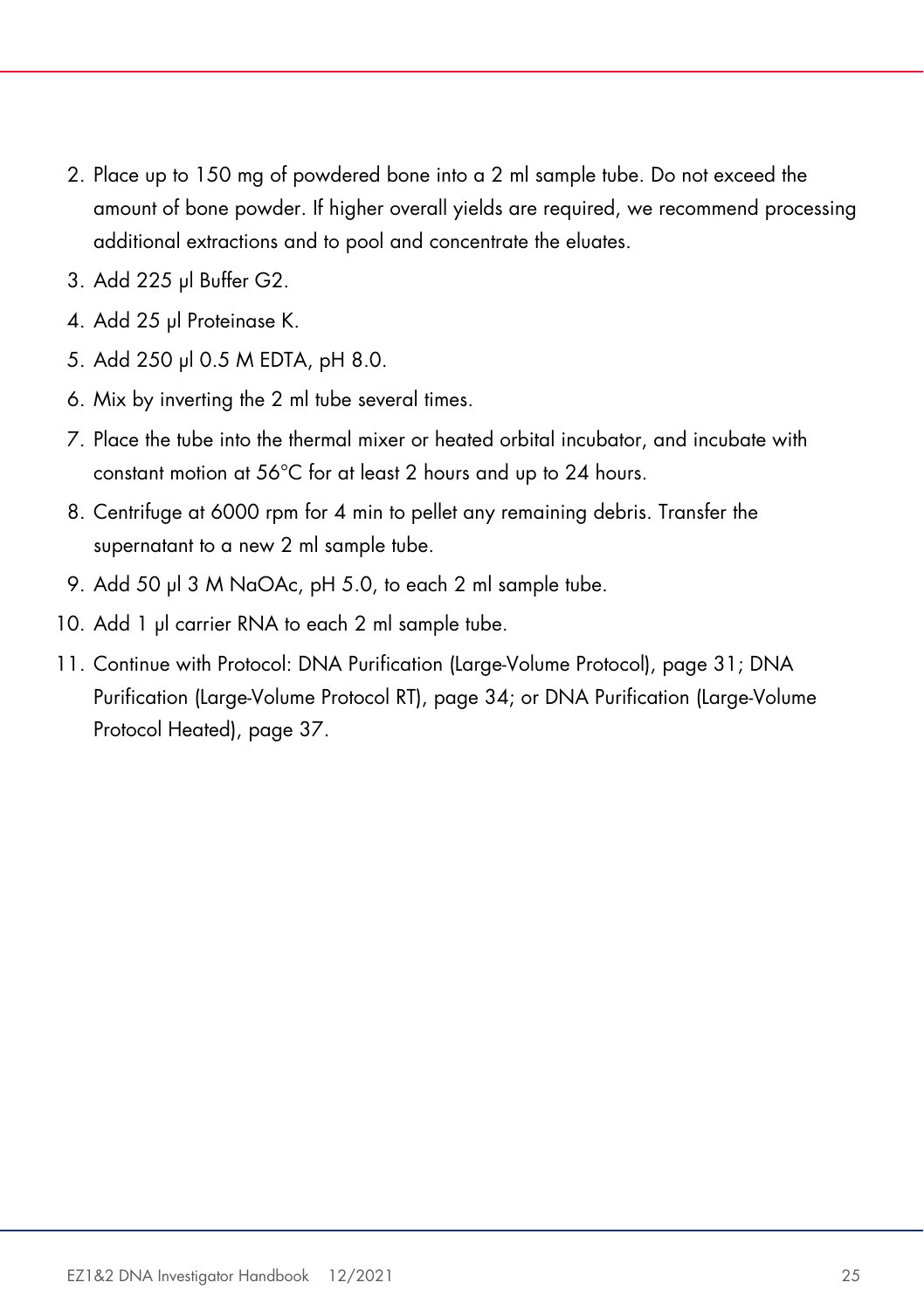### <span id="page-25-0"></span>Protocol: DNA Purification (Trace Protocol)

This protocol is designed for isolation of total (genomic and mitochondrial) DNA from forensic samples that have been pretreated as described in the relevant protocols in this handbook (pages [20](#page-19-0)[–24\).](#page-23-0) The protocol describes the simple procedure for setting up the EZ2 Connect Fx instrument and starting a run.

Important points before starting

- If using the EZ1&2 DNA Investigator Kit for the first time, read ["Important Notes"](#page-13-0) (page [14\)](#page-13-0).
- The reagent cartridges contain guanidine salts and are therefore not compatible with disinfecting reagents containing bleach. See page [5](#page-4-2) for safety information.
- Perform all steps of the protocol at room temperature  $(15-25^{\circ}C)$ . During the setup procedure, work quickly.

#### Things to do before starting

- $\bullet$  If reagent cartridges have been stored at  $2-8^{\circ}C$ , equilibrate to operating temperature before use. See "Equilibrating Reagent Cartridges", page [14.](#page-13-2)
- Remove any solid material from the sample tube.
- The lysis buffer in the reagent cartridge may form a precipitate during storage. If necessary, redissolve by warming at 37°C, and then place at room temperature (15–  $25^{\circ}$ C).

#### Procedure

- 1. Turn on the EZ2 Connect Fx instrument.
- 2. Tap DNA on the Applications panel and then select "DNA Investigator Kit" and press Next.
- 3. Choose the protocol "DNA Investigator Trace" and press Next.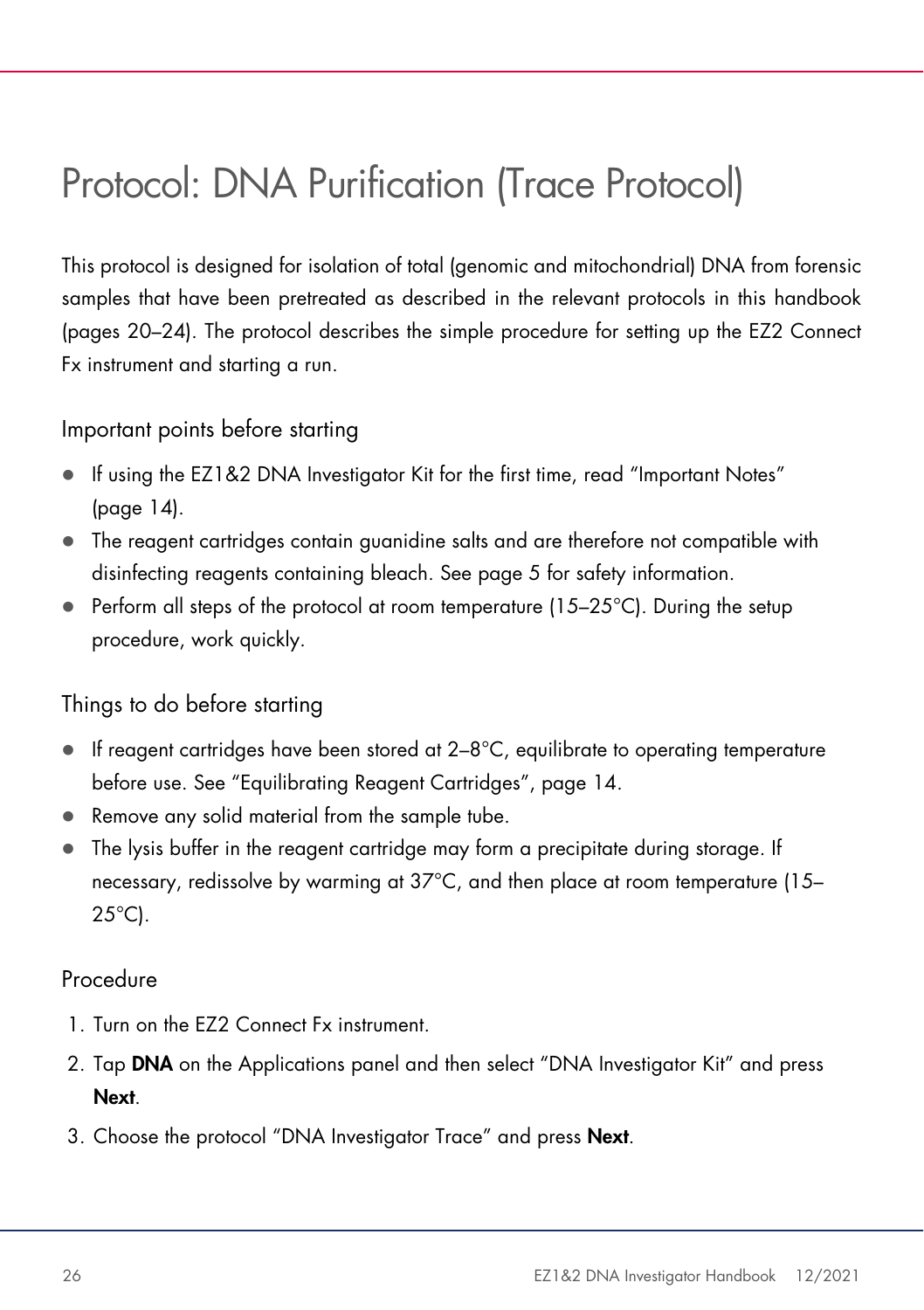- 4. Choose the tip rack type, the elution buffer, and the elution volume and press Next.
- 5. Select positions on the work deck according to the number of samples to be processed and press Next.
- 6. Enter sample IDs or press Generate missing sample IDs. Then press Next.
- 7. Load the EZ1&2 DNA Investigator reagent cartridges into respective positions of the EZ2 Connect Cartridge Rack as selected in step 5. Press Next.
- 8. Open the instrument hood. Load the EZ2 Connect Cartridge Rack into the EZ2 Connect Fx instrument.
- 9. Prepare the EZ2 Connect Tip Rack as follows (Position labels are engraved on the EZ2 Connect Tip Rack): Standard Tip Rack
	- Position A: Opened 2.0 ml tube with sample
	- Position B: Empty
	- $\circ$  Position C: Tip holder with inserted tip
	- $\circ$  Position D: Opened 1.5 ml empty elution tube
	- Flip-Cap Rack
	- Position A: Opened 2.0 ml tube with sample
	- $\circ$  Position B: Tip holder with inserted tip
	- Position C: Opened 1.5 ml empty elution tube

#### Press Next.

- 10. Place the EZ2 Connect Tip Rack into the EZ2 Connect Fx instrument and start the run according to the instructions on the instrument display. The instrument will perform a load check. If no load check is required, press **Skip load check** to start.
- 11. The display will show "Protocol finished" when the run is completed. Select **Finish**.
- 12. Open the instrument hood. Remove the elution tube containing purified nucleic acid from position 1 of the EZ2 Connect Tip Rack. Discard the used cartridge including the liquid waste, used tips and holders, and the sample tube.

**Optional:** Follow onscreen instructions for UV decontamination of worktable surfaces.

13. Perform regular maintenance after each run. Press **Finish** to return to the home screen.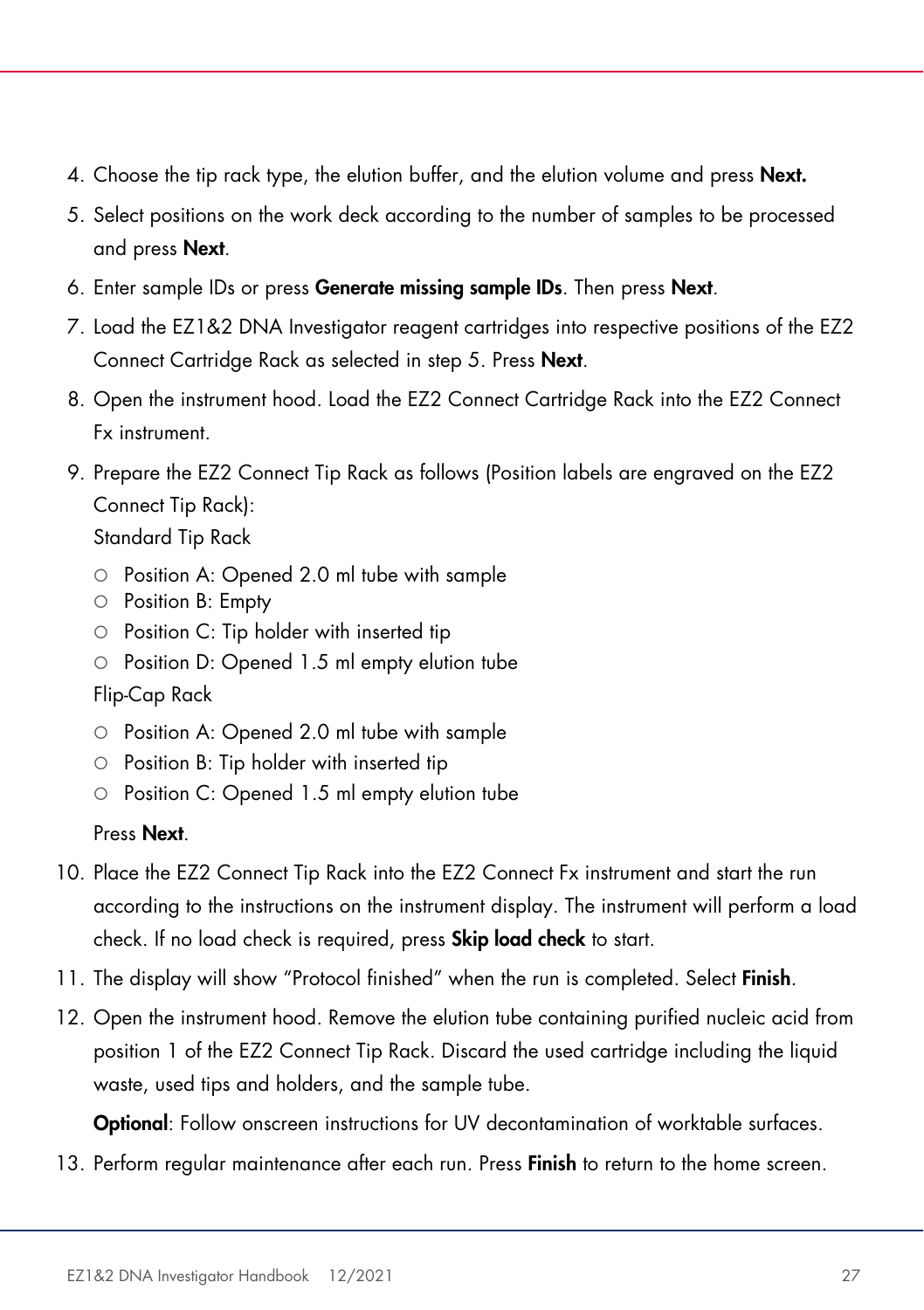### <span id="page-27-0"></span>Protocol: DNA Purification ("Tip Dance" Protocol)

This protocol is designed for isolation of total (genomic and mitochondrial) DNA from forensic samples that have been pretreated as described in the relevant protocols in this handbook (pages [20](#page-19-0)[–24\).](#page-23-0) In the "Tip Dance" Protocol, the filter-tip moves back-and-forth relative to the worktable platform while pipetting. This enables processing of solid materials, such as swabs, fabrics, blood discs, or cigarette butts, directly in the sample tube. There is generally no need for prior centrifugation to remove solid materials that could clog the tip. However, when processing fluffy sample material such as cotton wool, we recommend removing solid material if you cannot process a replicate sample or the sample material is precious. The protocol describes the simple procedure for setting up the EZ2 Connect Fx instrument and starting a run.

Important points before starting

- If using the EZ1&2 DNA Investigator Kit for the first time, read ["Important Notes"](#page-13-0) (page [14\)](#page-13-0).
- The reagent cartridges contain guanidine salts and are therefore not compatible with disinfecting reagents containing bleach. See page [5](#page-4-2) for safety information.
- $\bullet$  Perform all steps of the protocol at room temperature (15–25 $\degree$ C). During the setup procedure, work quickly.

Things to do before starting

- If reagent cartridges have been stored at 2–8°C, equilibrate to operating temperature before use. See "Equilibrating Reagent Cartridges", page [14.](#page-13-2)
- The lysis buffer in the reagent cartridge may form a precipitate during storage. If necessary, redissolve by warming at 37°C, and then place at room temperature (15–  $25^{\circ}$ C).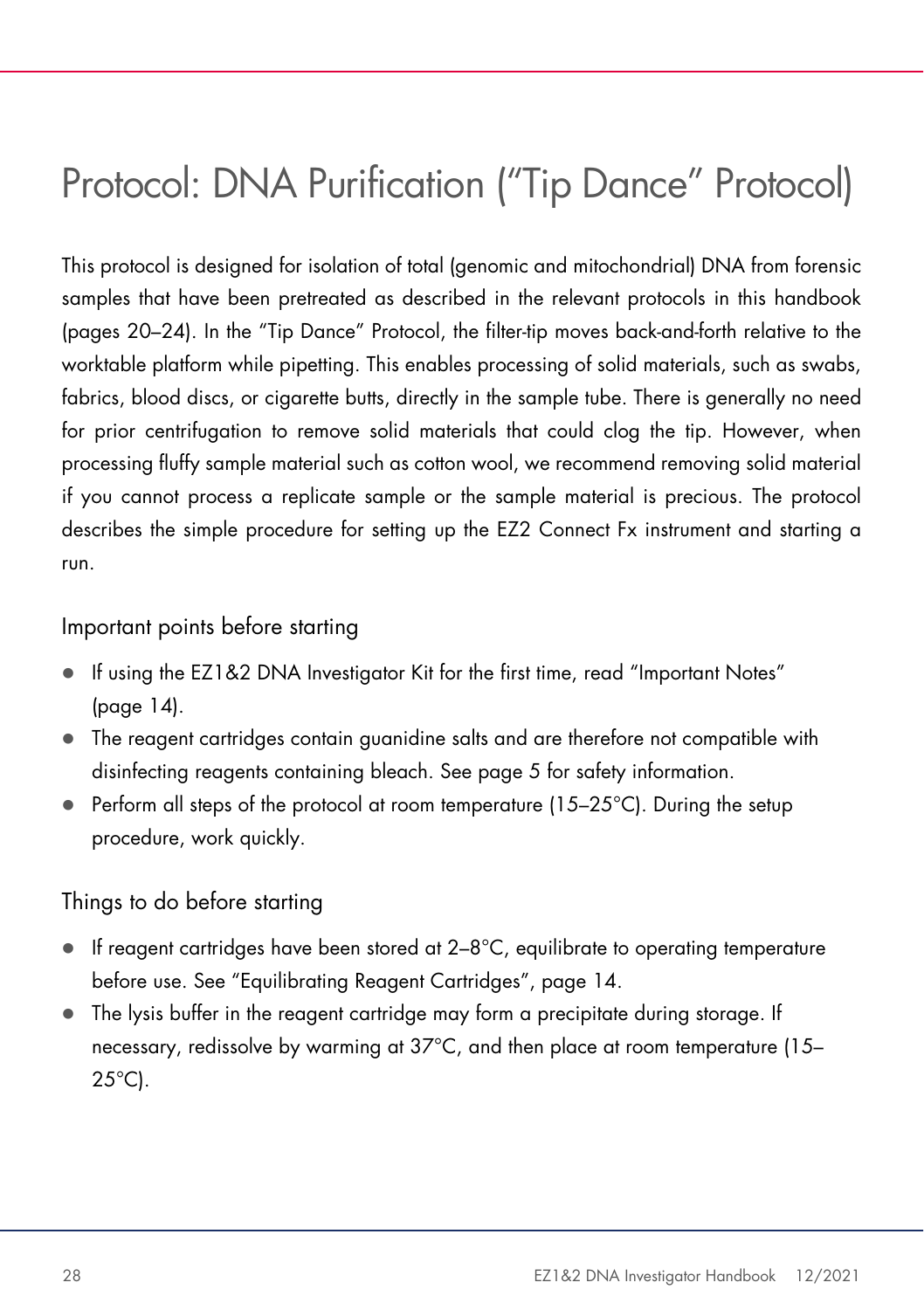#### Procedure

- 1. Turn on the EZ2 Connect Fx instrument.
- 2. Tap DNA on the Applications panel and then select "DNA Investigator Kit" and press Next.
- 3. Choose the protocol "DNA Investigator Tip Dance" and press Next.
- 4. Choose the tip rack type, the elution buffer, and the elution volume and press Next.
- 5. Select positions on the work deck according to the number of samples to be processed and press Next.
- 6. Enter sample IDs or press Generate missing sample IDs. Then press Next.
- 7. Load the EZ1&2 DNA Investigator reagent cartridges into respective positions of the EZ2 Connect Cartridge Rack as selected in step 5. Press Next.
- 8. Open the instrument hood. Load the EZ2 Connect Cartridge Rack into the EZ2 Connect Fx instrument.
- 9. Prepare the EZ2 Connect Tip Rack as follows (Position labels are engraved on the EZ2 Connect Tip Rack):

Standard Tip Rack

- $\circ$  Position A: Opened 2.0 ml tube with sample
- $\circ$  Position B: Empty
- $\circ$  Position C: Tip holder with inserted tip
- $\circ$  Position D: Opened 1.5 ml empty elution tube

#### Flip-Cap Rack

- $\circ$  Position A: Opened 2.0 ml tube with sample
- $\circ$  Position B: Tip holder with inserted tip
- $\circ$  Position C: Opened 1.5 ml empty elution tube

#### Press Next.

10. Place the EZ2 Connect Tip Rack into the EZ2 Connect Fx instrument and start the run according to the instructions on the instrument display. The instrument will perform a load check. If no load check is required, press **Skip load check** to start.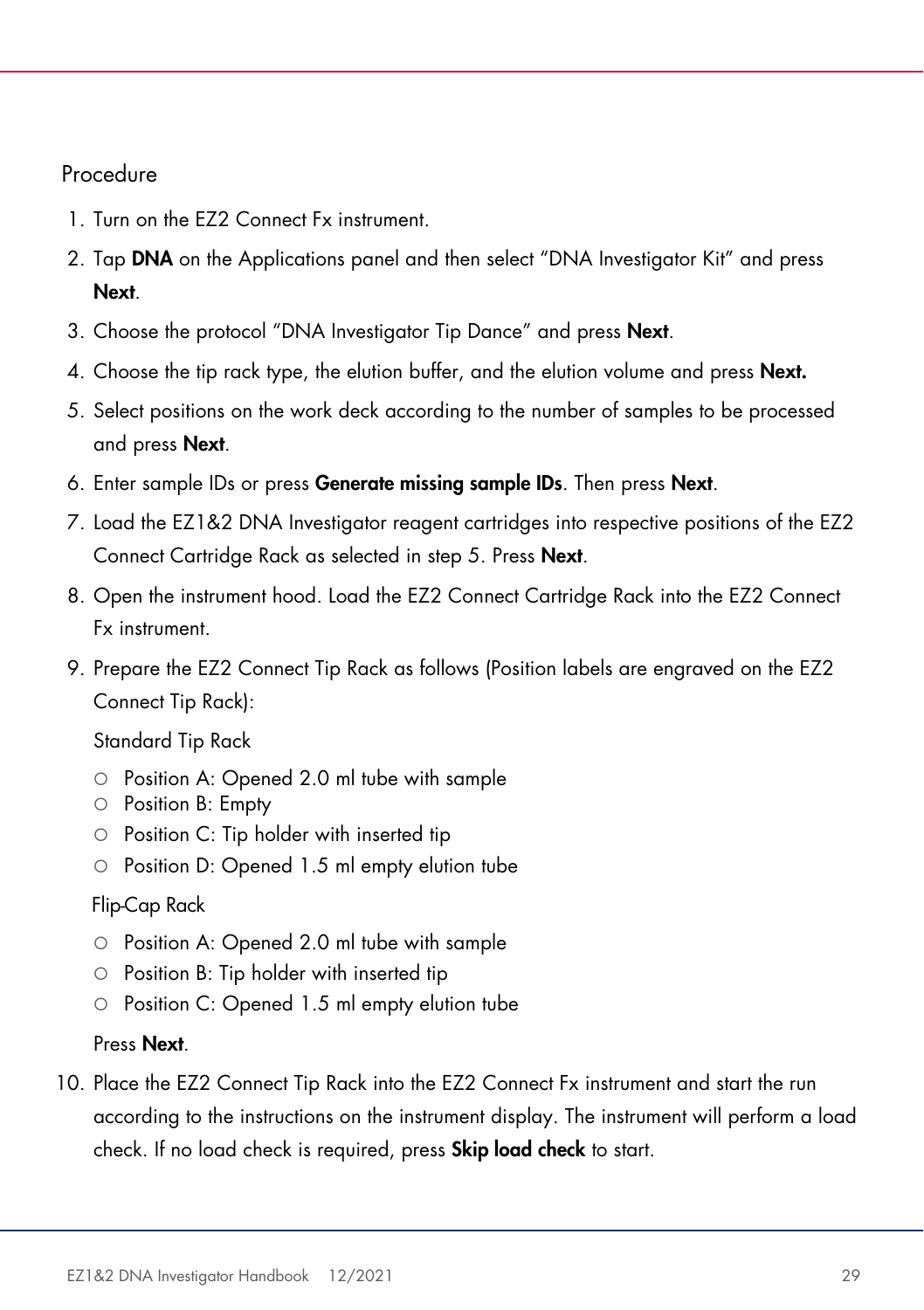- 11. The display will show "Protocol finished" when the run is completed. Select Finish.
- 12. Open the instrument hood. Remove the elution tube containing purified nucleic acid from position 1 of the EZ2 Connect Tip Rack. Discard the used cartridge including the liquid waste, used tips and holders, and the sample tube.

Optional: Follow onscreen instructions for UV decontamination of worktable surfaces.

13. Perform regular maintenance after each run. Press Finish to return to the home screen.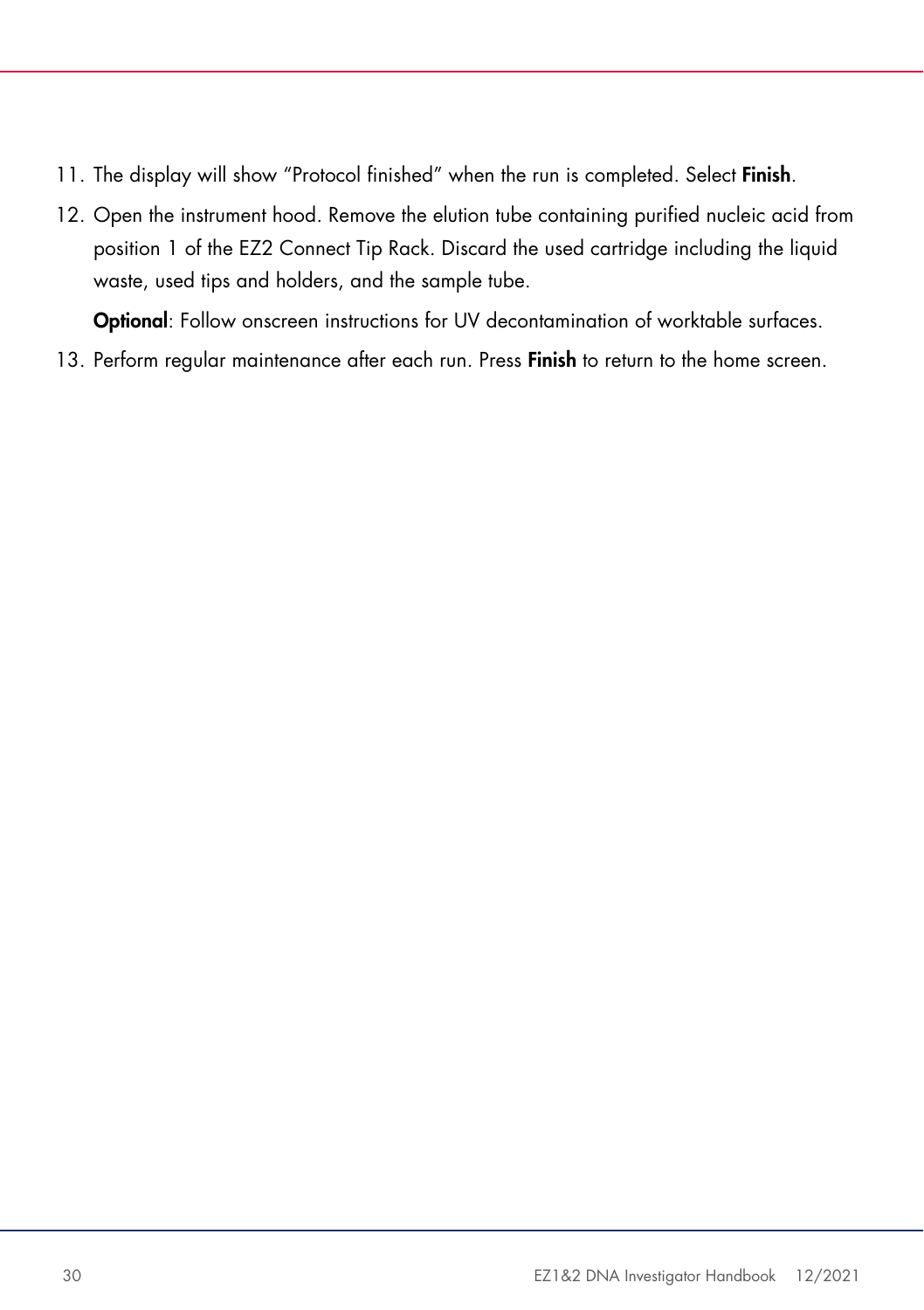### <span id="page-30-0"></span>Protocol: DNA Purification (Large-Volume Protocol)

This protocol is designed for isolation of total (genomic and mitochondrial) DNA from forensic samples that have been pretreated as described in the relevant protocols in this handbook (pages [20](#page-19-0)[–24\).](#page-23-0) The protocol describes the simple procedure for setting up the EZ2 Connect Fx instrument and starting a run.

#### Starting material

Using this protocol, up to 500 µl of pretreated sample can be processed. This not only allows efficient DNA purification from dilute samples with low concentrations of DNA, such as diffuse stains, but also enables purification from samples that require larger volumes for thorough lysis. The ability to process larger sample volumes, with the same elution volume as the standard Trace Protocol, enables higher yields of more concentrated DNA for greater sensitivity in downstream applications.

#### Important points before starting

- If using the EZ1&2 DNA Investigator Kit for the first time, read ["Important Notes"](#page-13-0) (page [14\)](#page-13-0).
- The reagent cartridges contain guanidine salts and are therefore not compatible with disinfecting reagents containing bleach. See page [5](#page-4-2) for safety information.
- $\bullet$  Perform all steps of the protocol at room temperature (15–25 $\degree$ C). During the setup procedure, work quickly.

#### Things to do before starting

- If reagent cartridges have been stored at 2–8°C, equilibrate to operating temperature before use. See "Equilibrating Reagent Cartridges", page [14.](#page-13-2)
- Remove any solid material from the sample tube.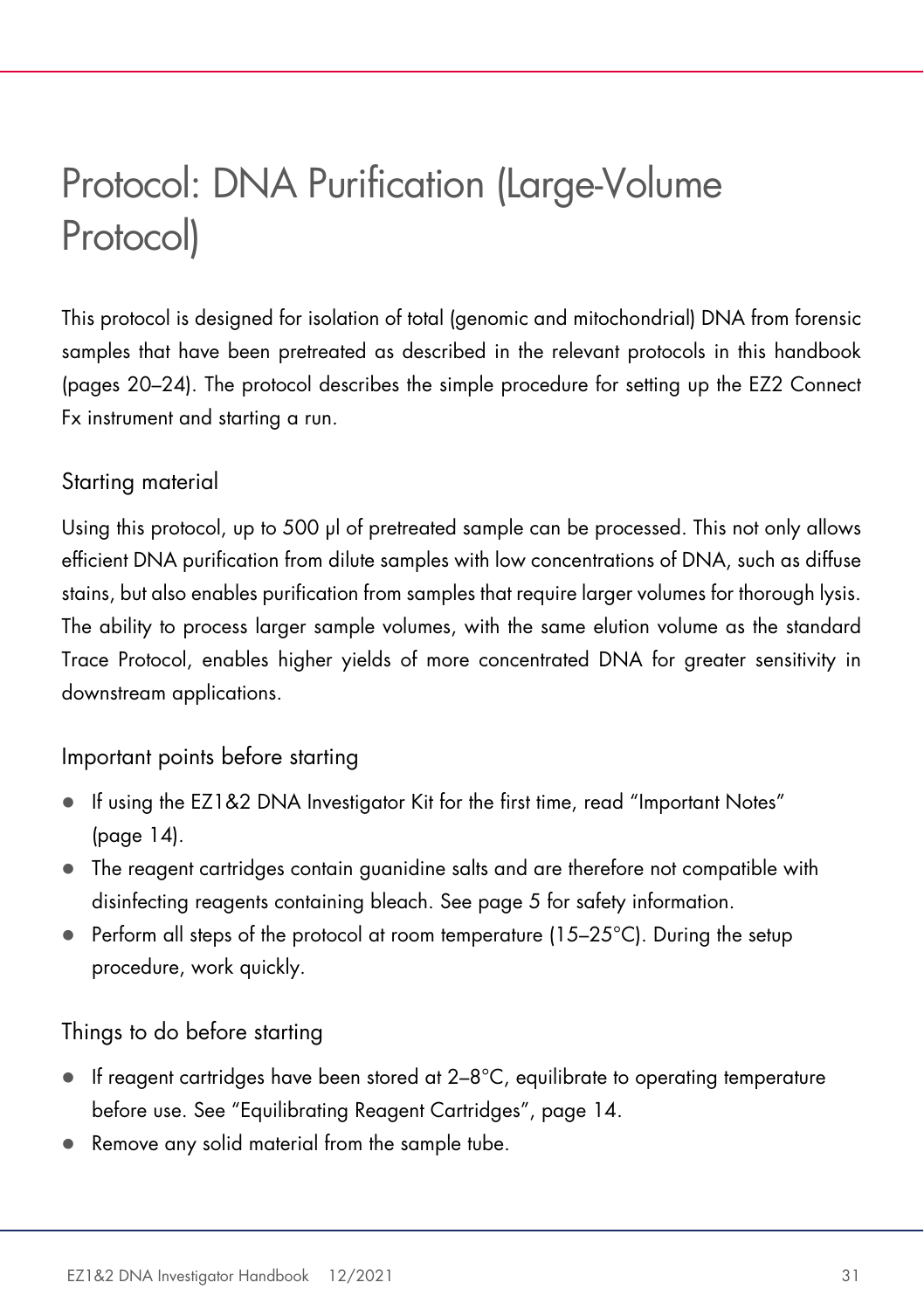- The lysis buffer in the reagent cartridge may form a precipitate during storage. If necessary, redissolve by warming at 37°C, and then place at room temperature (15–  $25^{\circ}$ C).
- Add 400 µl buffer MTL to each sample lysate. The protocol does not make use of buffer MTL contained in well 10 of the reagent cartridge. For automated addition, please choose the "Large Volume RT", or the "Large Volume Heated" protocol.

#### **Procedure**

- 1. Turn on the EZ2 Connect Fx instrument.
- 2. Tap DNA on the Applications panel and then select "DNA Investigator Kit" and press Next.
- 3. Choose the protocol "DNA Investigator Large Volume" and press Next.
- 4. Choose the tip rack type, the elution buffer, and the elution volume and press Next.
- 5. Select positions on the work deck according to the number of samples to be processed and press Next.
- 6. Enter sample IDs or press Generate missing sample IDs. Then press Next.
- 7. Load the EZ1&2 DNA Investigator reagent cartridges into respective positions of the EZ2 Connect Cartridge Rack as selected in step 5. Press Next.
- 8. Open the instrument hood. Load the EZ2 Connect Cartridge Rack into the EZ2 Connect Fx instrument.
- 9. Prepare the EZ2 Connect Tip Rack as follows (Position labels are engraved on the EZ2 Connect Tip Rack):

Standard Tip Rack

- Position A: Opened 2.0 ml tube with sample
- $\circ$  Position B: Empty
- $\circ$  Position C: Tip holder with inserted tip
- Position D: Opened 1.5 ml empty elution tube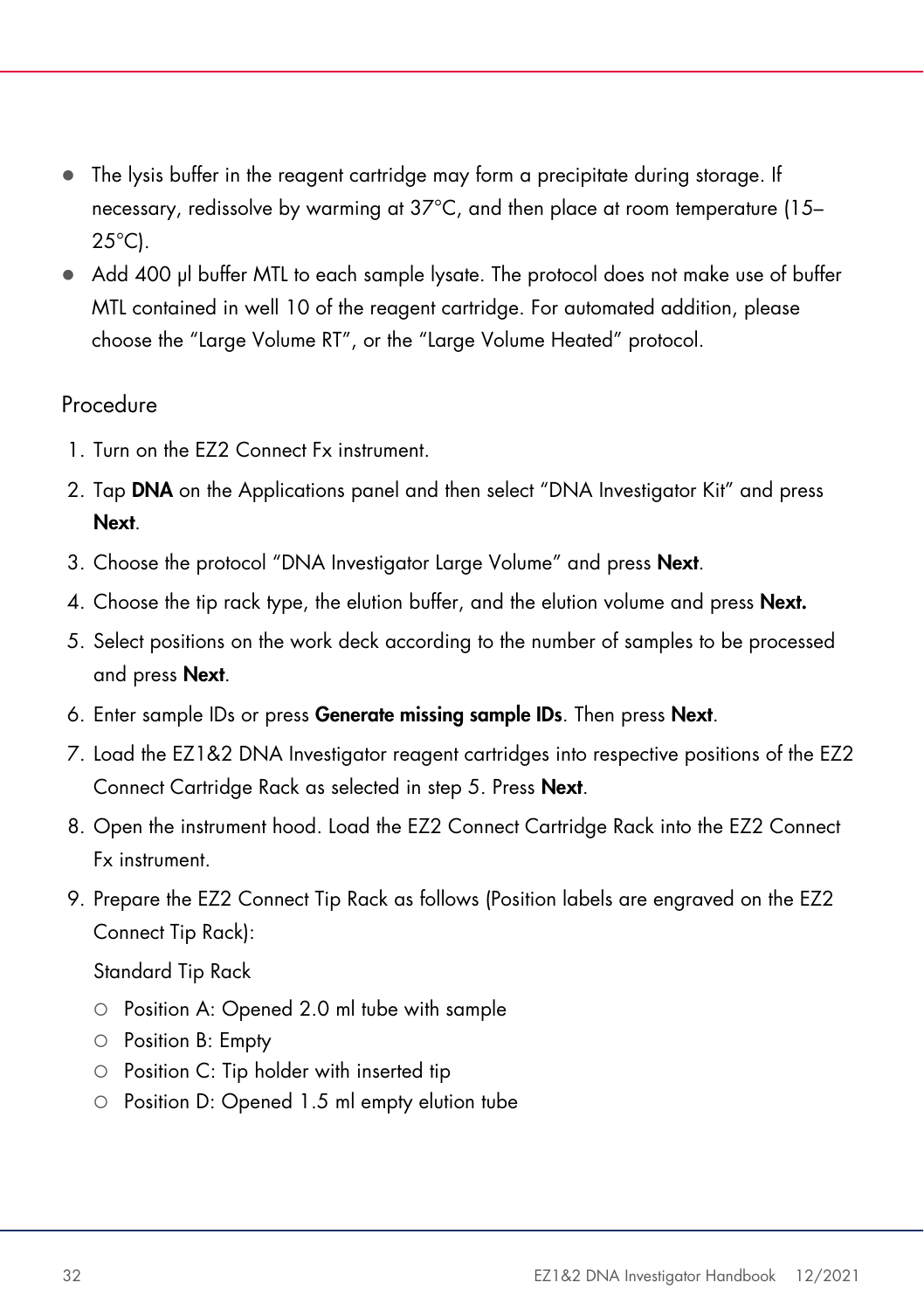#### Flip-Cap Rack

- Position A: Opened 2.0 ml tube with sample
- $\circ$  Position B: Tip holder with inserted tip
- Position C: Opened 1.5 ml empty elution tube

#### Press Next.

- 10. Place the EZ2 Connect Tip Rack into the EZ2 Connect Fx instrument and start the run according to the instructions on the instrument display. The instrument will perform a load check. If no load check is required, press **Skip load check** to start.
- 11. The display will show "Protocol finished" when the run is completed. Select Finish.
- 12. Open the instrument hood. Remove the elution tube containing purified nucleic acid from position 1 of the EZ2 Connect Tip Rack. Discard the used cartridge including the liquid waste, used tips and holders, and the sample tube. Note that liquid has been wasted into the sample tube during the extraction process.

**Optional:** Follow onscreen instructions for UV decontamination of worktable surfaces.

13. Perform regular maintenance after each run. Press Finish to return to the home screen.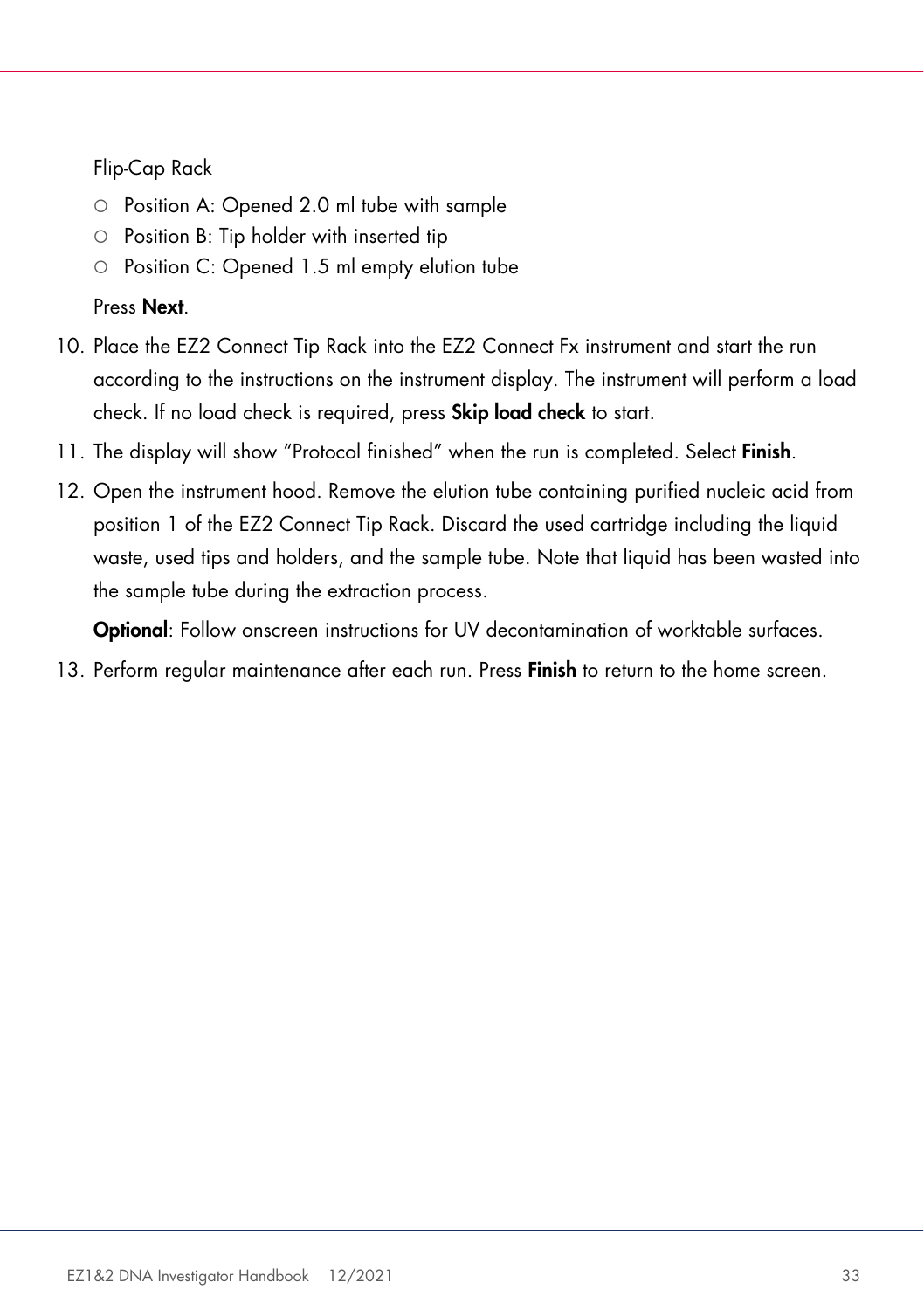# <span id="page-33-0"></span>Protocol: DNA Purification (Large-Volume Protocol RT)

This protocol is designed for isolation of total (genomic and mitochondrial) DNA from forensic samples that have been pretreated as described in the relevant protocols in this handbook (pages [20](#page-19-0)[–24\).](#page-23-0) The protocol describes the simple procedure for setting up the EZ2 Connect Fx instrument and starting a run.

#### Starting material

Using this protocol, up to 500 µl of pretreated sample can be processed. This not only allows efficient DNA purification from dilute samples with low concentrations of DNA, such as diffuse stains, but also enables purification from samples that require larger volumes for thorough lysis. The ability to process larger sample volumes, with the same elution volume as the standard Trace Protocol, enables higher yields of more concentrated DNA for greater sensitivity in downstream applications.

#### Important points before starting

- If using the EZ1&2 DNA Investigator Kit for the first time, read ["Important Notes"](#page-13-0) (page [14\)](#page-13-0).
- The reagent cartridges contain guanidine salts and are therefore not compatible with disinfecting reagents containing bleach. See page [5](#page-4-2) for Safety Information.
- Perform all steps of the protocol at room temperature (15-25°C). During the setup procedure, work quickly.

#### Things to do before starting

- If reagent cartridges have been stored at 2–8°C, equilibrate to operating temperature before use. See "Equilibrating Reagent Cartridges", page [14.](#page-13-2)
- Remove any solid material from the sample tube.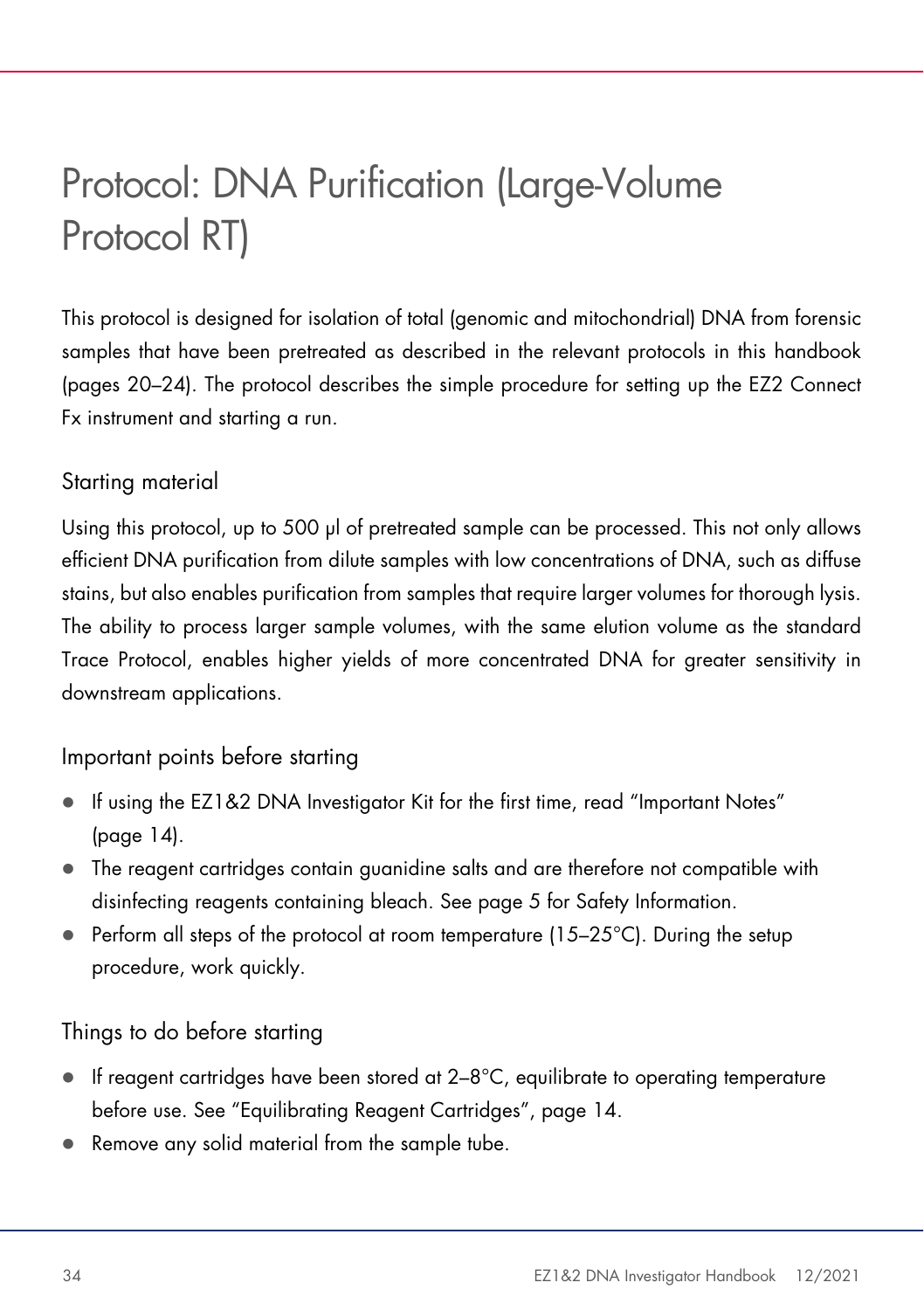The lysis buffer in the reagent cartridge may form a precipitate during storage. If necessary, redissolve by warming at 37°C, and then place at room temperature (15– 25°C).

#### Procedure

- 1. Turn on the EZ2 Connect Fx instrument.
- 2. Tap DNA on the Applications panel and then select "DNA Investigator Kit" and press Next.
- 3. Choose the protocol "DNA Investigator Large Volume RT" and press Next.
- 4. Choose the tip rack type, the elution buffer, and the elution volume and press **Next.**
- 5. Select positions on the work deck according to the number of samples to be processed and press Next.
- 6. Enter sample IDs or press Generate missing sample IDs. Then press Next.
- 7. Load the EZ1&2 DNA Investigator reagent cartridges into respective positions of the EZ2 Connect Cartridge Rack as selected in step 5. Press Next.
- 8. Open the instrument hood. Load the EZ2 Connect Cartridge Rack into the EZ2 Connect Fx instrument.
- 9. Prepare the EZ2 Connect Tip Rack as follows (Position labels are engraved on the EZ2 Connect Tip Rack):

Standard Tip Rack

- O Position A: Opened 2.0 ml tube with sample
- $\circ$  Position B: Empty
- $\circ$  Position C: Tip holder with inserted tip
- Position D: Opened 1.5 ml empty elution tube

#### Flip-Cap Rack

- Position A: Opened 2.0 ml tube with sample
- $\circ$  Position B: Tip holder with inserted tip
- Position C: Opened 1.5 ml empty elution tube

Press Next.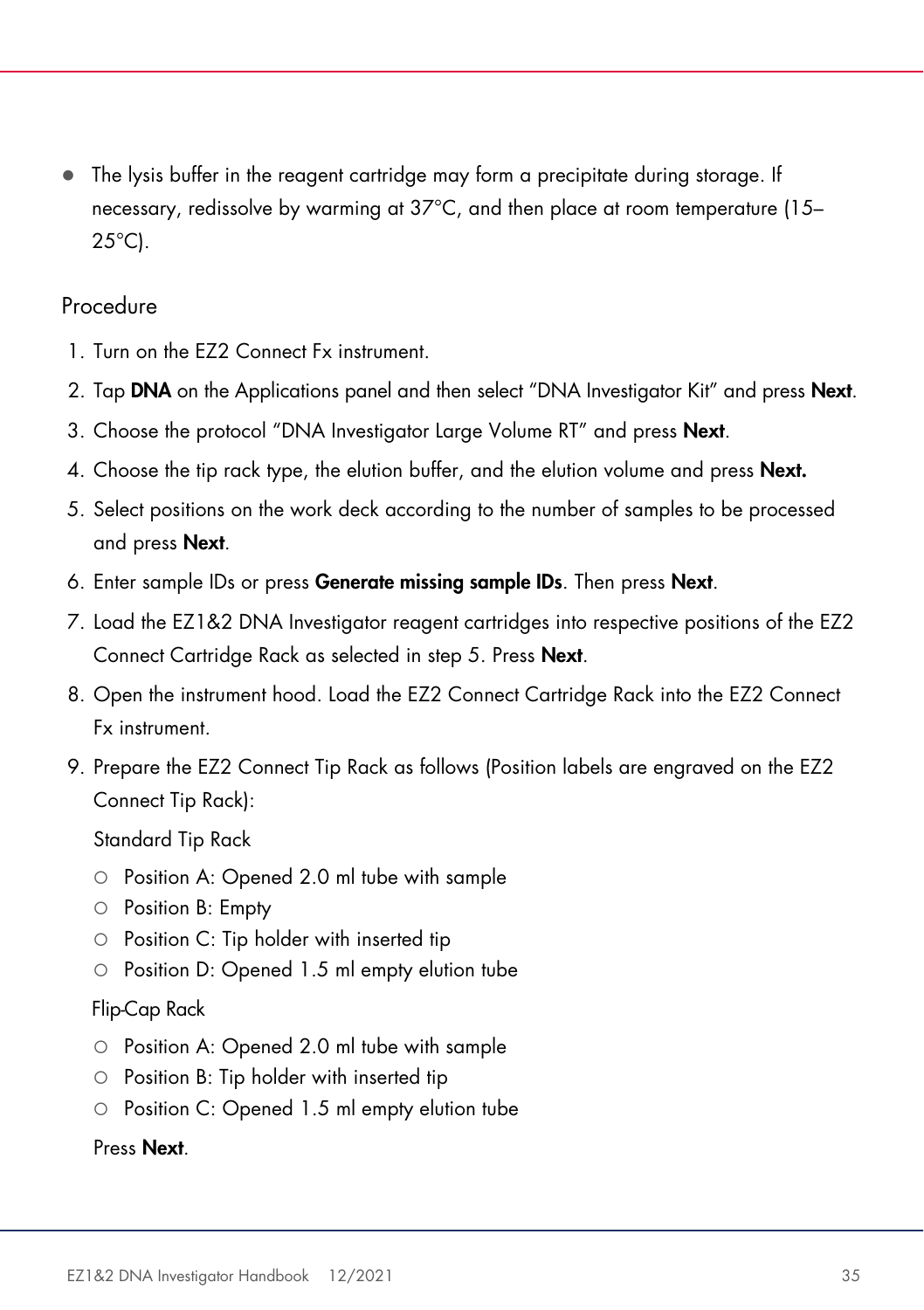- 10. Place the EZ2 Connect Tip Rack into the EZ2 Connect Fx instrument and start the run according to the instructions on the instrument display. The instrument will perform a load check. If no load check is required, press **Skip load check** to start.
- 11. The display will show "Protocol finished" when the run is completed. Select Finish.
- 12. Open the instrument hood. Remove the elution tube containing purified nucleic acid from position 1 of the EZ2 Connect Tip Rack. Discard the used cartridge including the liquid waste, used tips and holders, and the sample tube. Note that liquid has been wasted into the sample tube during the extraction process.

Optional: Follow onscreen instructions for UV decontamination of worktable surfaces.

13. Perform regular maintenance after each run. Press Finish to return to the home screen.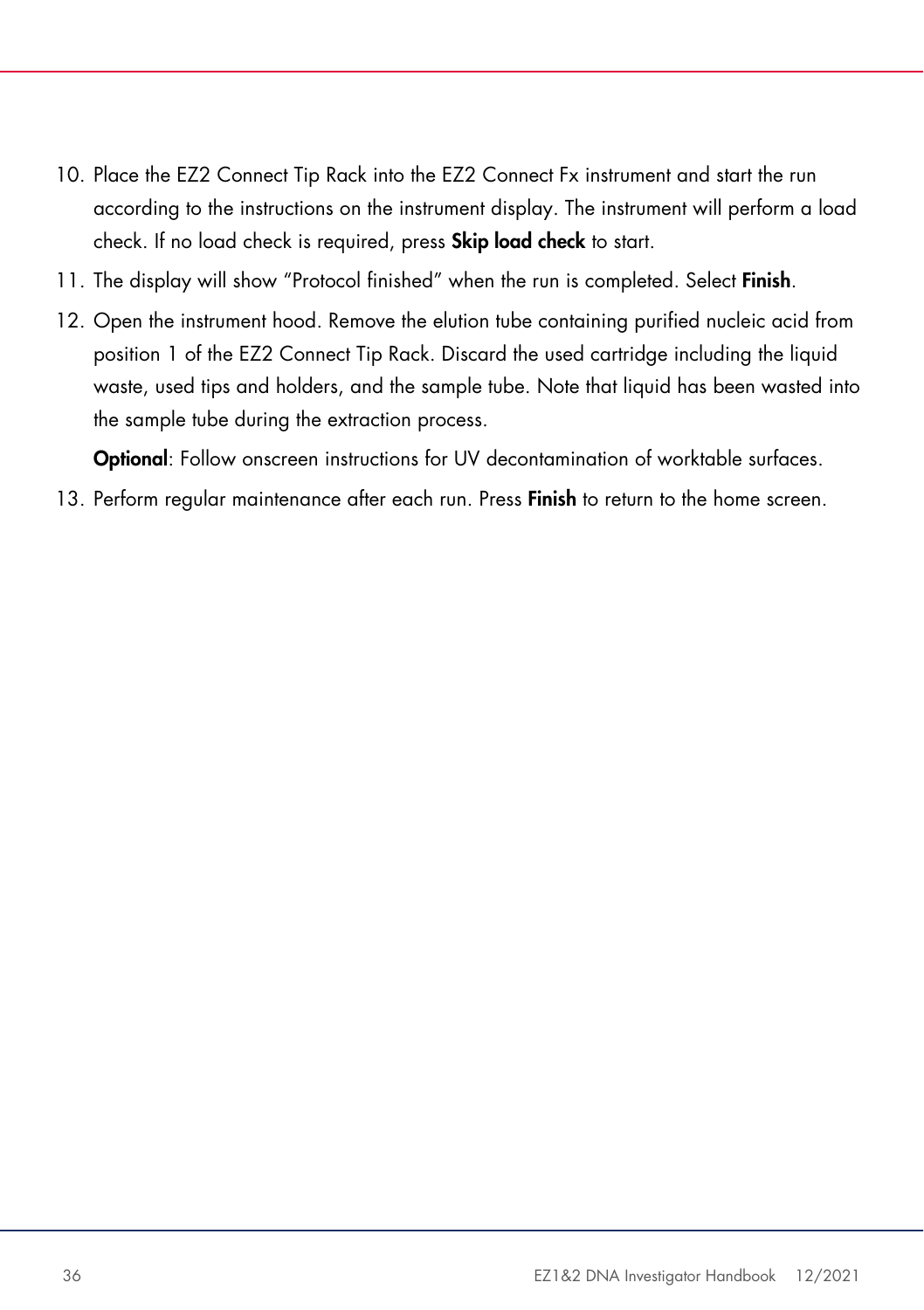### <span id="page-36-0"></span>Protocol: DNA Purification (Large-Volume Protocol Heated)

This protocol is designed for isolation of total (genomic and mitochondrial) DNA from forensic samples that have been pretreated as described in the relevant protocols in this handbook (pages [20](#page-19-0)[–24\).](#page-23-0) The protocol describes the simple procedure for setting up the EZ2 Connect Fx instrument and starting a run.

#### Starting material

Using this protocol, up to 500 µl of pretreated sample can be processed. This not only allows efficient DNA purification from dilute samples with low concentrations of DNA, such as diffuse stains, but also enables purification from samples that require larger volumes for thorough lysis. The ability to process larger sample volumes, with the same elution volume as the standard Trace Protocol, enables higher yields of more concentrated DNA for greater sensitivity in downstream applications.

#### Important points before starting

- If using the EZ1&2 DNA Investigator Kit for the first time, read ["Important Notes"](#page-13-0) (page [14\)](#page-13-0).
- The reagent cartridges contain guanidine salts and are therefore not compatible with disinfecting reagents containing bleach. See page [5](#page-4-2) for Safety Information.
- $\bullet$  Perform all steps of the protocol at room temperature (15–25 $\degree$ C). During the setup procedure, work quickly.

#### Things to do before starting

- If reagent cartridges have been stored at 2–8°C, equilibrate to operating temperature before use. See "Equilibrating Reagent Cartridges", page [14.](#page-13-2)
- Remove any solid material from the sample tube.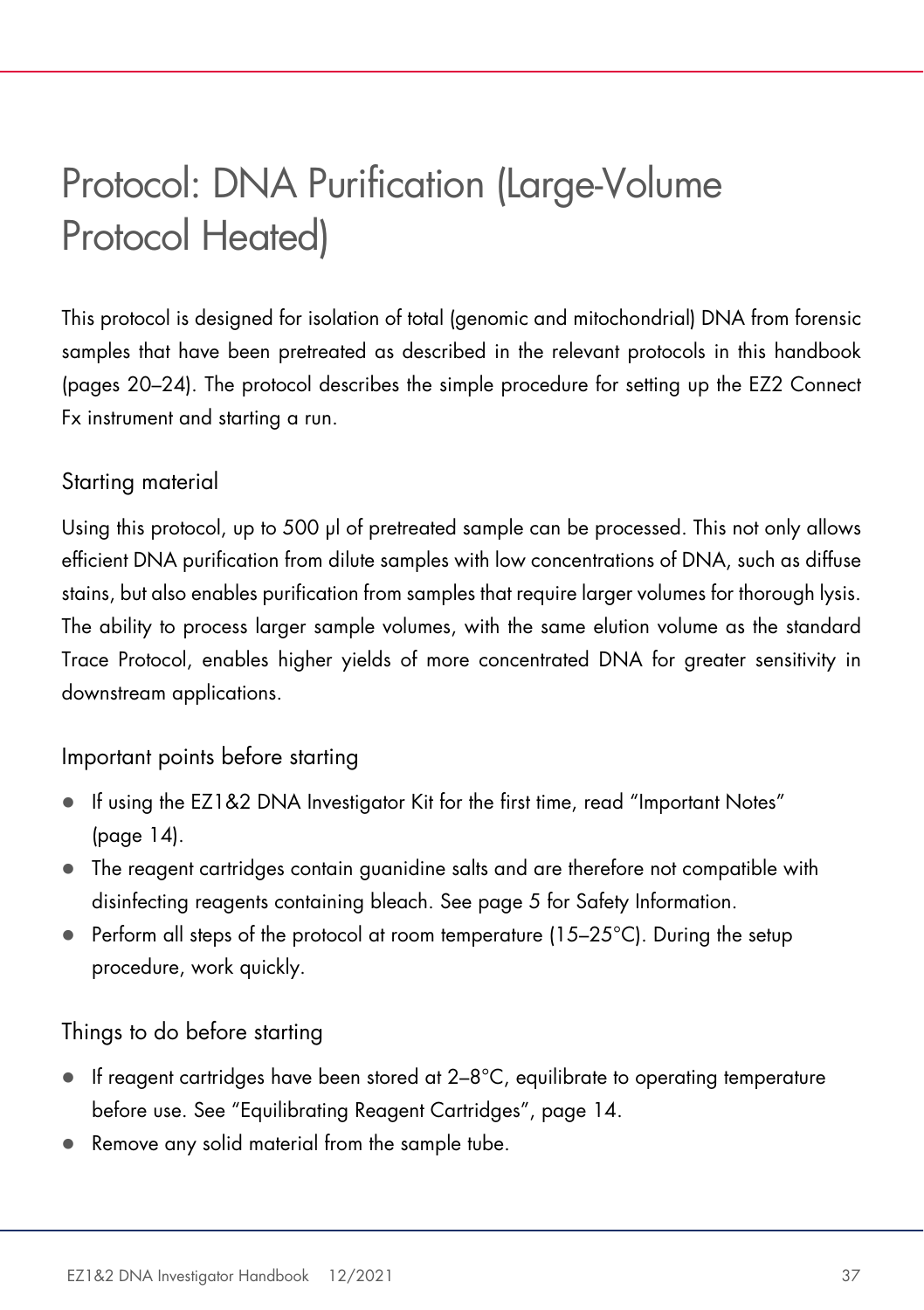The lysis buffer in the reagent cartridge may form a precipitate during storage. If necessary, redissolve by warming at 37°C, and then place at room temperature (15– 25°C).

#### Procedure

- 1. Turn on the EZ2 Connect Fx instrument.
- 2. Tap DNA on the Applications panel and then select "DNA Investigator Kit" and press Next.
- 3. Choose the protocol "DNA Investigator Large Volume Heated" and press Next.
- 4. Choose the tip rack type, the elution buffer, and the elution volume and press **Next.**
- 5. Select positions on the work deck according to the number of samples to be processed and press Next.
- 6. Enter sample IDs or press Generate missing sample IDs. Then press Next.
- 7. Load the EZ1&2 DNA Investigator reagent cartridges into respective positions of the EZ2 Connect Cartridge Rack as selected in step 5. Press Next.
- 8. Open the instrument hood. Load the EZ2 Connect Cartridge Rack into the EZ2 Connect Fx instrument.
- 9. Prepare the EZ2 Connect Tip Rack as follows (Position labels are engraved on the EZ2 Connect Tip Rack):

Standard Tip Rack

- O Position A: Opened 2.0 ml tube with sample
- $\circ$  Position B: Empty
- $\circ$  Position C: Tip holder with inserted tip
- Position D: Opened 1.5 ml empty elution tube

#### Flip-Cap Rack

- Position A: Opened 2.0 ml tube with sample
- $\circ$  Position B: Tip holder with inserted tip
- Position C: Opened 1.5 ml empty elution tube

#### Press Next.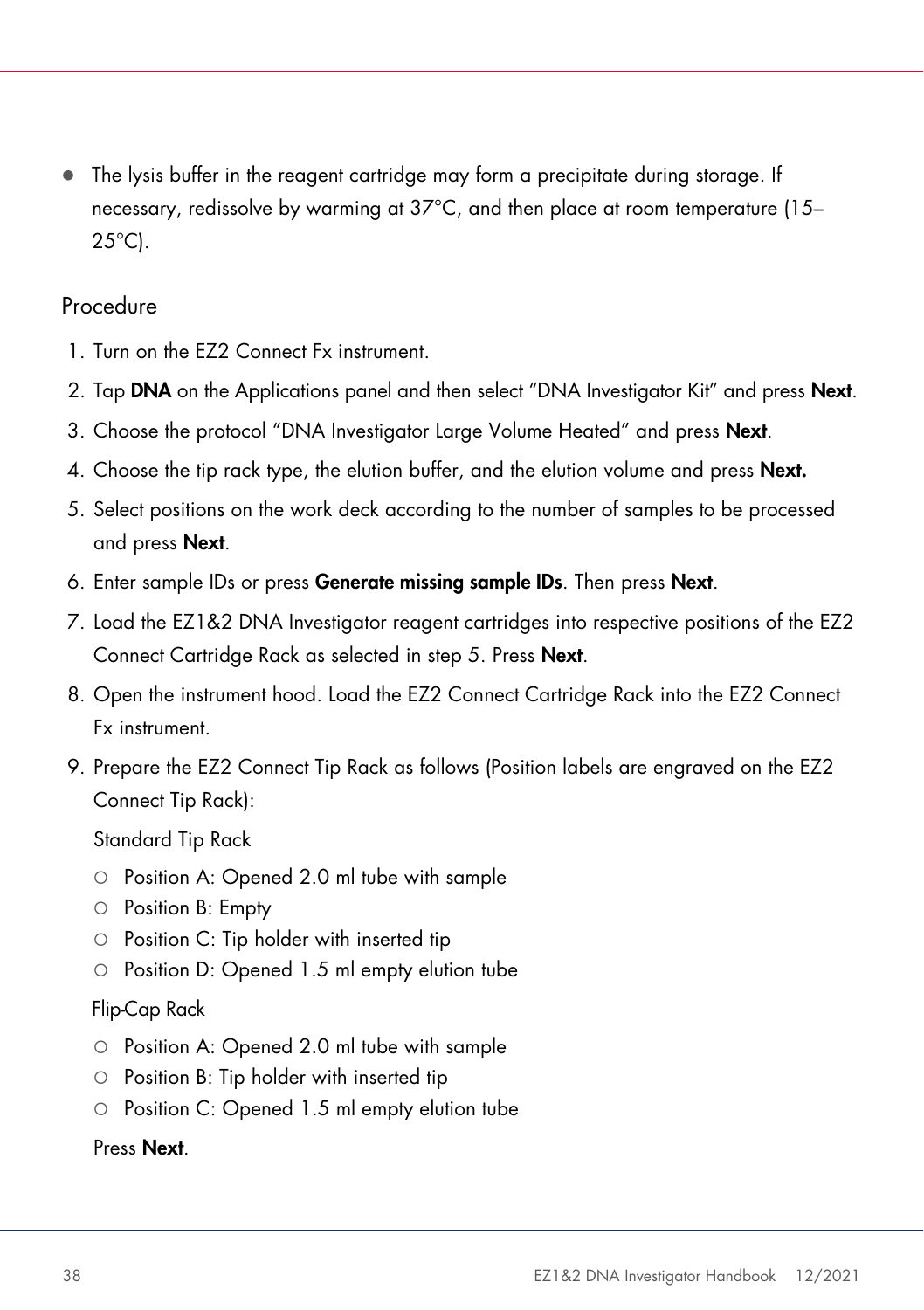- 10. Place the EZ2 Connect Tip Rack into the EZ2 Connect Fx instrument and start the run according to the instructions on the instrument display. The instrument will perform a load check. If no load check is required, press **Skip load check** to start.
- 11. The display will show "Protocol finished" when the run is completed. Select Finish.
- 12. Open the instrument hood. Remove the elution tube containing purified nucleic acid from position 1 of the EZ2 Connect Tip Rack. Discard the used cartridge including the liquid waste, used tips and holders, and the sample tube. Note that liquid has been wasted into the sample tube during the extraction process.

Optional: Follow onscreen instructions for UV decontamination of worktable surfaces.

13. Perform regular maintenance after each run. Press Finish to return to the home screen.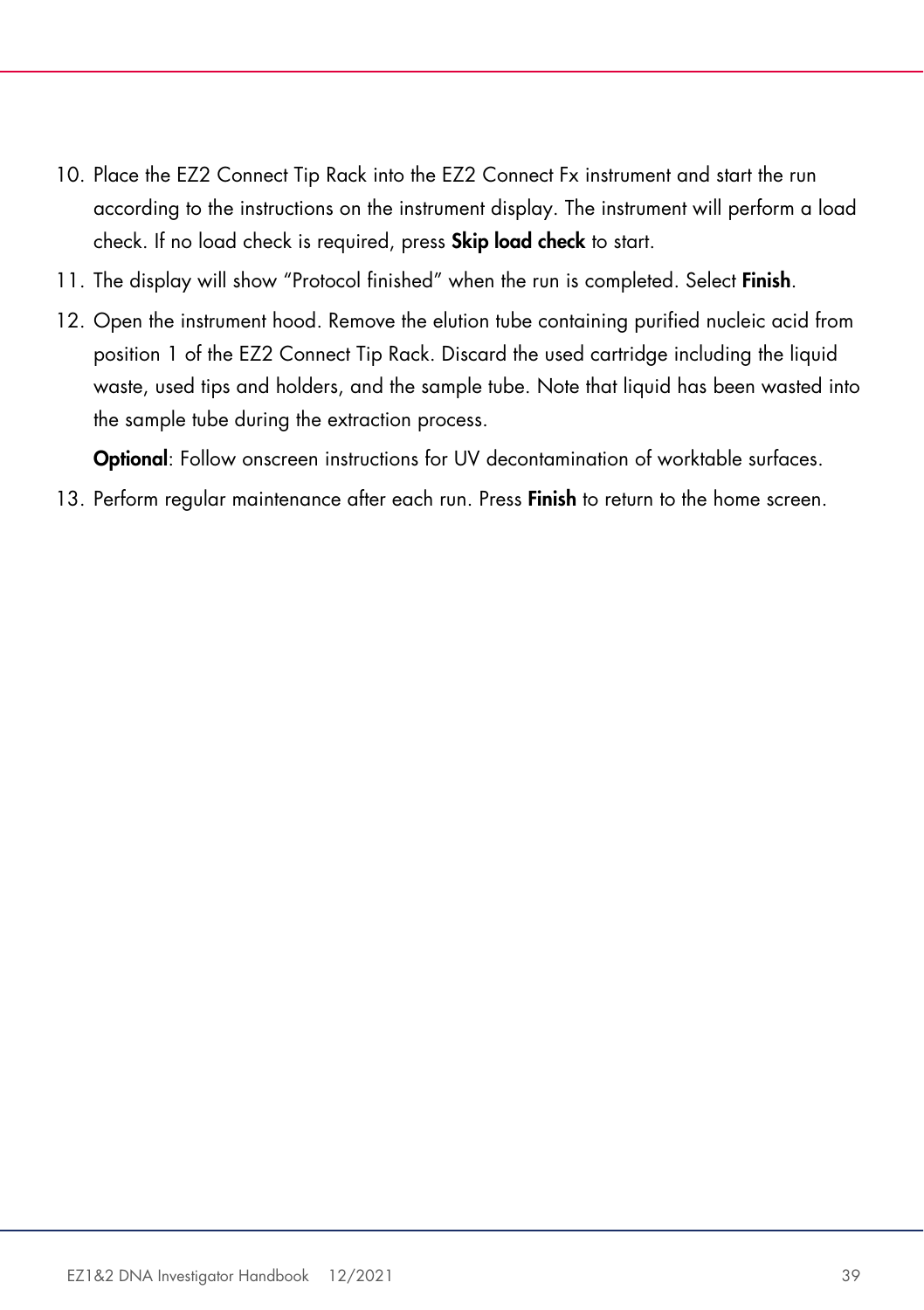# <span id="page-39-0"></span>Protocol: DNA Purification (Normalization Protocol)

This protocol is designed for isolation of total (genomic and mitochondrial) DNA from forensic samples that have been pretreated as described in the relevant protocols in this handbook (pages [20–](#page-19-0)[24\).](#page-23-0) The protocol results in the isolation of a defined quantity of DNA by limiting the maximum binding capacity. The protocol can be used to obtain uniform yields from samples containing excess of DNA, e.g., buccal swabs taken as a reference sample.

The protocol describes the simple procedure for setting up the EZ2 Connect Fx instrument and starting a run.

Important points before starting

- If using the EZ1&2 DNA Investigator Kit for the first time, read ["Important Notes"](#page-13-0) (page [14\)](#page-13-0).
- The reagent cartridges contain guanidine salts and are therefore not compatible with disinfecting reagents containing bleach. See page [5](#page-4-2) for Safety Information.
- $\bullet$  Perform all steps of the protocol at room temperature (15–25 $\degree$ C). During the setup procedure, work quickly.

Things to do before starting

- $\bullet$  If reagent cartridges have been stored at 2-8°C, equilibrate to operating temperature before use. See "Equilibrating Reagent Cartridges", page [14.](#page-13-2)
- Remove any solid material from the sample tube.
- The lysis buffer in the reagent cartridge may form a precipitate during storage. If necessary, redissolve by warming at 37°C, and then place at room temperature (15–  $25^{\circ}$ C).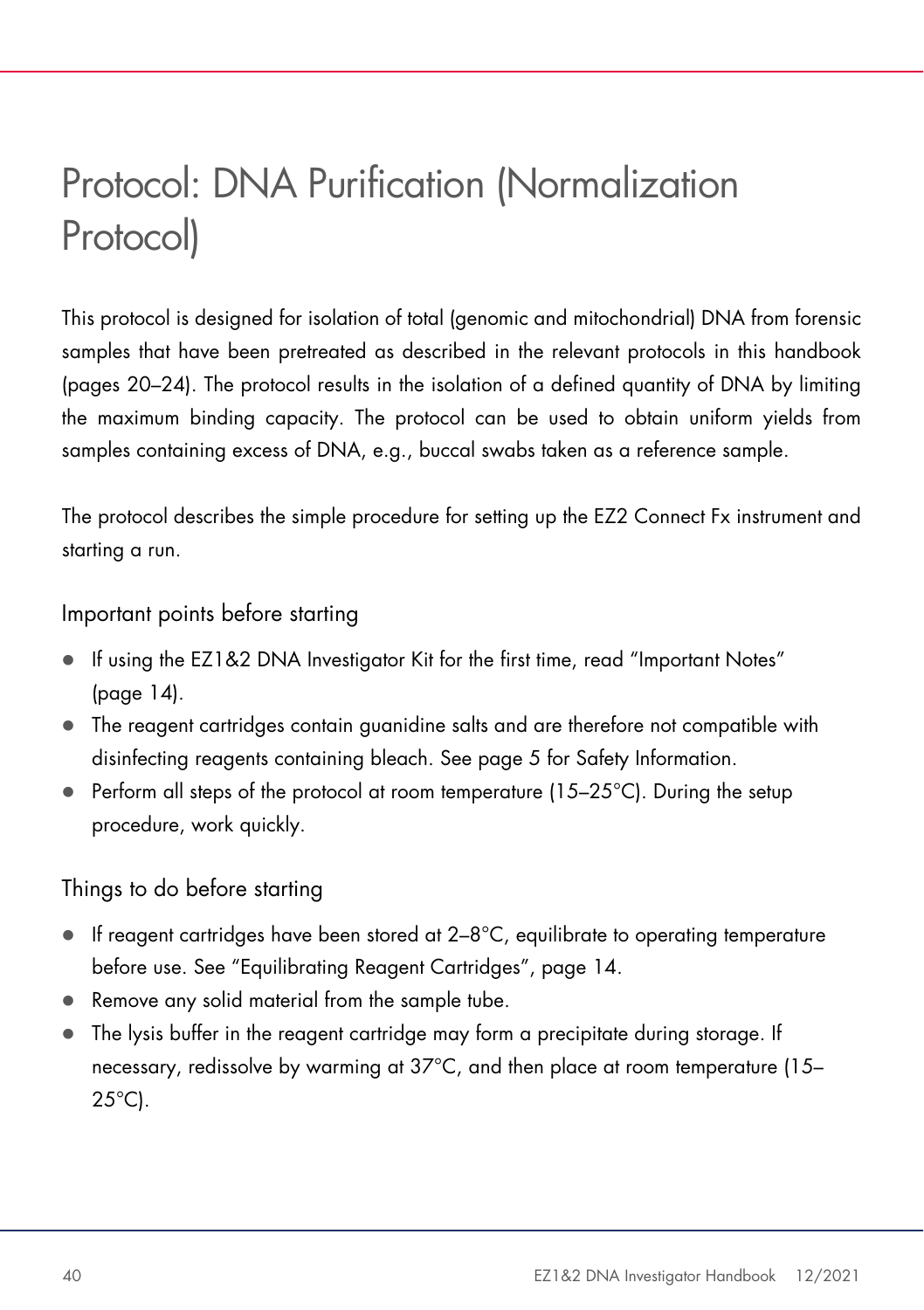#### Procedure

- 1. Turn on the EZ2 Connect Fx instrument.
- 2. Tap DNA on the Applications panel and then select "DNA Investigator Kit" and press Next.
- 3. Choose the protocol "DNA Investigator Normalization" and press Next.
- 1. Choose the tip rack type, the elution buffer, and the elution volume and press **Next.**
- 2. Select positions on the work deck according to the number of samples to be processed and press Next.
- 3. Enter sample IDs or press Generate missing sample IDs. Then press Next.
- 4. Load the EZ1&2 DNA Investigator reagent cartridges into respective positions of the EZ2 Connect Cartridge Rack as selected in step 5. Press Next.
- 5. Open the instrument hood. Load the EZ2 Connect Cartridge Rack into the EZ2 Connect Fx instrument.
- 6. Prepare the EZ2 Connect Tip Rack as follows (Position labels are engraved on the EZ2 Connect Tip Rack):

Standard Tip Rack

- $\circ$  Position A: Opened 2.0 ml tube with sample
- Position B: Empty
- $\circ$  Position C: Tip holder with inserted tip
- Position D: Opened 1.5 ml empty elution tube

#### Flip-Cap Rack

- Position A: Opened 2.0 ml tube with sample
- $\circ$  Position B: Tip holder with inserted tip
- Position C: Opened 1.5 ml empty elution tube

#### Press Next.

7. Place the EZ2 Connect Tip Rack into the EZ2 Connect Fx instrument and start the run according to the instructions on the instrument display. The instrument will perform a load check. If no load check is required, press **Skip load check** to start.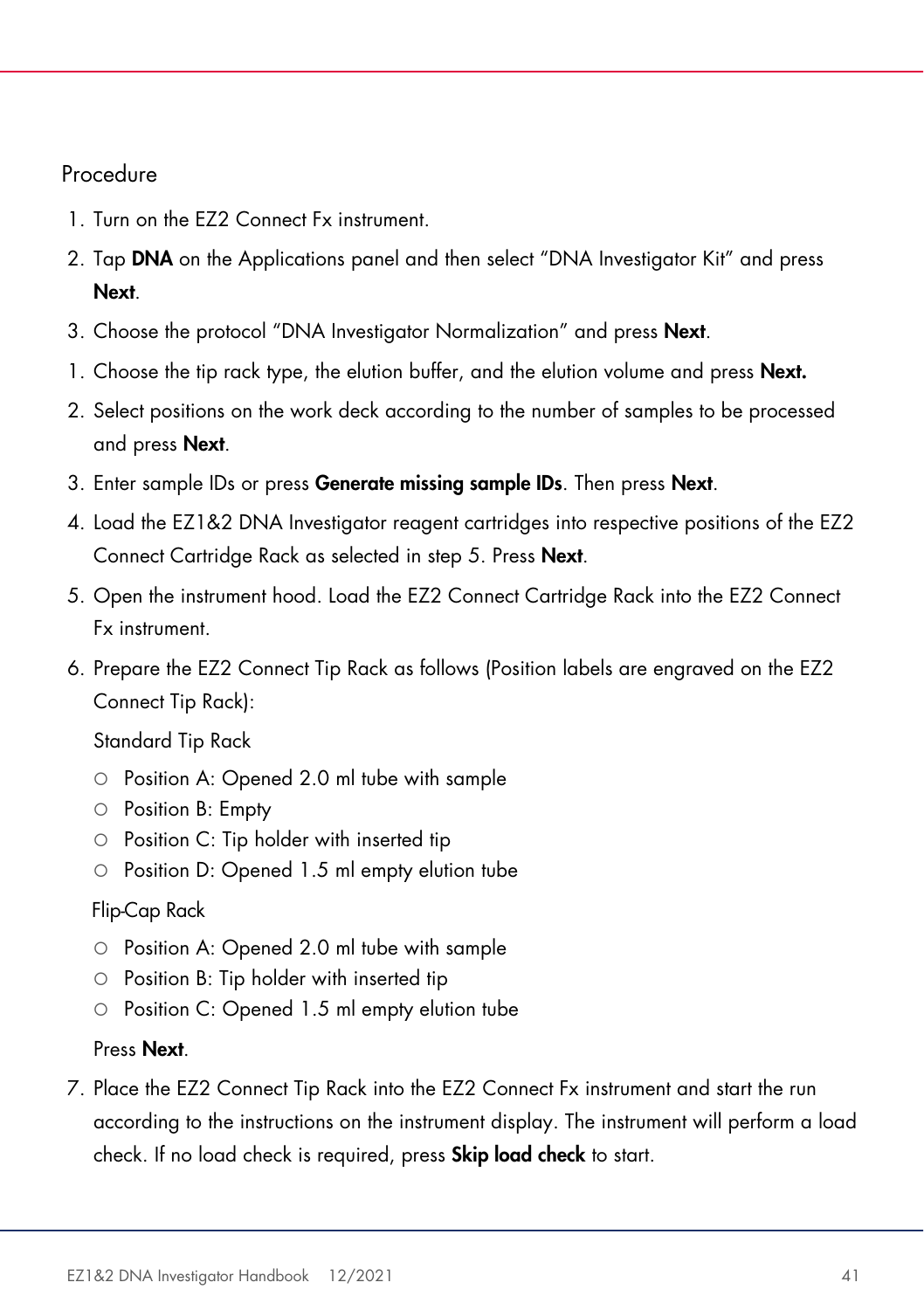- 8. The display will show "Protocol finished" when the run is completed. Select Finish.
- 9. Open the instrument hood. Remove the elution tube containing purified nucleic acid from position 1 of the EZ2 Connect Tip Rack. Discard the used cartridge including the liquid waste, used tips and holders, and the sample tube.

Optional: Follow onscreen instructions for UV decontamination of worktable surfaces.

10. Perform regular maintenance after each run. Press Finish to return to the home screen.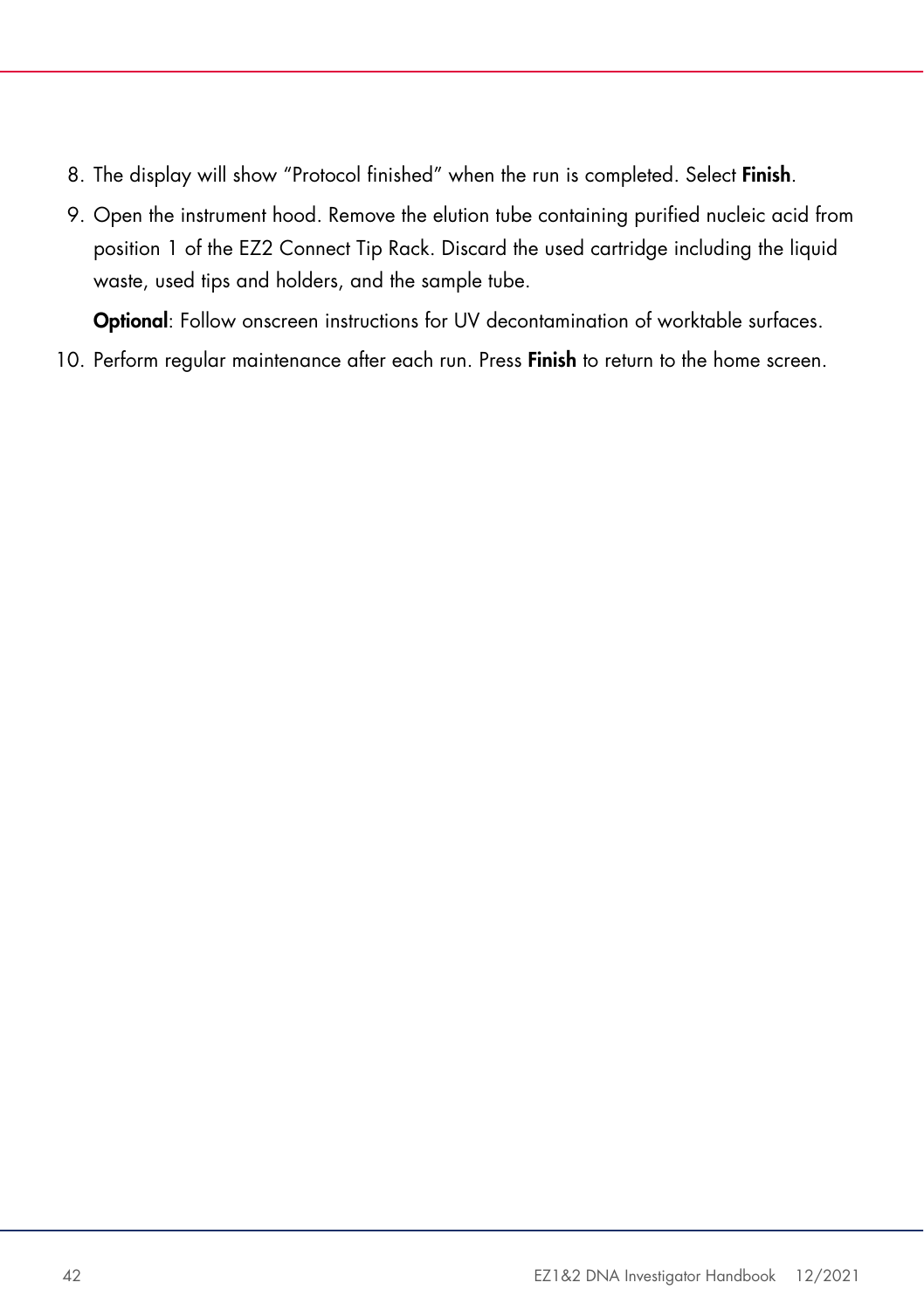### <span id="page-42-0"></span>Protocol: DNA Purification (Normalization "Tip Dance" Protocol)

This protocol is designed for isolation of total (genomic and mitochondrial) DNA from forensic samples that have been pretreated as described in the relevant protocols in this handbook (pages [20–](#page-19-0)[24\).](#page-23-0) The protocol results in the isolation of a defined quantity of DNA by limiting the maximum binding capacity. The protocol can be used to obtain uniform yields from samples containing excess of DNA, e.g., buccal swabs taken as a reference sample. In the "Tip Dance" Protocol, the filter-tip moves back-and-forth relative to the worktable platform while pipetting. This enables processing of solid materials, such as swabs, directly in the sample tube.

The protocol describes the simple procedure for setting up the EZ2 Connect Fx instrument and starting a run.

#### Important points before starting

- If using the EZ1&2 DNA Investigator Kit for the first time, read ["Important Notes"](#page-13-0) (page [14\)](#page-13-0).
- The reagent cartridges contain guanidine salts and are therefore not compatible with disinfecting reagents containing bleach. See page [5](#page-4-2) for Safety Information.
- $\bullet$  Perform all steps of the protocol at room temperature (15–25 $\degree$ C). During the setup procedure, work quickly.

#### Things to do before starting

- $\bullet$  If reagent cartridges have been stored at  $2-8^{\circ}C$ , equilibrate to operating temperature before use. See "Equilibrating Reagent Cartridges", page [14.](#page-13-2)
- Remove any solid material from the sample tube.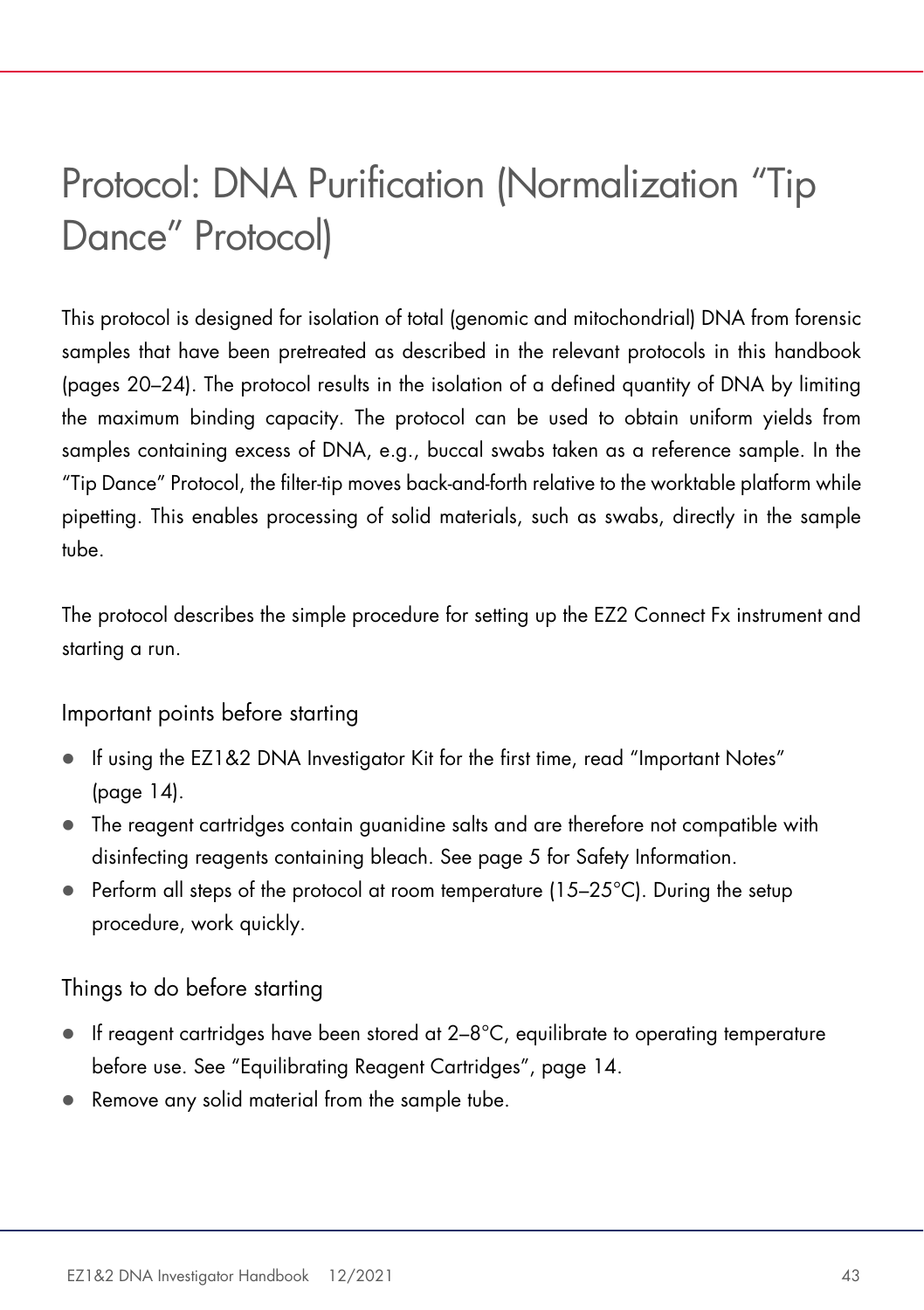The lysis buffer in the reagent cartridge may form a precipitate during storage. If necessary, redissolve by warming at 37°C, and then place at room temperature (15– 25°C).

#### Procedure

- 1. Turn on the EZ2 Connect Fx instrument.
- 2. Tap DNA on the Applications panel and then select "DNA Investigator Kit" and press Next.
- 3. Choose the protocol "DNA Investigator Normalization Tip Dance" and press Next.
- 4. Choose the tip rack type, the elution buffer, and the elution volume and press **Next.**
- 5. Select positions on the work deck according to the number of samples to be processed and press Next.
- 6. Enter sample IDs or press Generate missing sample IDs. Then press Next.
- 7. Load the EZ1&2 DNA Investigator reagent cartridges into respective positions of the EZ2 Connect Cartridge Rack as selected in step 5. Press Next.
- 8. Open the instrument hood. Load the EZ2 Connect Cartridge Rack into the EZ2 Connect Fx instrument.
- 9. Prepare the EZ2 Connect Tip Rack as follows (Position labels are engraved on the EZ2 Connect Tip Rack):

Standard Tip Rack

- O Position A: Opened 2.0 ml tube with sample
- $\circ$  Position B: Empty
- $\circ$  Position C: Tip holder with inserted tip
- Position D: Opened 1.5 ml empty elution tube

#### Flip-Cap Rack

- Position A: Opened 2.0 ml tube with sample
- $\circ$  Position B: Tip holder with inserted tip
- Position C: Opened 1.5 ml empty elution tube

#### Press Next.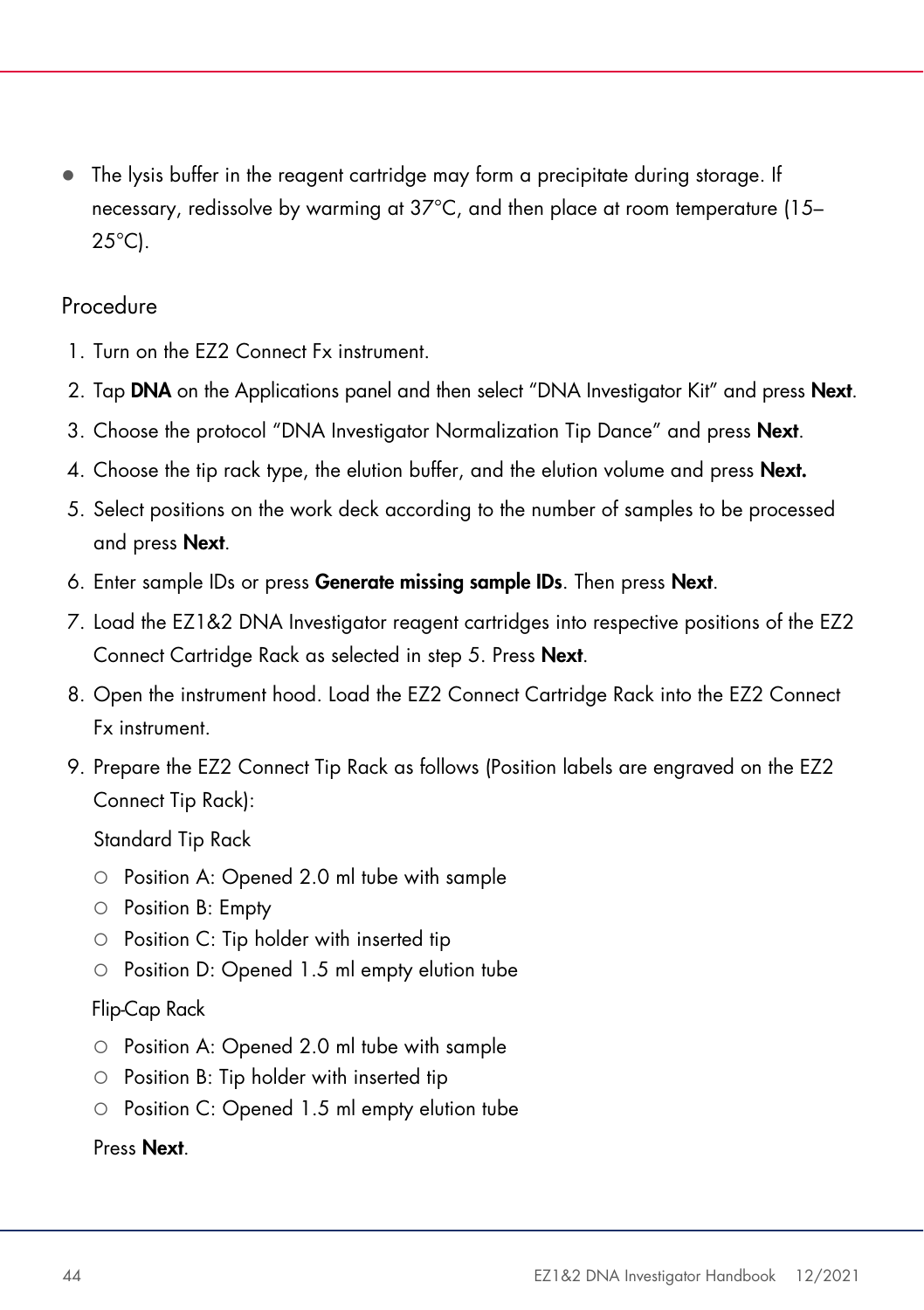- 10. Place the EZ2 Connect Tip Rack into the EZ2 Connect Fx instrument and start the run according to the instructions on the instrument display. The instrument will perform a load check. If no load check is required, press Skip load check to start.
- 11. The display will show "Protocol finished" when the run is completed. Select Finish.
- 12. Open the instrument hood. Remove the elution tube containing purified nucleic acid from position 1 of the EZ2 Connect Tip Rack. Discard the used cartridge including the liquid waste, used tips and holders, and the sample tube.

Optional: Follow onscreen instructions for UV decontamination of worktable surfaces.

13. Perform regular maintenance after each run. Press Finish to return to the home screen.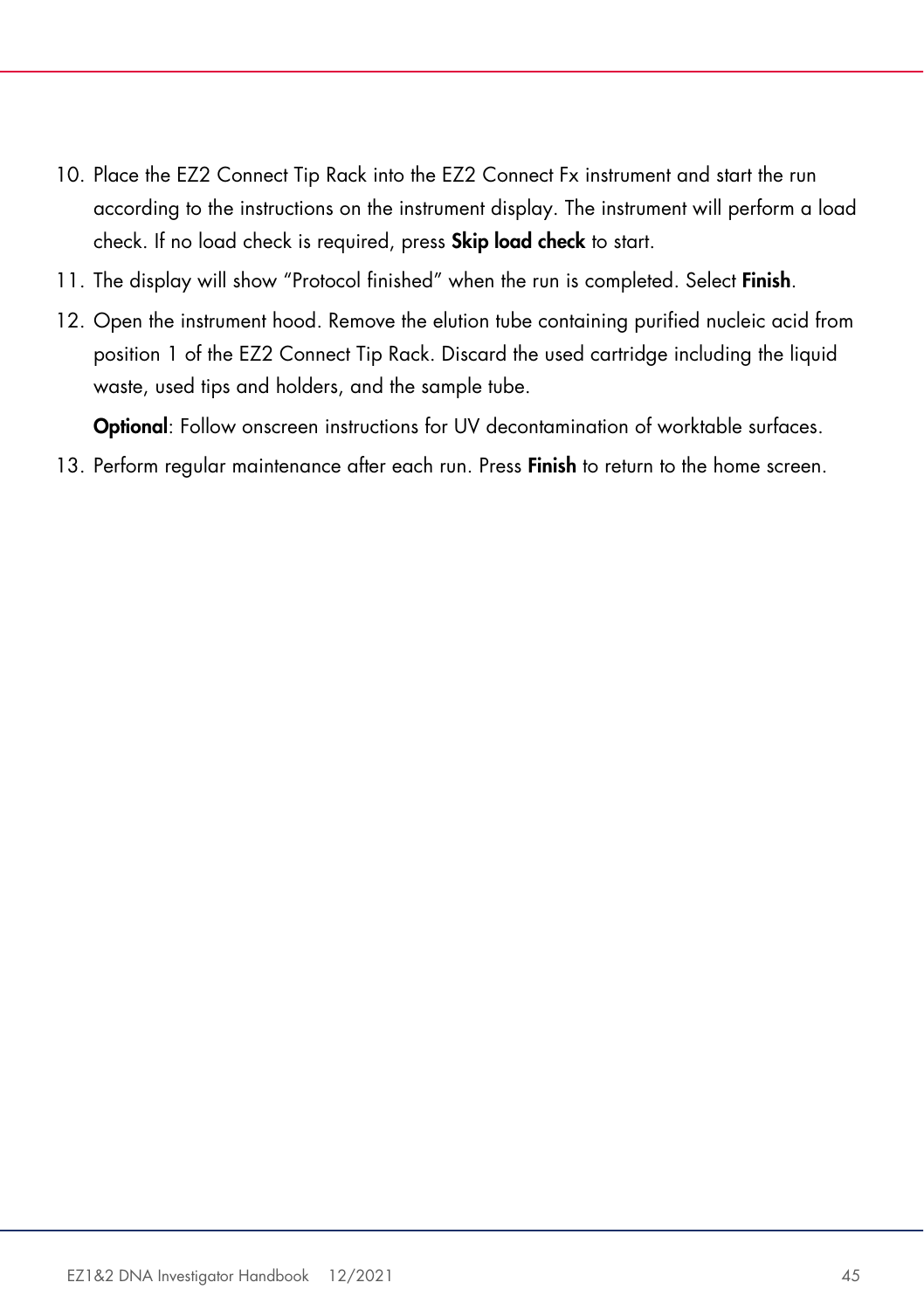### <span id="page-45-0"></span>Troubleshooting Guide

This troubleshooting guide may be helpful in solving any problems that may arise. For more information, see also the Frequently Asked Questions page in our Technical Support Center: www.qiagen.com/FAQ/FAQList.aspx. The scientists in QIAGEN Technical Services are always happy to answer any questions you may have about either the information or protocols in this handbook (for contact information, visit **support.aiggen.com**).

|    |                                                  | General handling                                                                                                                                                                                                                                                                                                                                                                                                                                 |  |  |  |
|----|--------------------------------------------------|--------------------------------------------------------------------------------------------------------------------------------------------------------------------------------------------------------------------------------------------------------------------------------------------------------------------------------------------------------------------------------------------------------------------------------------------------|--|--|--|
| a) | Error message in instrument display              | Refer to the user manual supplied with your EZ2 Connect Fx<br>instrument.                                                                                                                                                                                                                                                                                                                                                                        |  |  |  |
|    | Reagent cartridge handling                       |                                                                                                                                                                                                                                                                                                                                                                                                                                                  |  |  |  |
| a) | Magnetic particles not completely<br>resuspended | Ensure that you invert the reagent cartridges several times to<br>resuspend the magnetic particles.                                                                                                                                                                                                                                                                                                                                              |  |  |  |
| b) | Insufficient reagent aspirated                   | After inverting the reagent cartridges to resuspend the magnetic<br>particles, ensure that you tap the cartridges to deposit the<br>reagents at the bottom of the wells.                                                                                                                                                                                                                                                                         |  |  |  |
| c) | Varying pipetting volumes                        | To ensure pipetting accuracy, it is important that buffer volumes<br>in the reagent cartridges are correct and that the filter tips fit<br>optimally to the tip adapter. Ensure that samples are thoroughly<br>mixed and that reagent cartridges have not passed their expiry<br>date. Perform regular maintenance as described in the instrument<br>user manual. Check the fit of the filter tips regularly as described<br>in the user manual. |  |  |  |
|    | <b>DNA</b> stability                             |                                                                                                                                                                                                                                                                                                                                                                                                                                                  |  |  |  |
| a) | Stability of DNA stored in water                 | Elute in TE buffer instead of water. Elution in TE buffer gives<br>comparable performance and provides increased stability for<br>long-term storage of small amounts of purified DNA.                                                                                                                                                                                                                                                            |  |  |  |
| b) | Loss of DNA to plastic surfaces                  | The use of carrier RNA can help to prevent adsorption of DNA to<br>the surface of tubes or plates used for storage.                                                                                                                                                                                                                                                                                                                              |  |  |  |

#### Comments and suggestions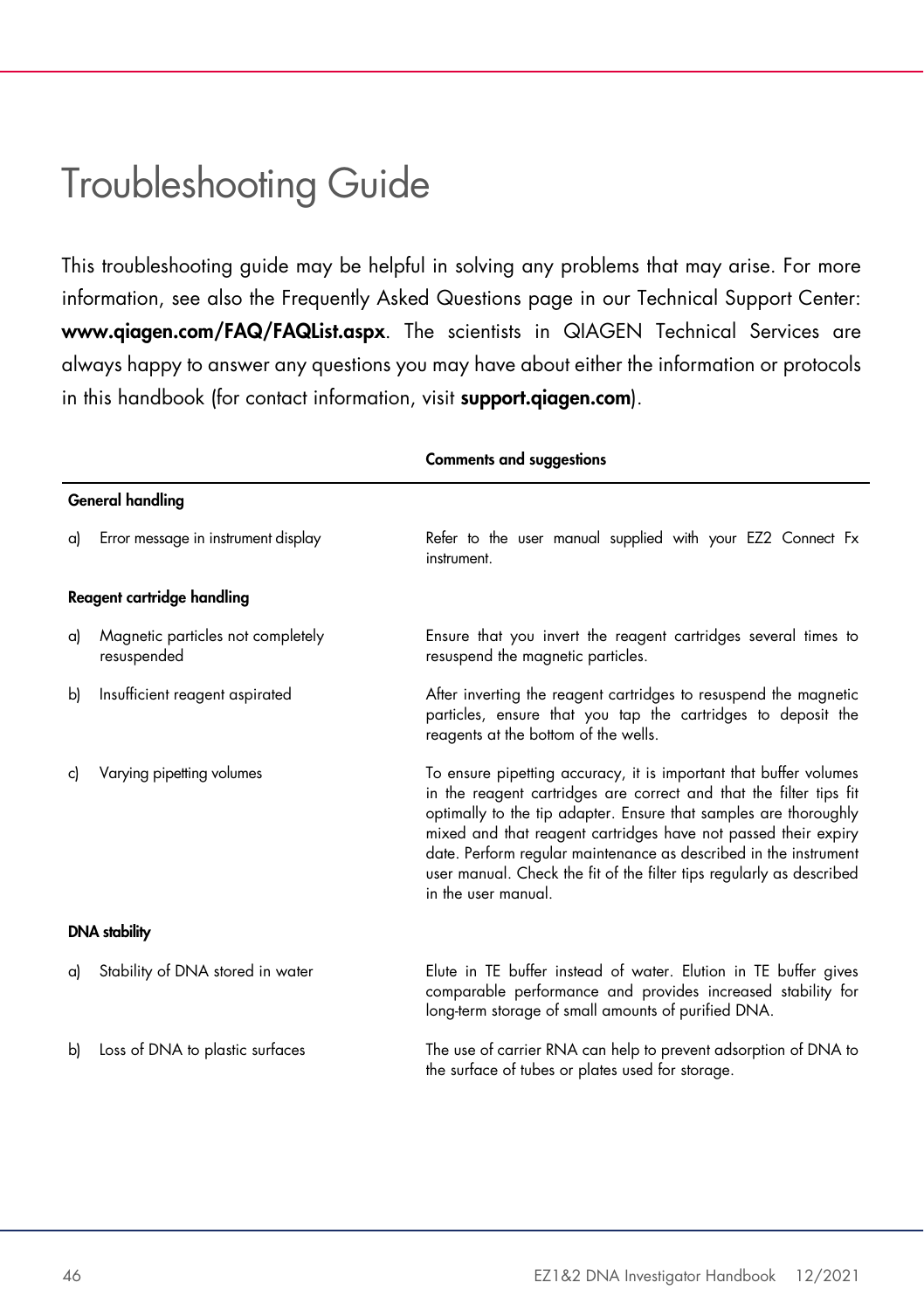#### Comments and suggestions

#### Downstream applications

| al | Insufficient DNA used in downstream<br>applications | If possible, repeat the downstream application using more eluate.                                                                                                                                               |
|----|-----------------------------------------------------|-----------------------------------------------------------------------------------------------------------------------------------------------------------------------------------------------------------------|
|    | b) Excess DNA used in downstream applications       | Excess DNA can overload STR amplifications. Quantify the<br>purified human DNA by real time PCR based methods.                                                                                                  |
|    | <b>Inhibition</b>                                   | Typically, eluates are free from any inhibitors. In rare cases (e.g.,<br>old bones) inhibitors might get carried over. If possible, lower the<br>sample volume used for amplification, or re-purify the eluate. |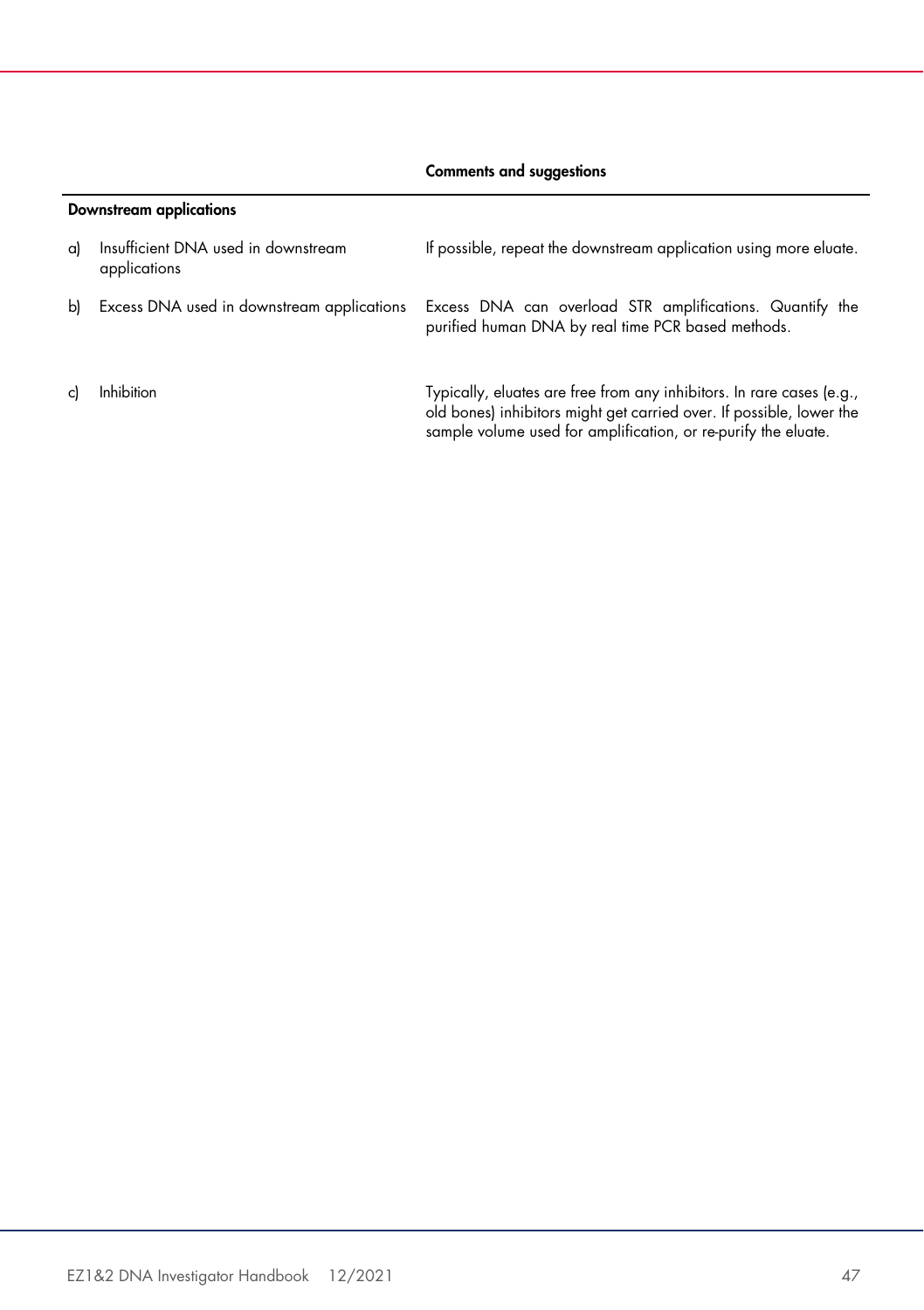# <span id="page-47-0"></span>Ordering Information

| Product                                     | <b>Contents</b>                                                                                                                                                                   | Cat. no. |
|---------------------------------------------|-----------------------------------------------------------------------------------------------------------------------------------------------------------------------------------|----------|
| EZ1&2 DNA Investigator Kit<br>(48)          | For 48 preps: Reagent Cartridges,<br>Disposable Tip Holders, Disposable<br>Filter-Tips, Sample Tubes, Elution Tubes,<br>Buffers and Reagents; includes<br>Certificate of Analysis | 952034   |
| EZ2 Fx Connect                              | Robotic instrument for automated<br>purification of nucleic acids from up to<br>24 samples, 1-year warranty on parts<br>and labor                                                 | 9003220  |
| <b>Accessories</b>                          |                                                                                                                                                                                   |          |
| Filter-Tips and Holders, EZ1<br>(50)        | 50 Disposable Filter-Tips, 50 Disposable<br>Tip Holders; additional tips and holders<br>for use with EZ1 Kits                                                                     | 994900   |
| 12-Tube Magnet                              | Magnet for separating magnetic<br>particles in 12 x 1.5 ml or 2 ml tubes                                                                                                          | 36912    |
| Buffer G2 (260 ml)                          | Lysis buffer for EZ1 DNA procedures                                                                                                                                               | 1014636  |
| DTT(1 ml)                                   | 1M DTT, forensic grade quality; for<br>sperm cell lysis                                                                                                                           | 1117316  |
| Buffer MTL (54 ml)                          |                                                                                                                                                                                   | 19112    |
| QIAGEN Proteinase K (1.2 ml)                | 1.2 ml (>600 mAU/ml, solution)                                                                                                                                                    | 1014023  |
| TissueLyser II                              | Universal laboratory mixer-mill disruptor                                                                                                                                         | 85300    |
| Grinding Jar Set, S. Steel (2 x<br>$10$ ml) | 2 Grinding Jars (10 ml), 2 Stainless Steel<br>Grinding Balls (20 mm)                                                                                                              | 69985    |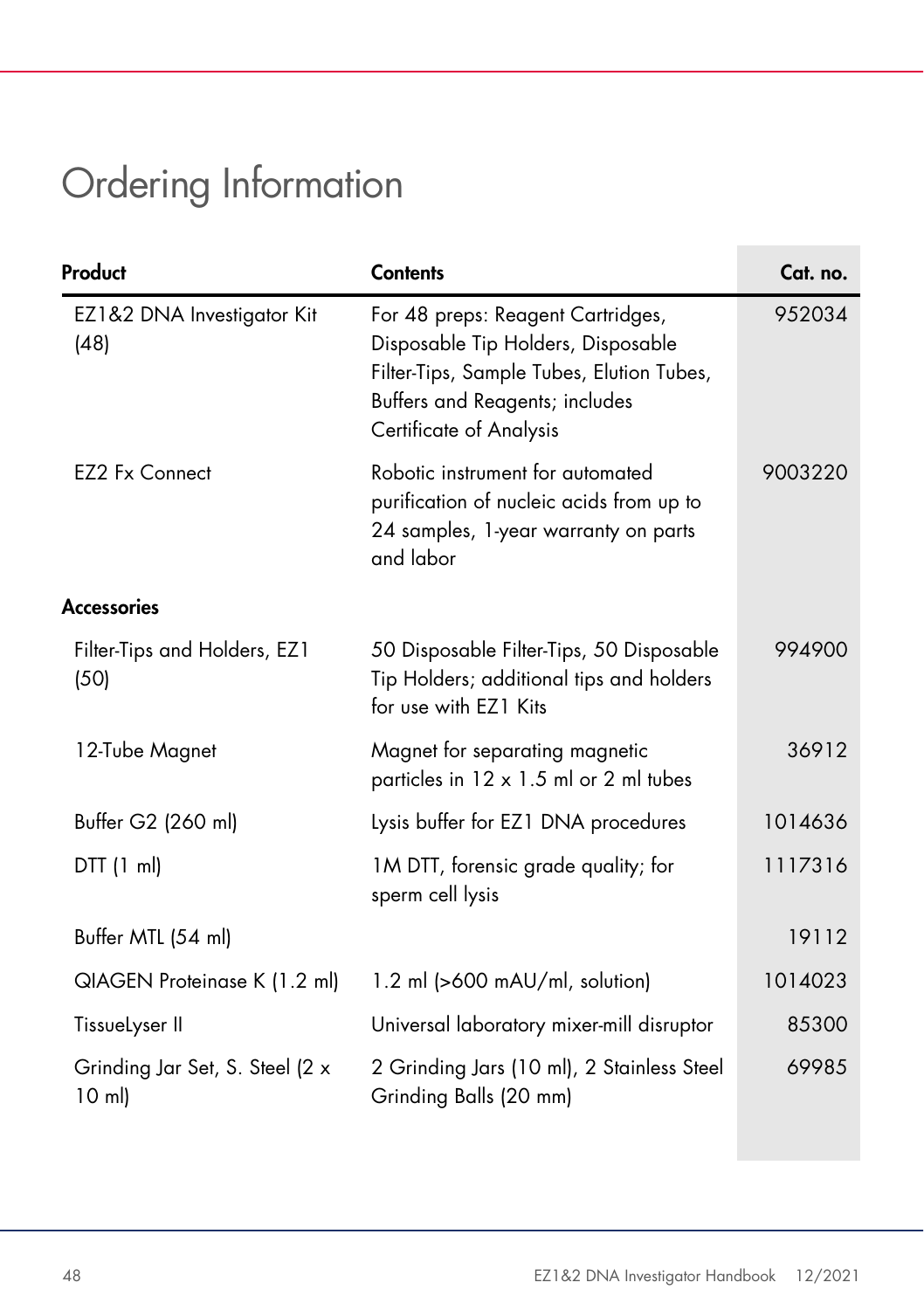| Product                                             | <b>Contents</b>                                                                                                                                                                                  | Cat. no. |
|-----------------------------------------------------|--------------------------------------------------------------------------------------------------------------------------------------------------------------------------------------------------|----------|
| <b>HID related products</b>                         |                                                                                                                                                                                                  |          |
| Investigator Lyse&Spin Basket<br>Kit (50)           | 50 pouches containing 50 baskets and<br>100 collection tubes                                                                                                                                     | 19597    |
| Investigator Lyse&Spin Basket<br>Kit (250)          | 10 pouches containing 5 x 50 baskets<br>and 5 x 50 collection tubes                                                                                                                              | 19598    |
| Investigator Quantiplex Pro Kit<br>(200)            | For use on Applied Biosystems 7500<br>Real-Time Systems: Quantiplex Pro<br>Reaction Mix, Quantiplex Pro Primer<br>Mix, Quantiplex Pro Control DNA M1,<br>QuantiTect Nucleic Acid Dilution Buffer | 387216   |
| Investigator Quantiplex Pro<br><b>RGQ Kit (200)</b> | For use on QIAGEN Rotor-Gene Q Real-<br>Time Systems: Quantiplex Pro RGQ<br>Reaction Mix, Quantiplex Pro RGQ<br>Primer Mix, Male Control DNA M1,<br>QuantiTect Nucleic Acid Dilution Buffer      | 387316   |
| Investigator 24 plex QS Kit<br>$(100)*$             | Primer Mix, Fast Reaction Mix 2.0,<br>Control DNA, allelic ladder, DNA Size<br>Standard, and nuclease-free water                                                                                 | 382415   |
| Investigator 26 plex QS Kit<br>$(100)*$             | Primer Mix, Fast Reaction Mix 3.0,<br>Control DNA, allelic ladder 24plex, and<br>nuclease-free water                                                                                             | 382615   |
| Investigator ESSplex SE QS Kit<br>$(100)*$          | Primer Mix, Fast Reaction Mix 2.0,<br>Control DNA, allelic ladder, DNA Size<br>Standard, and nuclease-free water                                                                                 | 381575   |
| Investigator Argus X-12 QS Kit<br>$(25)*$           | Primer Mix, Fast Reaction Mix 2.0,<br>Control DNA, Allelic Ladder, DNA Size<br>Standard, nuclease-free water                                                                                     | 383223   |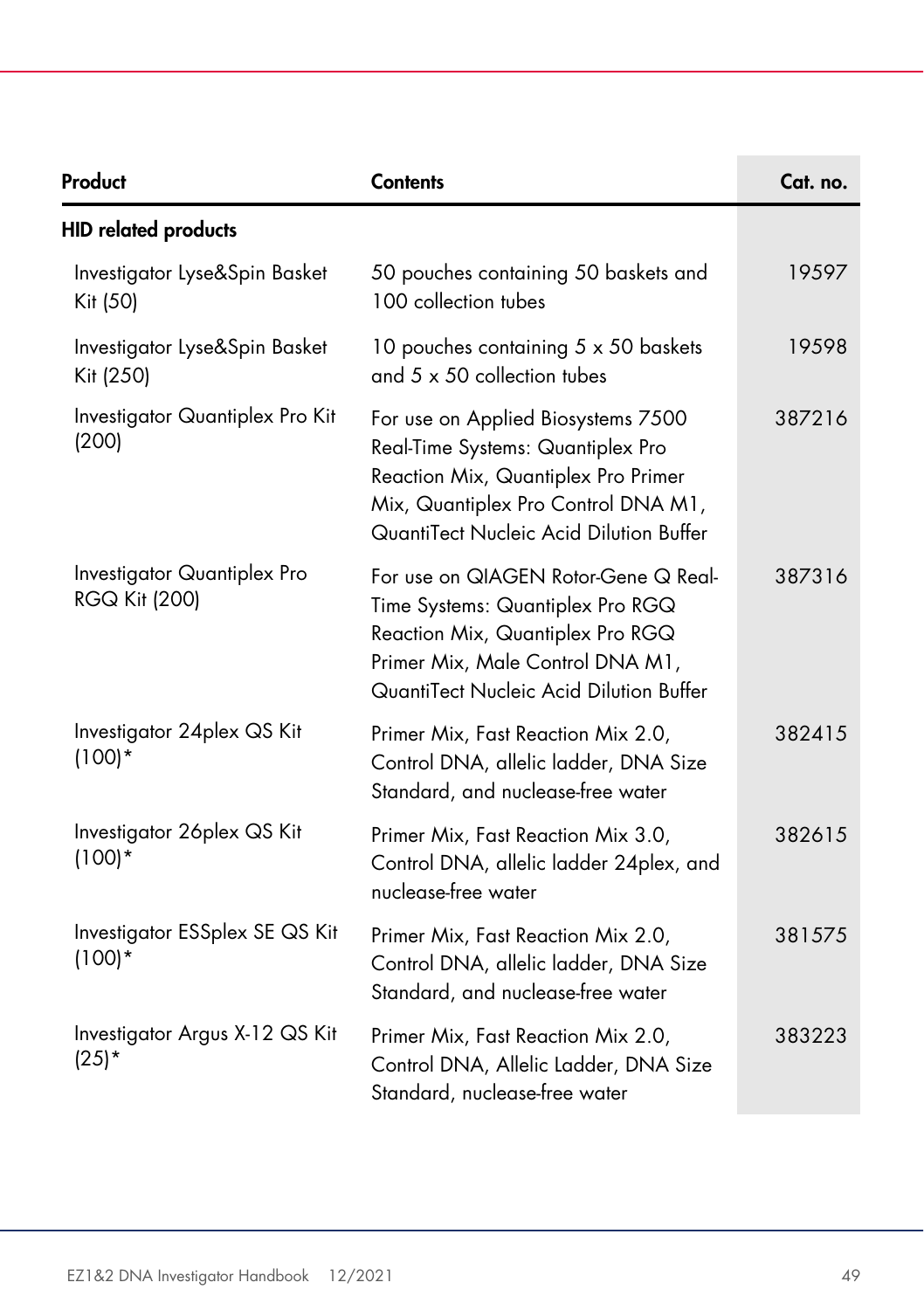| Product                                    | <b>Contents</b>                                                                                              | Cat. no. |
|--------------------------------------------|--------------------------------------------------------------------------------------------------------------|----------|
| Investigator Argus Y-28 QS Kit<br>$(100)*$ | Primer Mix, Fast Reaction Mix 3.0,<br>Control DNA, Allelic Ladder, DNA Size<br>Standard, nuclease-free water | 383625   |

\* Larger sizes are available. Please inquire.

For up-to-date licensing information and product-specific disclaimers, see the respective QIAGEN kit handbook or user manual. QIAGEN kit handbooks and user manuals are available at www.qiagen.com or can be requested from QIAGEN Technical Services or your local distributor.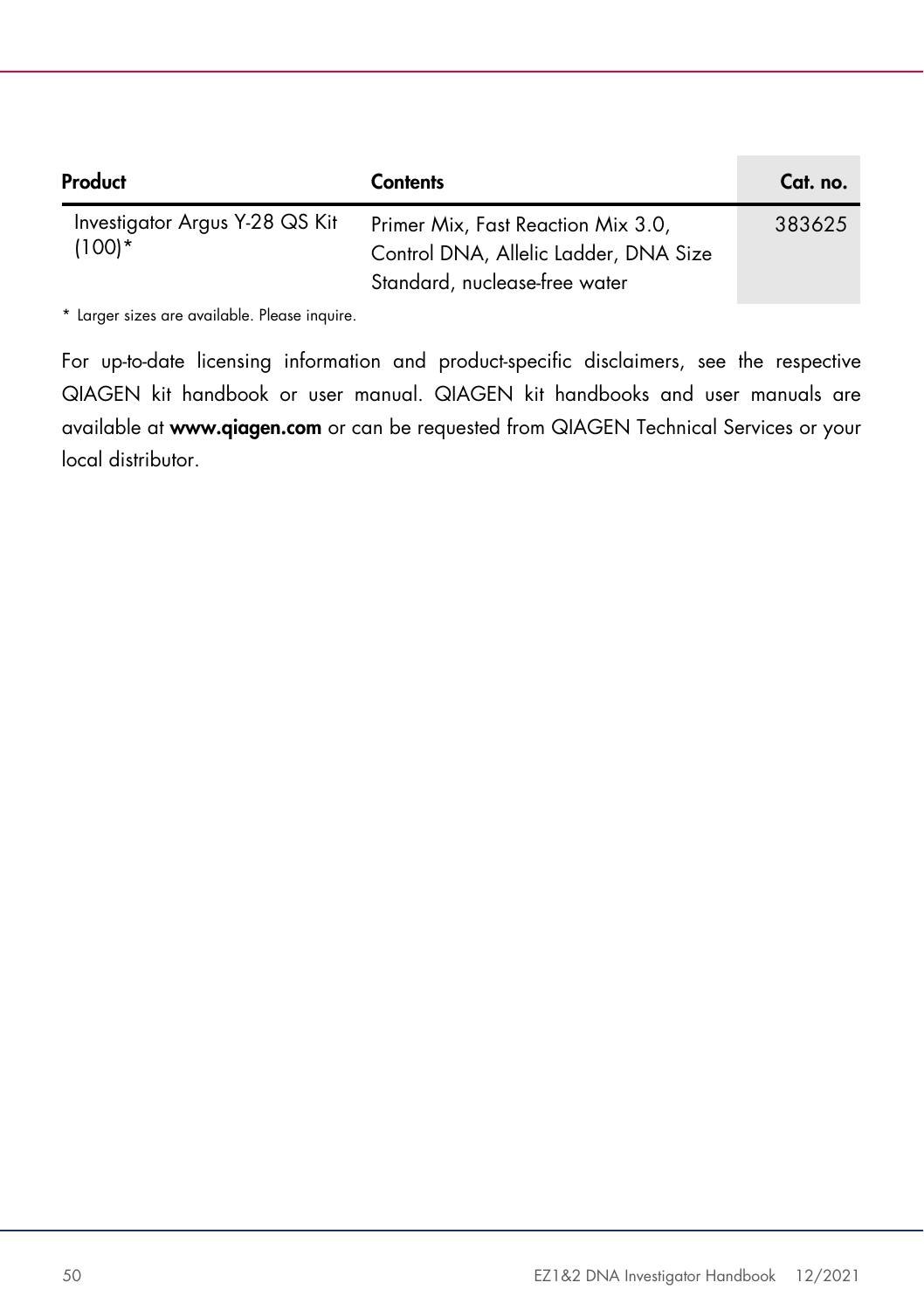### <span id="page-50-0"></span>Document Revision History

| <b>Date</b> | Changes         |
|-------------|-----------------|
| 12/2021     | Initial release |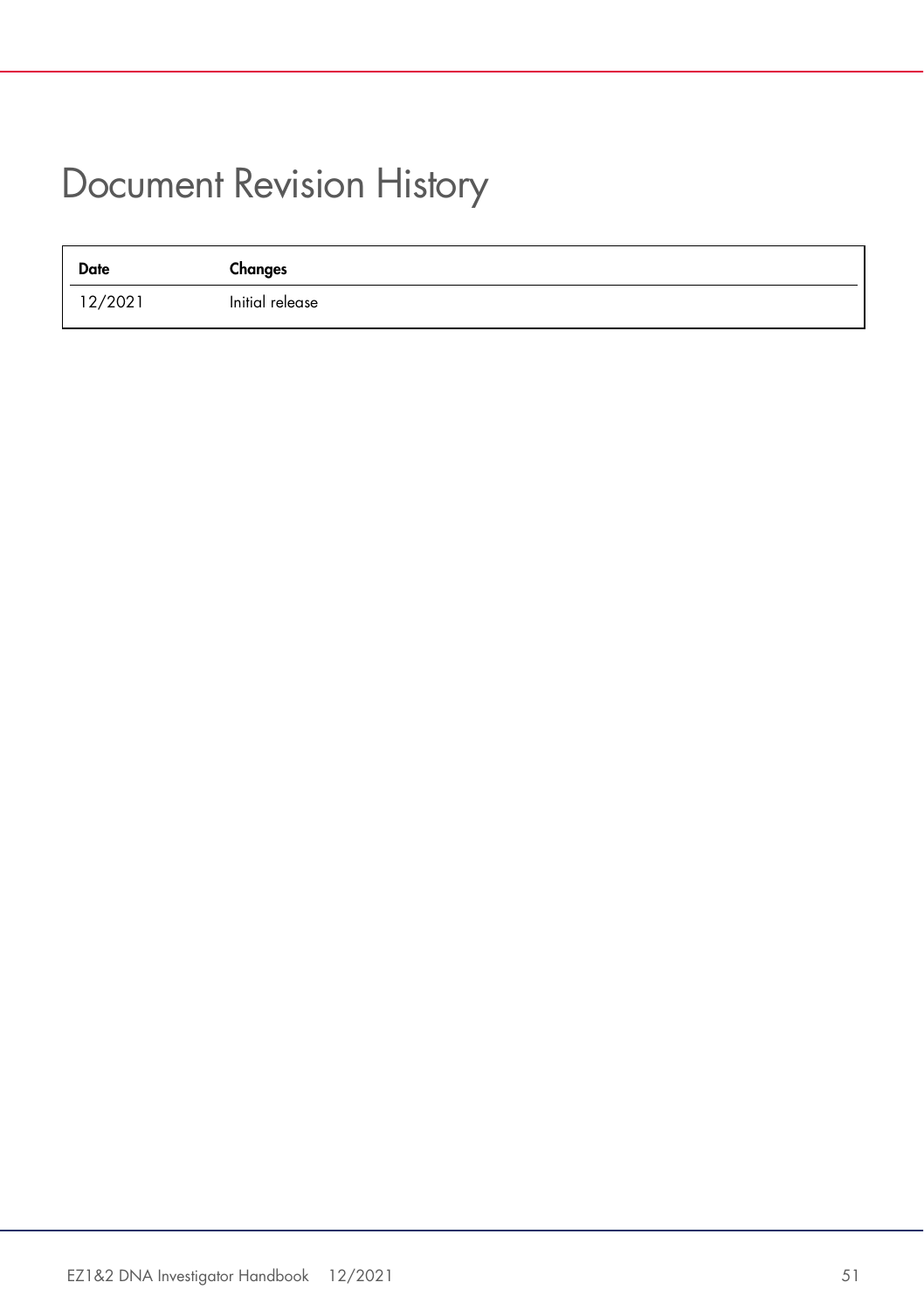**Notes**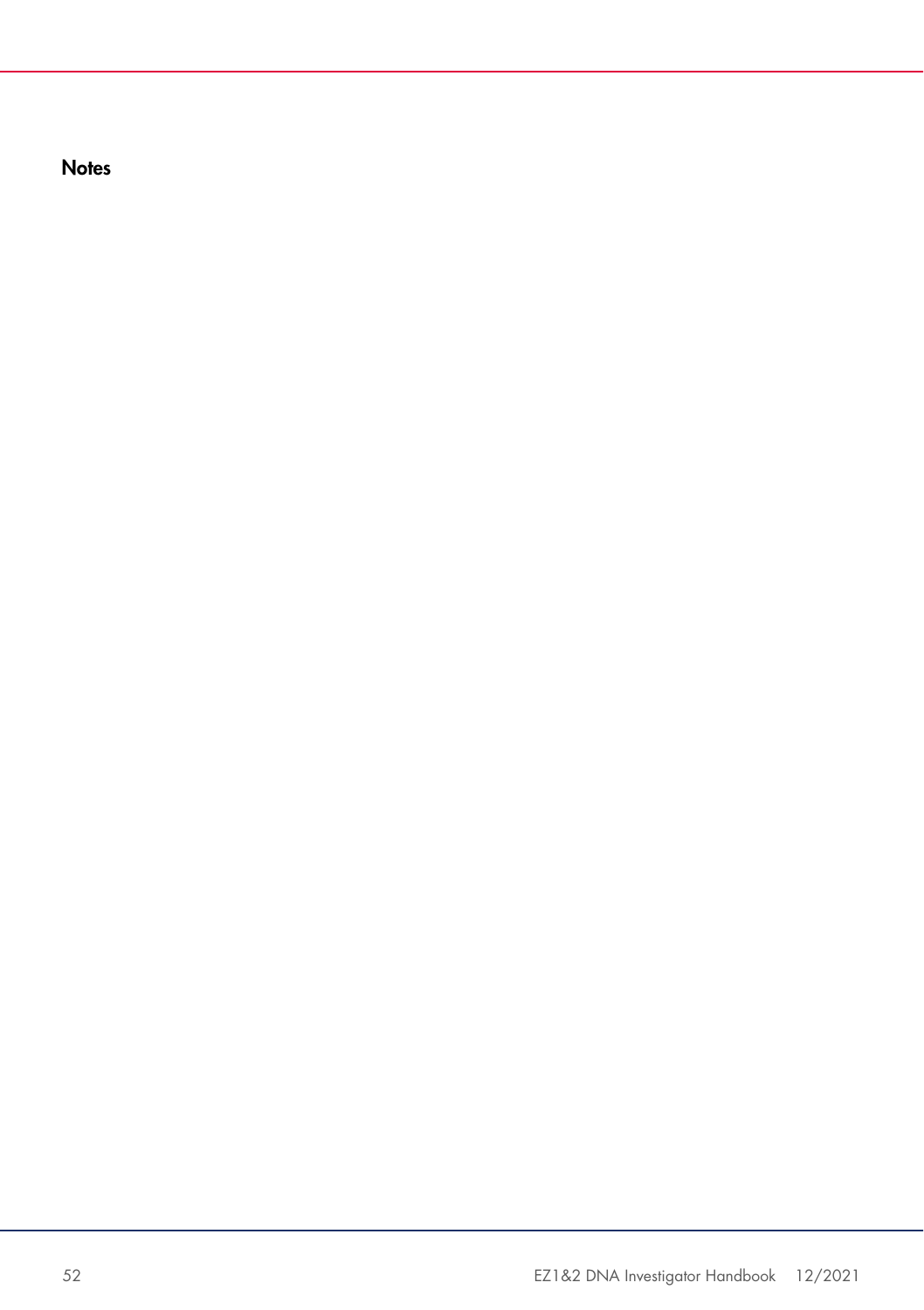#### Limited License Agreement for EZ1&2 DNA Investigator Kit

Use of this product signifies the agreement of any purchaser or user of the product to the following terms:

- 1. The product may be used solely in accordance with the protocols provided with the product and this handbook and for use with components contained in the kit only. QIAGEN grants no license under any of its intellectual property to use or incorporate the enclosed components of this kit with any components not included within this kit except as described in the protocols provided with the product, this handbook, and additional protocols available at www.qiagen.com. Some of these additional protocols have been provided by QIAGEN users for QIAGEN users. These protocols have not been thoroughly tested or optimized by QIAGEN. QIAGEN neither guarantees them nor warrants that they do not infringe the rights of third-parties.
- 2. Other than expressly stated licenses, QIAGEN makes no warranty that this kit and/or its use(s) do not infringe the rights of third-parties.
- 3. This kit and its components are licensed for one-time use and may not be reused, refurbished, or resold.
- 4. QIAGEN specifically disclaims any other licenses, expressed or implied other than those expressly stated.
- 5. The purchaser and user of the kit agree not to take or permit anyone else to take any steps that could lead to or facilitate any acts prohibited above. QIAGEN may enforce the prohibitions of this Limited License Agreement in any Court, and shall recover all its investigative and Court costs, including attorney fees, in any action to enforce this Limited License Agreement or any of its intellectual property rights relating to the kit and/or its components.

For updated license terms, see www.qiagen.com.

Trademarks: QIAGEN®, QIAcard®, BioRobot®, EZ1®, EZ1&2™, EZ2®, Investigator®, QIAsphere®, Quantiplex® (QIAGEN Group); FTA® (Whatman Group). Registered names, trademarks, etc. used in this document, even when not specifically marked as such, are not to be considered unprotected by law.

12/2021 HB-2984-001 © 2021 QIAGEN, all rights reserved.